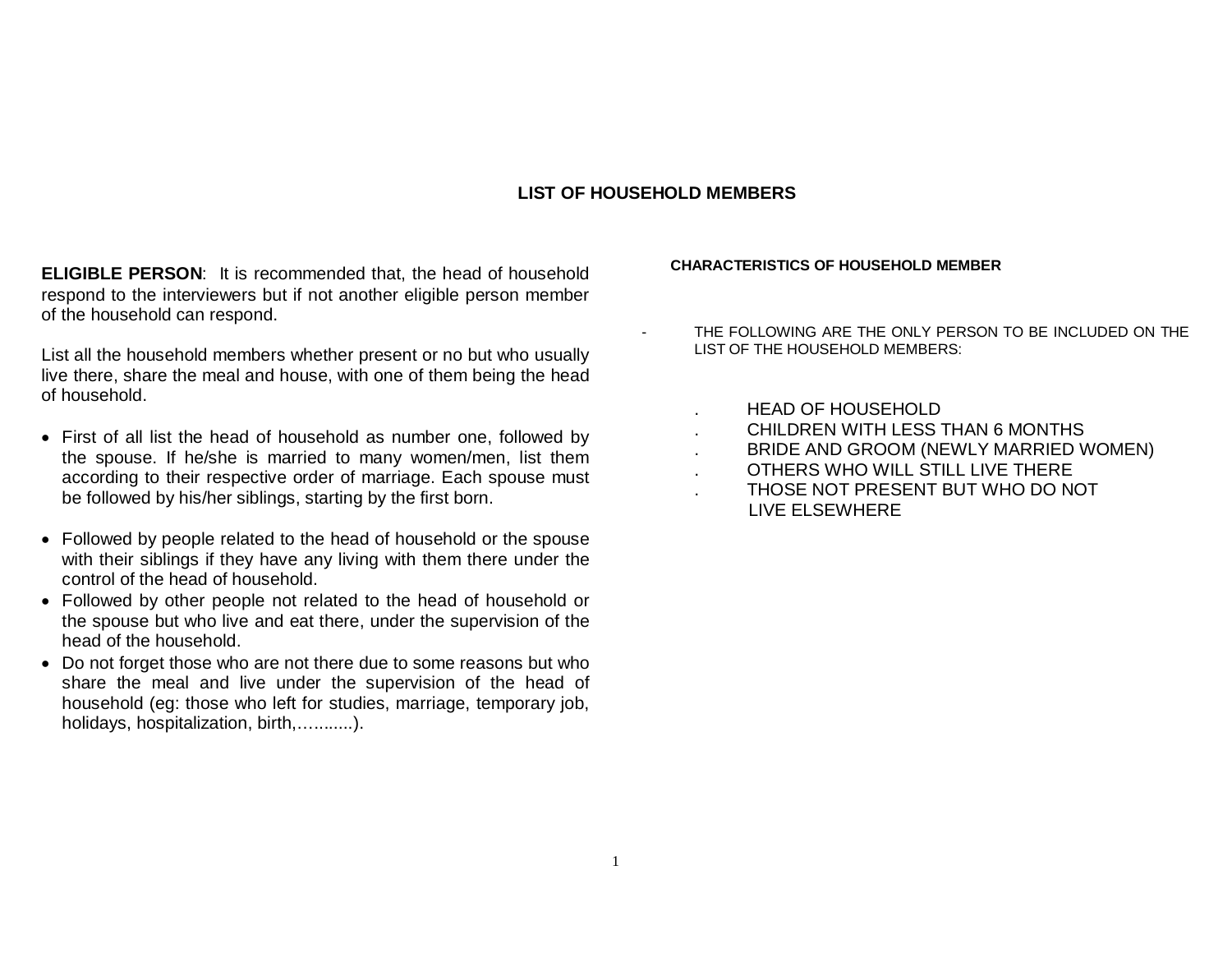### **PART I: HOUSEHOLD CHARACTERISTICS OF MEMBERS LISTED**

|                 |                               |                                                                                                                                                                                                                                                  |                          |                                                    |                                                                        | At least for those with<br>12 years                                                                                                                        |                                                                                                          | To be asked for those with no<br>more than 20 years                                                                                     |                                                                                                                                |
|-----------------|-------------------------------|--------------------------------------------------------------------------------------------------------------------------------------------------------------------------------------------------------------------------------------------------|--------------------------|----------------------------------------------------|------------------------------------------------------------------------|------------------------------------------------------------------------------------------------------------------------------------------------------------|----------------------------------------------------------------------------------------------------------|-----------------------------------------------------------------------------------------------------------------------------------------|--------------------------------------------------------------------------------------------------------------------------------|
| <b>NO</b><br>ID | Names of household<br>members | Q.1.1<br>Relationship with the head of household<br>Head of household (HH)1<br>Spouse to the head of household2<br>Others in relation with the HH or spouse<br>House girl / Houseboy with her/his<br>Others with no relation to either the HH or | Q.1.2<br>Sex<br>M1<br>F2 | Q.1.3<br>" " was born<br>when?<br>(Month and Year) | Q.1.4<br>How old<br>is he/<br>she?<br>IFIS < 12<br>$\Rightarrow$ Q.1.6 | Q.1.5<br><b>Marital Status</b><br>Legally married1<br>Living together2 $y$ ?<br>Legally divorced3<br>Temporarily separated 4<br>Single 5<br>Widow/widower6 | Q.1.6<br>What is<br>your<br>nationalit<br>(REFERENC<br>E TO THE<br>CODES OF<br><b>NATIONALITI</b><br>ES) | Q.1.7<br>Father of<br>is he alive?<br>Yes he is at<br>home1<br>Yes but he has<br>another<br>wife2<br>No3<br>Doesn't<br>$know. \ldots 4$ | Q.1.8<br>Mother of is<br>she alive?<br>Yes she is at home<br>Yes but she has<br>another husband<br>No<br>3<br>Doesn't<br>know4 |
| 01              |                               |                                                                                                                                                                                                                                                  |                          |                                                    |                                                                        |                                                                                                                                                            |                                                                                                          |                                                                                                                                         |                                                                                                                                |
| 02              |                               |                                                                                                                                                                                                                                                  |                          |                                                    |                                                                        |                                                                                                                                                            |                                                                                                          |                                                                                                                                         |                                                                                                                                |
| 03              |                               |                                                                                                                                                                                                                                                  |                          |                                                    |                                                                        |                                                                                                                                                            |                                                                                                          |                                                                                                                                         |                                                                                                                                |
| 04              |                               |                                                                                                                                                                                                                                                  |                          |                                                    |                                                                        |                                                                                                                                                            |                                                                                                          |                                                                                                                                         |                                                                                                                                |
| 05              |                               |                                                                                                                                                                                                                                                  |                          |                                                    |                                                                        |                                                                                                                                                            |                                                                                                          |                                                                                                                                         |                                                                                                                                |
| 06              |                               |                                                                                                                                                                                                                                                  |                          |                                                    |                                                                        |                                                                                                                                                            |                                                                                                          |                                                                                                                                         |                                                                                                                                |
| 07              |                               |                                                                                                                                                                                                                                                  |                          |                                                    |                                                                        |                                                                                                                                                            |                                                                                                          |                                                                                                                                         |                                                                                                                                |
| 08              |                               |                                                                                                                                                                                                                                                  |                          |                                                    |                                                                        |                                                                                                                                                            |                                                                                                          |                                                                                                                                         |                                                                                                                                |
| 09              |                               |                                                                                                                                                                                                                                                  |                          |                                                    |                                                                        |                                                                                                                                                            |                                                                                                          |                                                                                                                                         |                                                                                                                                |
| 10              |                               |                                                                                                                                                                                                                                                  |                          |                                                    |                                                                        |                                                                                                                                                            |                                                                                                          |                                                                                                                                         |                                                                                                                                |
| 11              |                               |                                                                                                                                                                                                                                                  |                          |                                                    |                                                                        |                                                                                                                                                            |                                                                                                          |                                                                                                                                         |                                                                                                                                |
| 12              |                               |                                                                                                                                                                                                                                                  |                          |                                                    |                                                                        |                                                                                                                                                            |                                                                                                          |                                                                                                                                         |                                                                                                                                |
| 13              |                               |                                                                                                                                                                                                                                                  |                          |                                                    |                                                                        |                                                                                                                                                            |                                                                                                          |                                                                                                                                         |                                                                                                                                |
| 14              |                               |                                                                                                                                                                                                                                                  |                          |                                                    |                                                                        |                                                                                                                                                            |                                                                                                          |                                                                                                                                         |                                                                                                                                |
| 15              |                               |                                                                                                                                                                                                                                                  |                          |                                                    |                                                                        |                                                                                                                                                            |                                                                                                          |                                                                                                                                         |                                                                                                                                |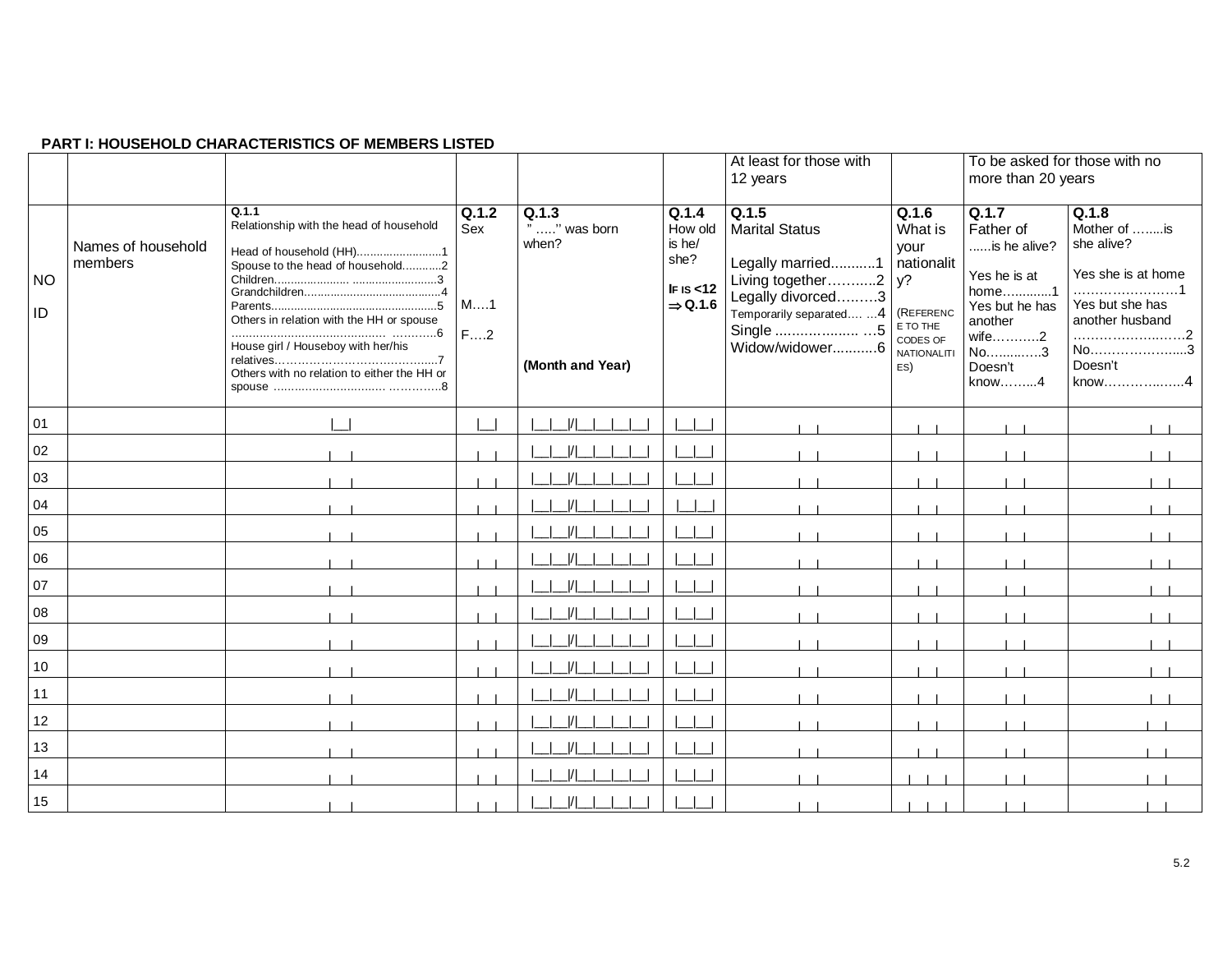## **PART 2 : EDUCATION**

### **To be asked for those household members with at least 3 years old**

| <b>NO</b><br>ID | Q.2.1<br>Have you been<br>at school?<br>Yes 1<br>No  2<br>$\Rightarrow$ Q.2.7 | Q.2.2<br>Which last class have<br>you completed?<br>(SEE THE CODES<br>ABOUT EDUCATION)<br>IF NOT YET COMPLETE/<br><b>COMPLETED FIRST</b><br>YEAR OF PRIMARY AND<br>HE DIDN'T ATTEND<br>NURSURY SCHOOL,<br>WRITE 10<br><b>YEAR</b><br><b>LEVEL</b> |  | Q.2.3<br>What is the last degree<br>have you obtained?<br>(SEE THE CODE FOR<br>DEGREES) | Q.2.4<br>Were you studying in<br>this academic year?<br>Yes 1<br>No $2 \Rightarrow Q.2.6$ | Q.2.5<br>Have you completed the<br>last academic year?<br>Yes 1<br>No 2<br>If yes and he/she is less<br>than 15 years go to the<br>following person<br>If yes and he/she is<br>more than 15 years<br>$\Rightarrow$ Q.2.7 | Q.2.6<br>Why"" do not study?<br>Job01<br>Married02<br>Changing the location03<br>Sacked/Dismissed04<br>Not interrested05<br>Sickness07<br>Helping the family08<br>Have completed 09<br>Other reasons10<br>(list it) | Q.2.7<br>Do you know how to read<br>and write?<br>Yes to read1<br>Yes both2<br>No3<br>Asked for those with<br>more than 15 years. |
|-----------------|-------------------------------------------------------------------------------|---------------------------------------------------------------------------------------------------------------------------------------------------------------------------------------------------------------------------------------------------|--|-----------------------------------------------------------------------------------------|-------------------------------------------------------------------------------------------|--------------------------------------------------------------------------------------------------------------------------------------------------------------------------------------------------------------------------|---------------------------------------------------------------------------------------------------------------------------------------------------------------------------------------------------------------------|-----------------------------------------------------------------------------------------------------------------------------------|
|                 |                                                                               |                                                                                                                                                                                                                                                   |  |                                                                                         |                                                                                           |                                                                                                                                                                                                                          |                                                                                                                                                                                                                     |                                                                                                                                   |
| 01              |                                                                               |                                                                                                                                                                                                                                                   |  |                                                                                         |                                                                                           |                                                                                                                                                                                                                          |                                                                                                                                                                                                                     |                                                                                                                                   |
| 02              |                                                                               |                                                                                                                                                                                                                                                   |  |                                                                                         |                                                                                           |                                                                                                                                                                                                                          |                                                                                                                                                                                                                     |                                                                                                                                   |
| 03              |                                                                               |                                                                                                                                                                                                                                                   |  |                                                                                         |                                                                                           |                                                                                                                                                                                                                          |                                                                                                                                                                                                                     |                                                                                                                                   |
| 04              |                                                                               |                                                                                                                                                                                                                                                   |  |                                                                                         |                                                                                           |                                                                                                                                                                                                                          |                                                                                                                                                                                                                     |                                                                                                                                   |
| 05              |                                                                               |                                                                                                                                                                                                                                                   |  |                                                                                         |                                                                                           |                                                                                                                                                                                                                          |                                                                                                                                                                                                                     |                                                                                                                                   |
| 06              |                                                                               |                                                                                                                                                                                                                                                   |  |                                                                                         |                                                                                           |                                                                                                                                                                                                                          |                                                                                                                                                                                                                     |                                                                                                                                   |
| 07              |                                                                               |                                                                                                                                                                                                                                                   |  |                                                                                         |                                                                                           |                                                                                                                                                                                                                          |                                                                                                                                                                                                                     |                                                                                                                                   |
| 08              |                                                                               |                                                                                                                                                                                                                                                   |  |                                                                                         |                                                                                           |                                                                                                                                                                                                                          |                                                                                                                                                                                                                     |                                                                                                                                   |
| 09              |                                                                               |                                                                                                                                                                                                                                                   |  |                                                                                         |                                                                                           |                                                                                                                                                                                                                          |                                                                                                                                                                                                                     |                                                                                                                                   |
| 10              |                                                                               |                                                                                                                                                                                                                                                   |  |                                                                                         |                                                                                           |                                                                                                                                                                                                                          |                                                                                                                                                                                                                     |                                                                                                                                   |
| 11              |                                                                               |                                                                                                                                                                                                                                                   |  |                                                                                         |                                                                                           |                                                                                                                                                                                                                          |                                                                                                                                                                                                                     |                                                                                                                                   |
| 12              |                                                                               |                                                                                                                                                                                                                                                   |  |                                                                                         |                                                                                           |                                                                                                                                                                                                                          |                                                                                                                                                                                                                     |                                                                                                                                   |
| 13              |                                                                               |                                                                                                                                                                                                                                                   |  |                                                                                         |                                                                                           |                                                                                                                                                                                                                          | $\frac{1}{2}$                                                                                                                                                                                                       |                                                                                                                                   |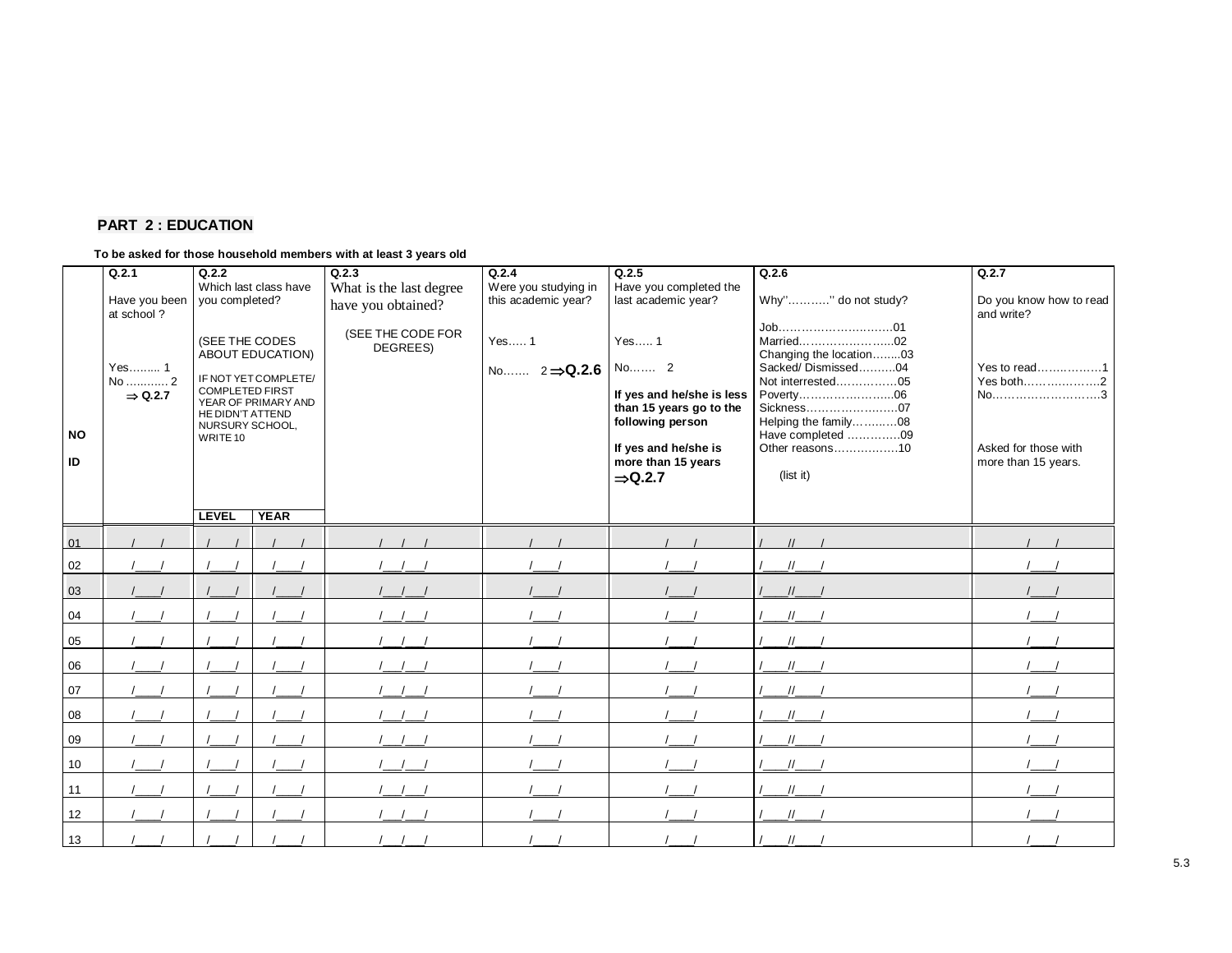| 14 |  |            |  |  |
|----|--|------------|--|--|
| 15 |  | $\sqrt{1}$ |  |  |

### *PART 3: HEALTH*

#### **Section A: Health Issues.**

**To be asked for all household members** 

| NO <sub>1</sub><br>ID | Q.3.1<br>Have you got any serious disability?<br>$\Rightarrow$ Q3.4<br>Deafness/Muteness3<br>Hands dysfunctional 4<br>Legs dysfunctional5 | Q.3.2<br>What causes you that disability?<br>Born-with1<br>Sickness2<br>Accident3<br>War4<br>Genocide5<br>Don't know8 | Q.3.3<br>How long have you been with<br>this disability?<br>Write the number of years<br>If 40 years and more, write 40 | Q.3.4<br>What is the health scheme do you<br>have?<br>Mutual health scheme (mutuelle de<br>Other health scheme4 |
|-----------------------|-------------------------------------------------------------------------------------------------------------------------------------------|-----------------------------------------------------------------------------------------------------------------------|-------------------------------------------------------------------------------------------------------------------------|-----------------------------------------------------------------------------------------------------------------|
| 01                    |                                                                                                                                           |                                                                                                                       |                                                                                                                         |                                                                                                                 |
| 02                    |                                                                                                                                           |                                                                                                                       |                                                                                                                         |                                                                                                                 |
| 03                    |                                                                                                                                           |                                                                                                                       |                                                                                                                         |                                                                                                                 |
| 04                    |                                                                                                                                           |                                                                                                                       |                                                                                                                         |                                                                                                                 |
| 05                    |                                                                                                                                           |                                                                                                                       |                                                                                                                         |                                                                                                                 |
| 06                    |                                                                                                                                           |                                                                                                                       |                                                                                                                         |                                                                                                                 |
| 07                    |                                                                                                                                           |                                                                                                                       |                                                                                                                         |                                                                                                                 |
| 08                    |                                                                                                                                           |                                                                                                                       |                                                                                                                         |                                                                                                                 |
| 09                    |                                                                                                                                           |                                                                                                                       |                                                                                                                         |                                                                                                                 |
| 10                    |                                                                                                                                           |                                                                                                                       |                                                                                                                         |                                                                                                                 |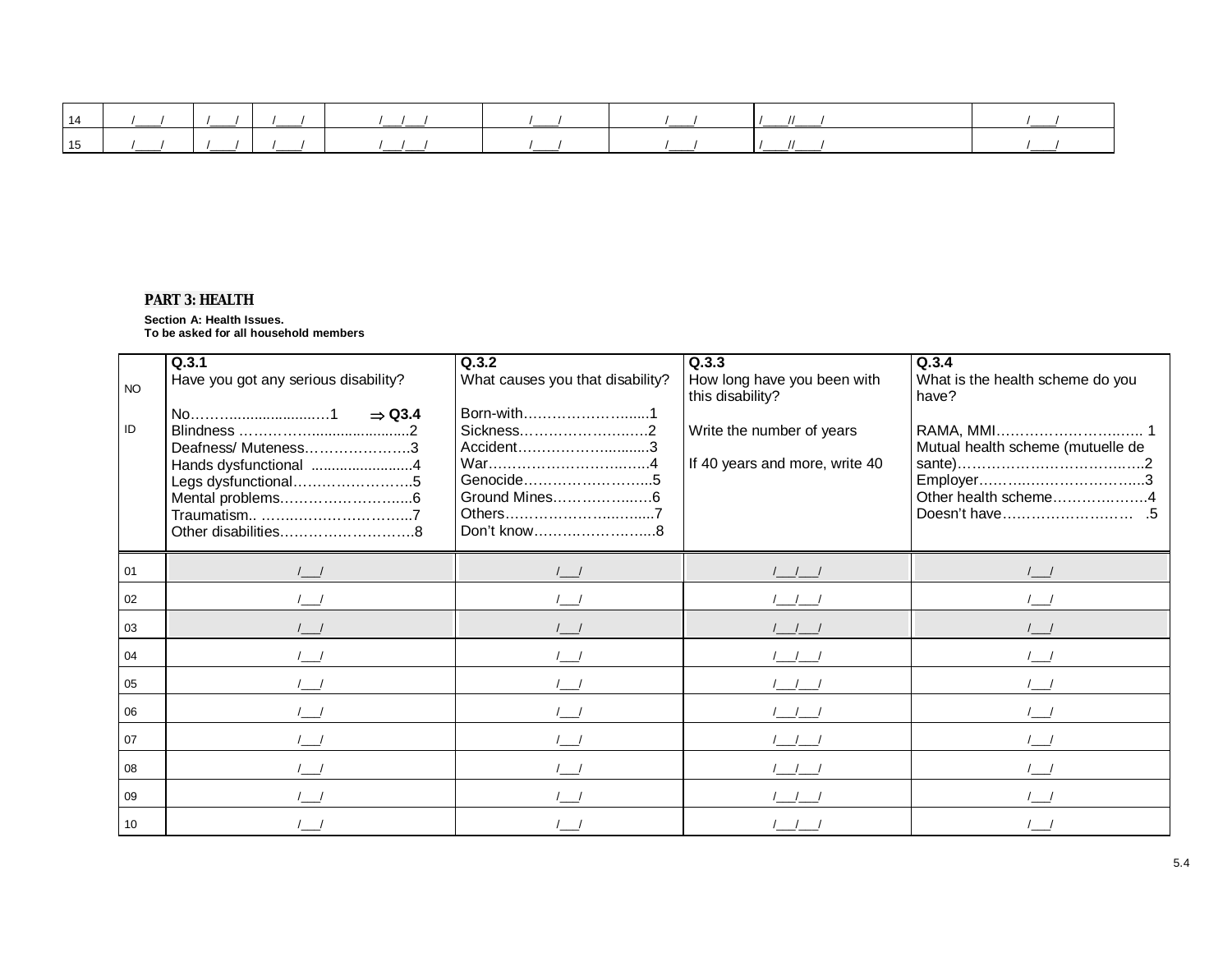### **PART 3: UBUZIMA**

**Section B: DESEASE PREVENTION AND CHILDREN VACCINATION To be asked for children between 12 and 23 months**

| <b>NO</b><br>ID | Q.3.5<br>"" did<br>he/she<br>receive<br>vaccines?<br>Yes1<br>No 2<br>If No $\Rightarrow$<br>Q.3.9 | Q.3.6<br>Can you show<br>me the<br>vaccination<br>form?<br>Yes 1<br>No 2<br>If No $\Rightarrow$ Q.3.8 | Q.3.7<br>Copy what is written on the<br>vaccination form<br>Yes he/she received all the<br>Yes he/she didn't receive all<br>If $No \Rightarrow Next$ child<br>Type of vaccines<br><b>BCG</b><br>DTC<br>Polio<br>Measles<br>3 times<br>1time<br>4 times<br>1time |  |  |  | Q.3.8<br><b>BCG</b><br>1time | Does "" received all vaccines in<br>the last 12 months?<br>Yes, he/she received all the<br>Yes he/she didn't receive all<br>Polio<br>4 fois | If No $\Rightarrow$ Next child<br>Type of vaccines<br><b>DTC</b><br>3 times | Measles<br>1time | Q.3.9<br>Why this child has not been<br>vaccinated?<br>We didn't know1<br>He/she was not around2<br>No health facility around3<br>Health facility very far4<br>No financial means5<br>Not necessary 7 |
|-----------------|---------------------------------------------------------------------------------------------------|-------------------------------------------------------------------------------------------------------|-----------------------------------------------------------------------------------------------------------------------------------------------------------------------------------------------------------------------------------------------------------------|--|--|--|------------------------------|---------------------------------------------------------------------------------------------------------------------------------------------|-----------------------------------------------------------------------------|------------------|-------------------------------------------------------------------------------------------------------------------------------------------------------------------------------------------------------|
|                 |                                                                                                   |                                                                                                       |                                                                                                                                                                                                                                                                 |  |  |  |                              |                                                                                                                                             |                                                                             |                  |                                                                                                                                                                                                       |
| 01<br>02        |                                                                                                   |                                                                                                       |                                                                                                                                                                                                                                                                 |  |  |  |                              |                                                                                                                                             |                                                                             |                  |                                                                                                                                                                                                       |
| 03              |                                                                                                   |                                                                                                       |                                                                                                                                                                                                                                                                 |  |  |  |                              |                                                                                                                                             |                                                                             |                  |                                                                                                                                                                                                       |
| 04              |                                                                                                   |                                                                                                       |                                                                                                                                                                                                                                                                 |  |  |  |                              |                                                                                                                                             |                                                                             |                  |                                                                                                                                                                                                       |
| 05              |                                                                                                   |                                                                                                       |                                                                                                                                                                                                                                                                 |  |  |  |                              |                                                                                                                                             |                                                                             |                  |                                                                                                                                                                                                       |
| 06              |                                                                                                   |                                                                                                       |                                                                                                                                                                                                                                                                 |  |  |  |                              |                                                                                                                                             |                                                                             |                  |                                                                                                                                                                                                       |
| 07              |                                                                                                   |                                                                                                       |                                                                                                                                                                                                                                                                 |  |  |  |                              |                                                                                                                                             |                                                                             |                  |                                                                                                                                                                                                       |
| 08              |                                                                                                   |                                                                                                       |                                                                                                                                                                                                                                                                 |  |  |  |                              |                                                                                                                                             |                                                                             |                  |                                                                                                                                                                                                       |
| 09              |                                                                                                   |                                                                                                       |                                                                                                                                                                                                                                                                 |  |  |  |                              |                                                                                                                                             |                                                                             |                  |                                                                                                                                                                                                       |
| 10              |                                                                                                   |                                                                                                       |                                                                                                                                                                                                                                                                 |  |  |  |                              |                                                                                                                                             |                                                                             |                  |                                                                                                                                                                                                       |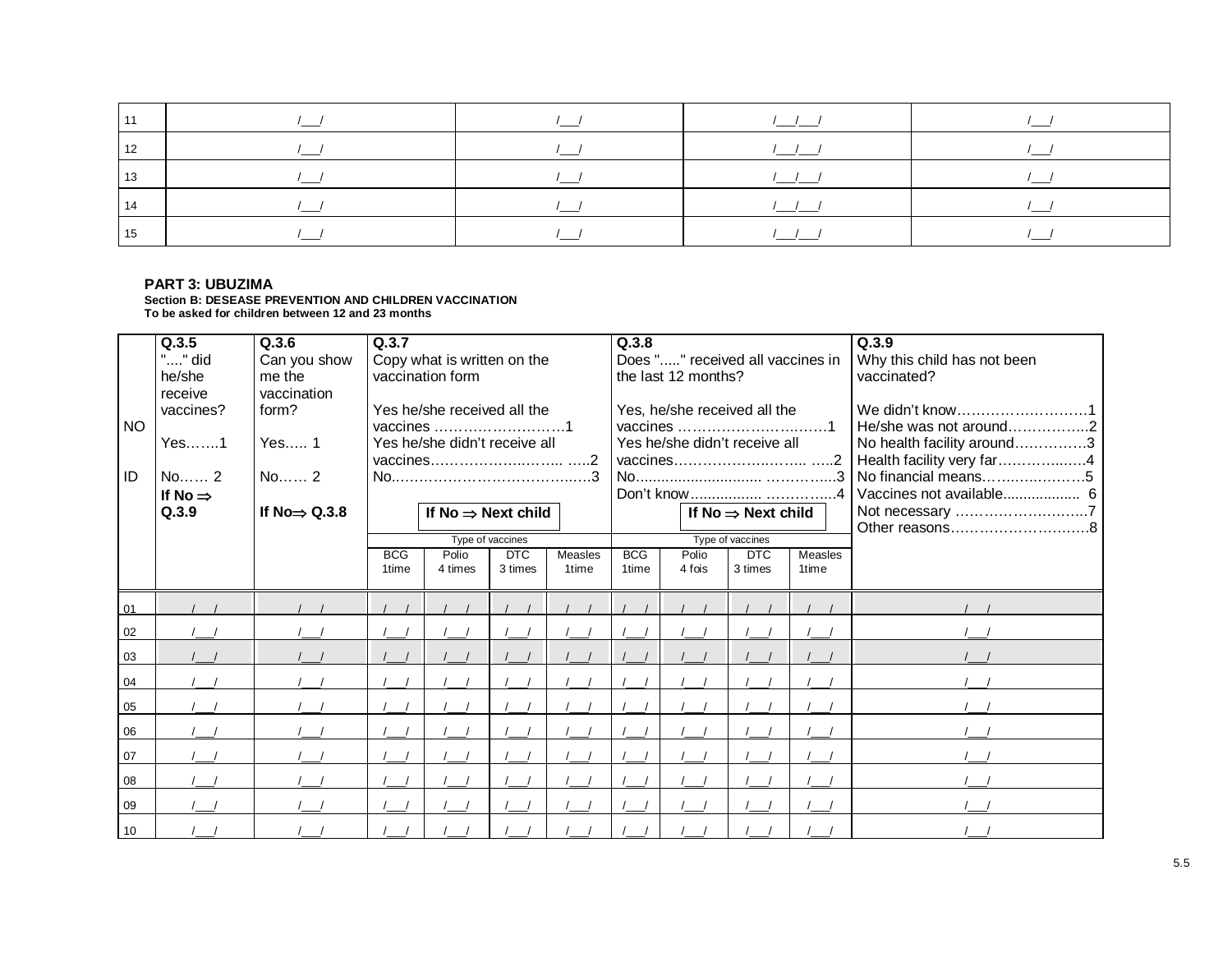|  |  |  |  |  | 15   /_/   /_/   /_/   /_/   /_/   /_/   /_/   /_/   /_/   /_/   /_/   /_/   /_/   /__/   /__/   / |
|--|--|--|--|--|----------------------------------------------------------------------------------------------------|

# **Part 4: employement (income generating activities)**

Questions regarding job activities done in previous 7 days

# To be asked for all household members with at least 5 years old

| 0.4.1                                                                                                                                                                                       | <b>O.4.2</b>                                    | $Q$ 43                                                                                                     | <b>O.4.4</b>                                                     | 0.4.5                                                                                                                                               |
|---------------------------------------------------------------------------------------------------------------------------------------------------------------------------------------------|-------------------------------------------------|------------------------------------------------------------------------------------------------------------|------------------------------------------------------------------|-----------------------------------------------------------------------------------------------------------------------------------------------------|
| In the last 7 days, did you perform<br>any kind of job at least one hour<br>which genated an income?<br>No but he worked before this<br>No he never worked3<br>If 2 or $3 \Rightarrow Q4.5$ | What is that job?<br>(Explain clearly that job) | How did you perfom that<br>job?<br>Self employed 1<br>Employer2<br>Employee3<br>Housewives4<br>Other ways5 | What is your job<br>classification?<br>$\Rightarrow$ Next Person | What is the reason behind which<br>led you to do not perfom any kind of<br>work in the last 7 days?<br>Housewives3<br>Living on his own investiment |
|                                                                                                                                                                                             |                                                 |                                                                                                            |                                                                  |                                                                                                                                                     |
|                                                                                                                                                                                             |                                                 |                                                                                                            |                                                                  |                                                                                                                                                     |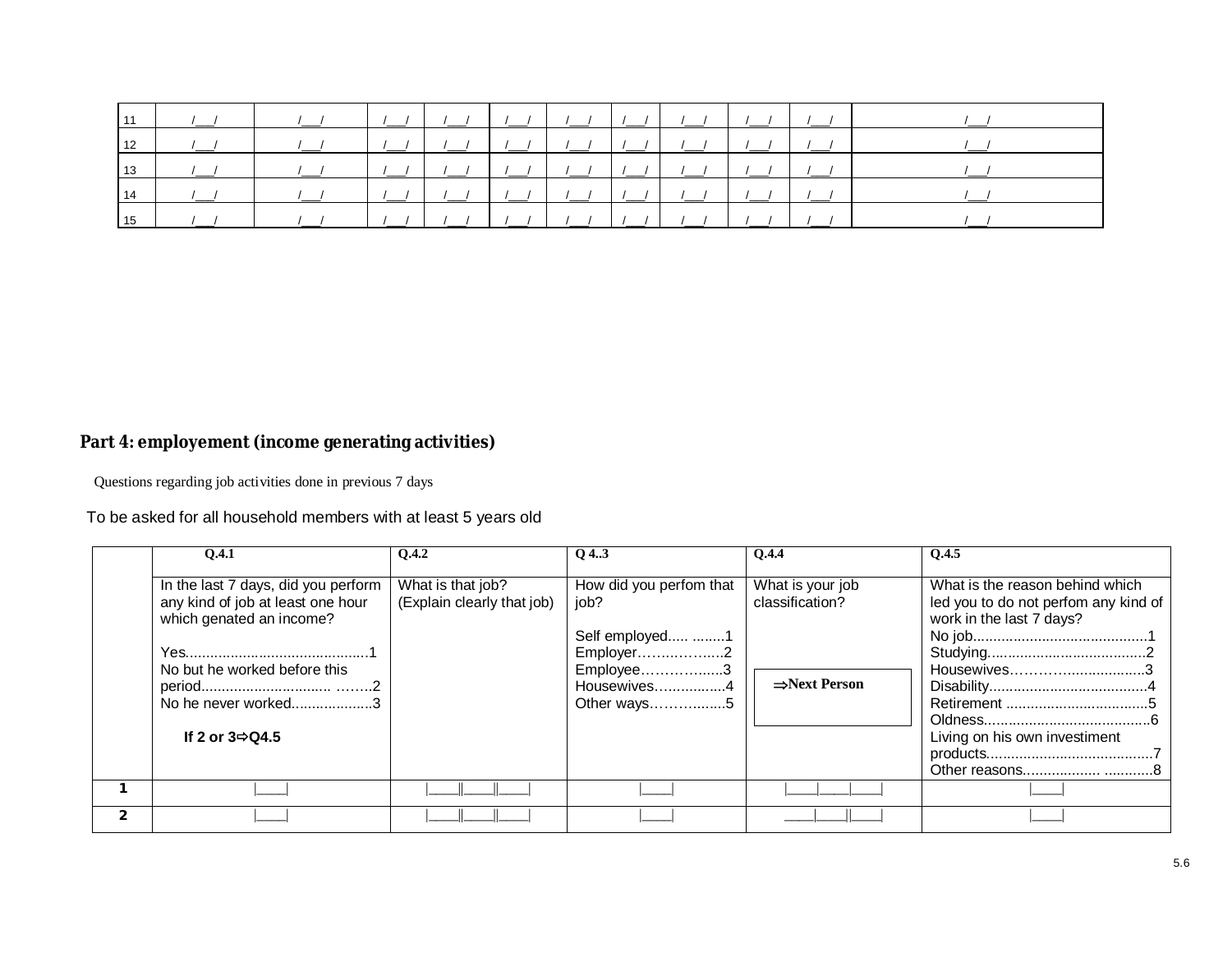| 3               |  |  |  |
|-----------------|--|--|--|
| 4               |  |  |  |
| $5\phantom{.0}$ |  |  |  |
| 6               |  |  |  |
| $\overline{7}$  |  |  |  |
| 8               |  |  |  |
| 9               |  |  |  |
| 10              |  |  |  |
| 11              |  |  |  |
| 12              |  |  |  |
| 13              |  |  |  |
| 14              |  |  |  |
| 15              |  |  |  |

# **Part 4: employement (income generating activities)**

Questions regarding job activities done in previous 7 days

To be asked for all household members with at least 5 years old

| <b>O.4.6</b>             | 0.4.7            | $Q$ 4.8 |                                               | Q.4.9                                | <b>O.4.10</b>                      |
|--------------------------|------------------|---------|-----------------------------------------------|--------------------------------------|------------------------------------|
|                          |                  |         |                                               |                                      |                                    |
| Have you                 | In those last 30 |         | In the last 7 days, have you performed any    | In the last 30 days, have you        | In the last 12 months, have        |
| performed any            | days, how many   |         | manual work given by the government           | performed any manual work given by   | you performed any manual           |
| kind of work             | days did you     |         | (ministries, provinces, districts, sectors,)? | the government (ministries,          | work given by the government       |
| during the last          | work?            |         |                                               | provinces, districts, sectors,)?     | (ministries, provinces, districts, |
| $30 \text{ days}$ ?      |                  |         | $Yes$ 1                                       |                                      | sectors, $)?$                      |
|                          |                  |         |                                               | $Yes$ 1                              | $Yes.$ 1                           |
| $Yes.$ 1                 |                  |         |                                               |                                      |                                    |
| No $2 \Rightarrow$ Q.4.8 |                  |         | If YES, how many days and then go to Q.4.11   | If YES, how many days and then go to |                                    |
|                          |                  |         |                                               | Q.4.11                               | If YES, how many days and then go  |
|                          |                  |         |                                               |                                      | to $Q.4.11$                        |
|                          |                  |         | Number of worked days.                        | Number of worked days.               | Number of worked days.             |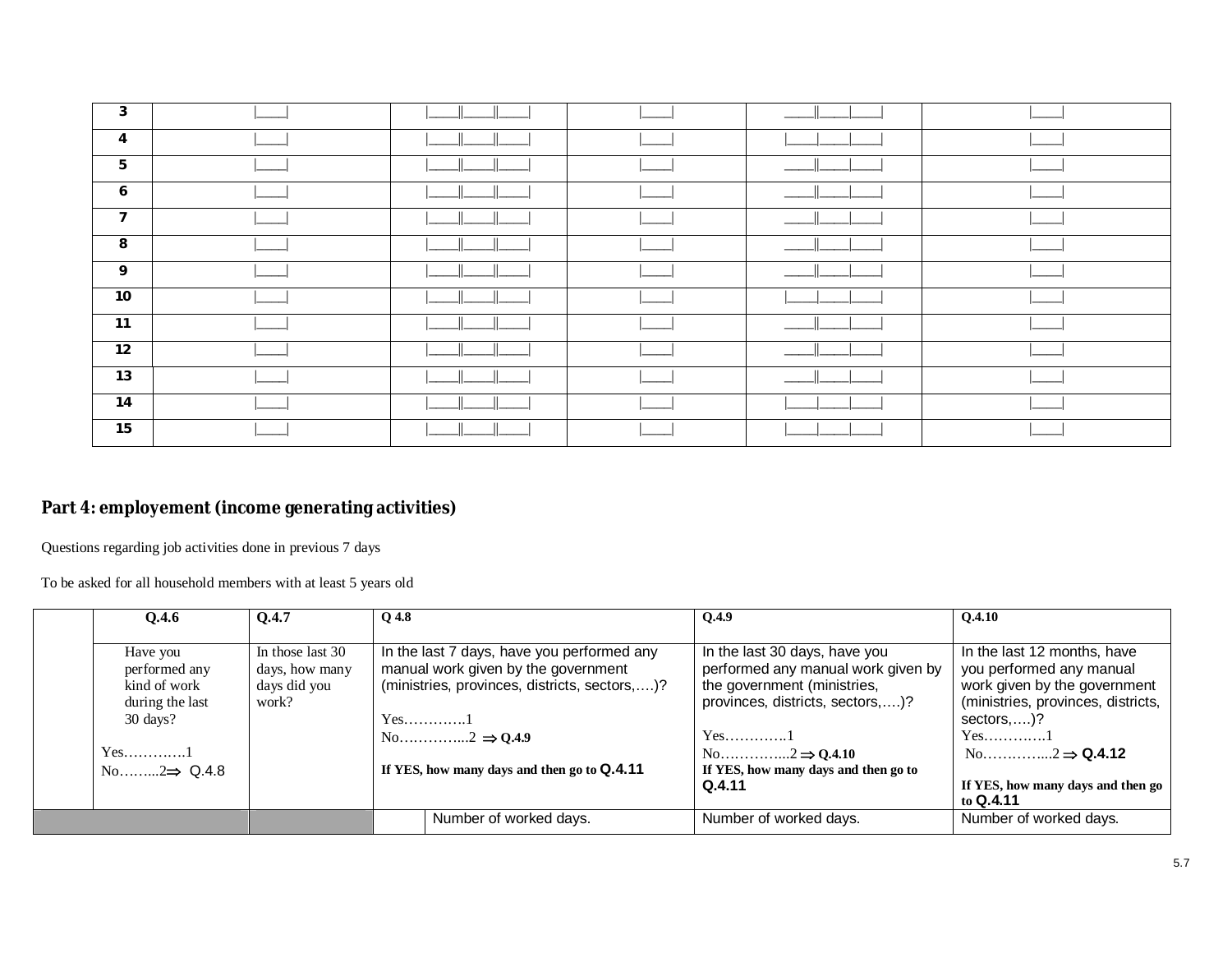|                  |  | In 7 days | In 30 days | In 12 months | In 30 days | In 12 months | In 12 months |
|------------------|--|-----------|------------|--------------|------------|--------------|--------------|
| $\mathbf{1}$     |  |           |            |              |            |              |              |
| $\overline{2}$   |  |           |            |              |            |              |              |
| $\mathbf{3}$     |  |           |            |              |            |              |              |
| 4                |  |           |            |              |            |              |              |
| 5                |  |           |            |              |            |              |              |
| 6                |  |           |            |              |            |              |              |
| $\overline{7}$   |  |           |            |              |            |              |              |
| 8                |  |           |            |              |            |              |              |
| $\boldsymbol{9}$ |  |           |            |              |            |              |              |
| $10$             |  |           |            |              |            |              |              |
| 11               |  |           |            |              |            |              |              |
| 12               |  |           |            |              |            |              |              |
| 13               |  |           |            |              |            |              |              |
| 14               |  |           |            |              |            |              |              |
| 15               |  |           |            |              |            |              |              |

|                 | Q4.11                                                                                                              |                |  |  |  |  |  |  |  |
|-----------------|--------------------------------------------------------------------------------------------------------------------|----------------|--|--|--|--|--|--|--|
|                 | If the response on Q.4.8 or Q4.9 or Q4.10 is YES, how many hours did you worked per day and how much money did you |                |  |  |  |  |  |  |  |
|                 | get.                                                                                                               |                |  |  |  |  |  |  |  |
|                 |                                                                                                                    |                |  |  |  |  |  |  |  |
|                 | Number of hours per day                                                                                            | Salary per day |  |  |  |  |  |  |  |
|                 |                                                                                                                    |                |  |  |  |  |  |  |  |
| 2               |                                                                                                                    |                |  |  |  |  |  |  |  |
| 3               |                                                                                                                    |                |  |  |  |  |  |  |  |
| $\overline{4}$  |                                                                                                                    |                |  |  |  |  |  |  |  |
| 5               |                                                                                                                    |                |  |  |  |  |  |  |  |
| 6               |                                                                                                                    |                |  |  |  |  |  |  |  |
| $7\phantom{.0}$ |                                                                                                                    |                |  |  |  |  |  |  |  |
| 8               |                                                                                                                    |                |  |  |  |  |  |  |  |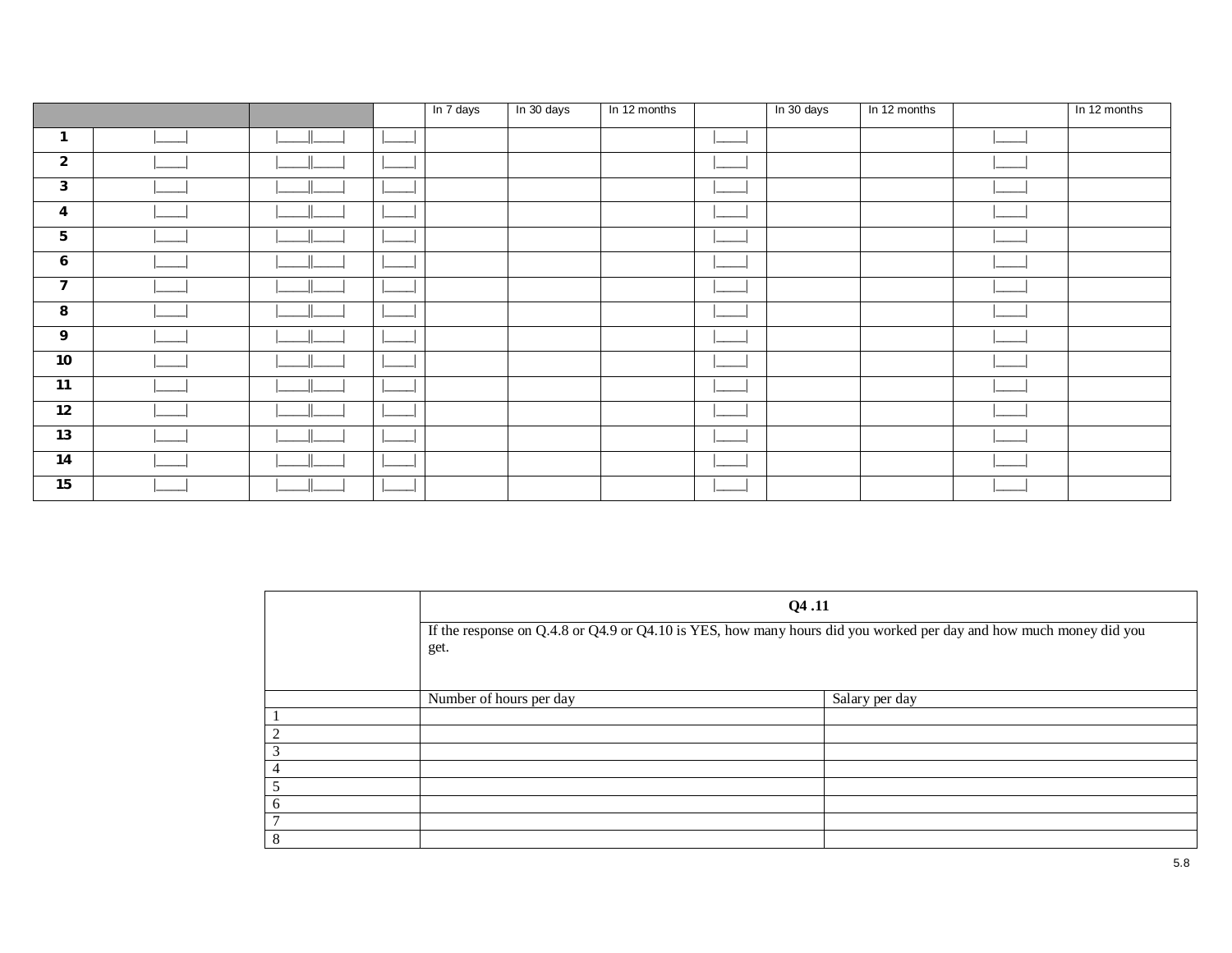| 10<br>1 V                |  |
|--------------------------|--|
| - 11                     |  |
| $\sim$<br>$\overline{1}$ |  |
| . .                      |  |
|                          |  |
| ໋                        |  |

# **Part 4: employment (income generating activities)**

LAND USE

**To be asked to the Head of Household**

**Q4.12.** Do you have any land to use? Yes……………1 No……………..2  $\Rightarrow$  Q.4.14

**Q4.13**. How big is that land in square meter?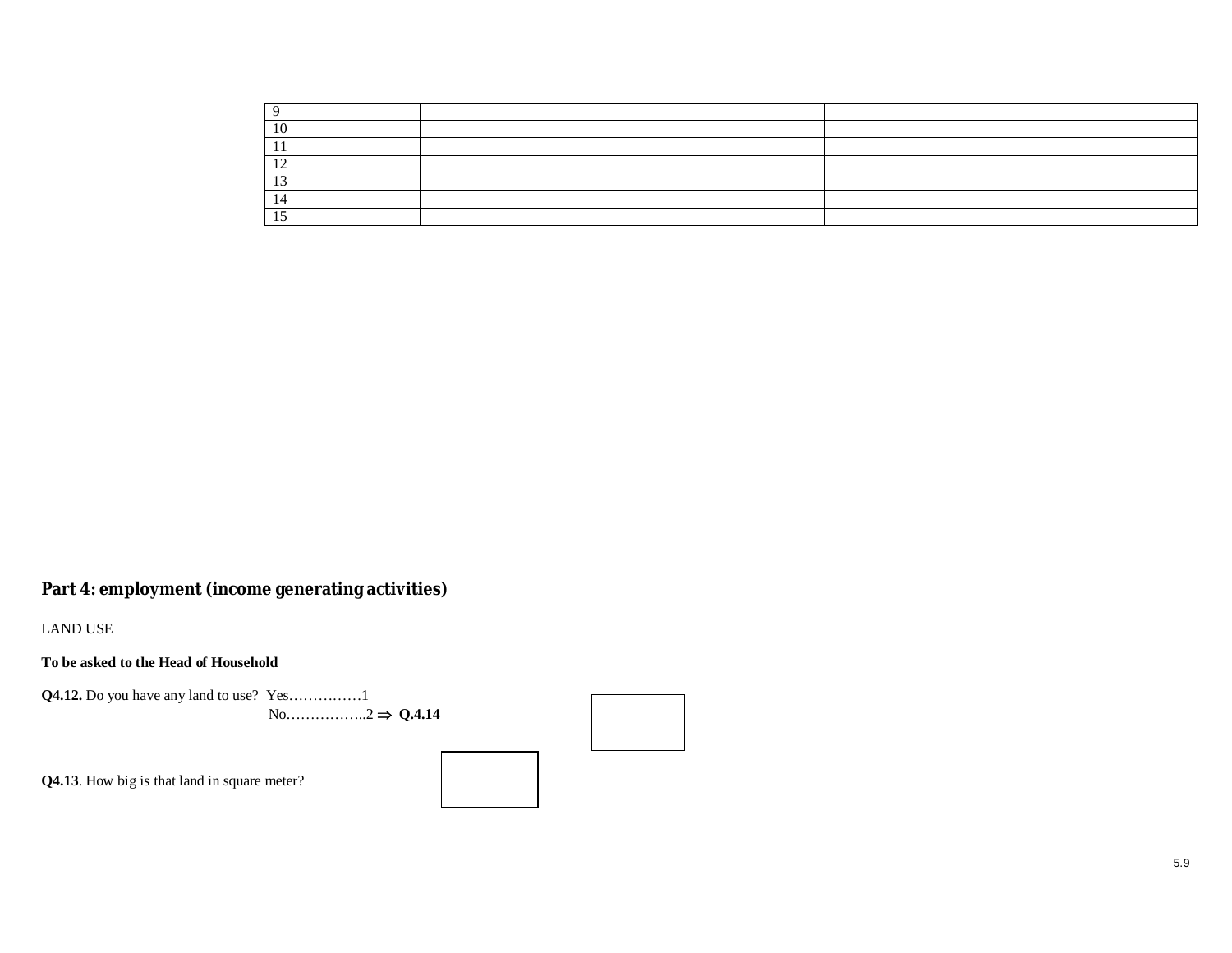**Q4.14**. In this household, is there any one who works? Yes……….1 No………..2 **PART 5**

**Q.4.15**: How many of you work?



## **PART 5: HOUSING AND ACCOMMODATION**

To be asked to the head of household or another eligible person. Now lets talk about the house you are living-in, rooms and others houses used by the household.

#### **Section A: HOUSING CHARACTERISTICS AND STATUS**

**Q.5.1.** How many rooms are there in your house? (Regardless of toilet, bathroom,

Kitchen, store and animals' room)

**Q5.2** What is the status of this house?

|--|--|

|--|--|--|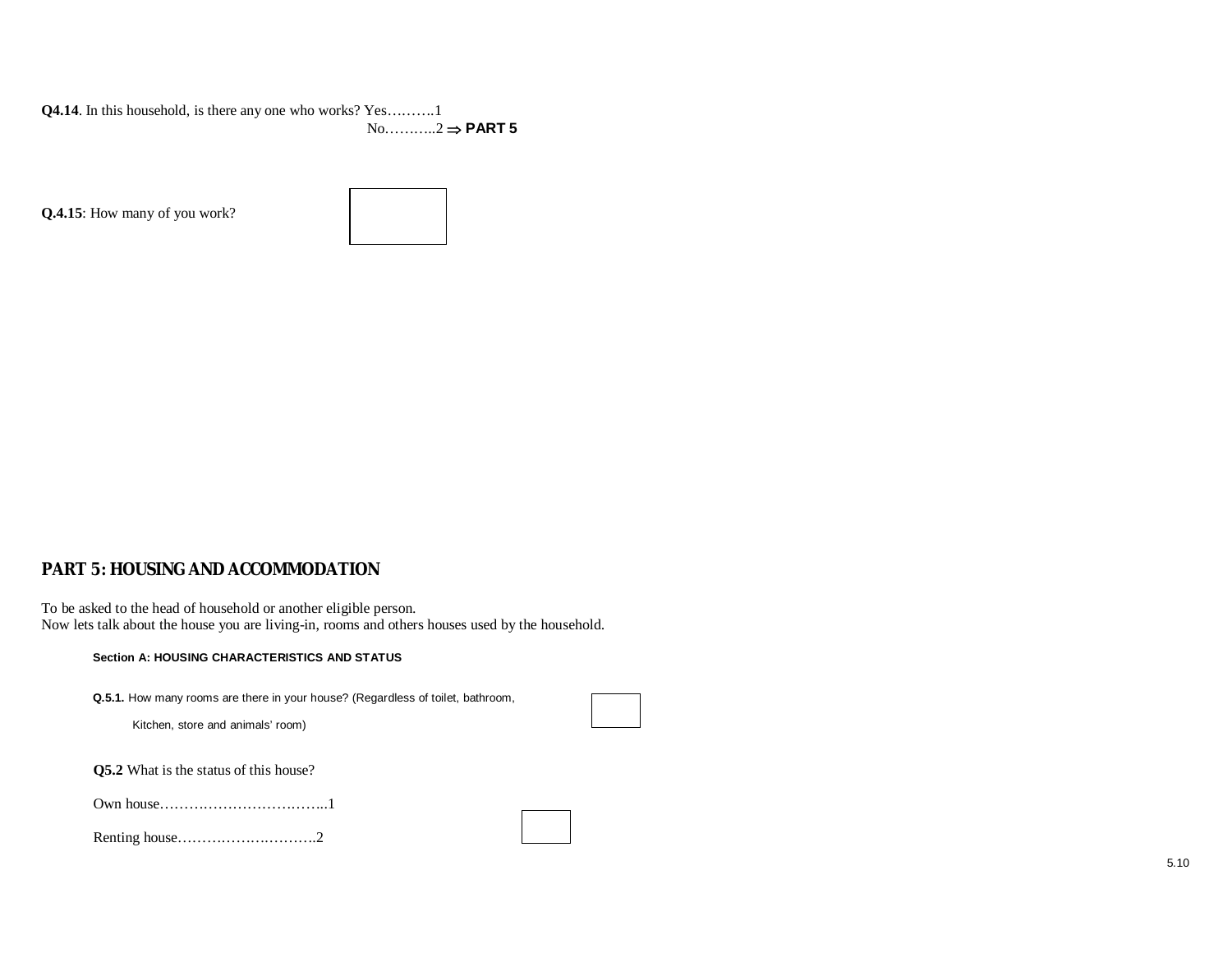| Refuge housing7 |  |
|-----------------|--|
|                 |  |

#### **Section B: HOUSEHOLD CONDITIONS AND INTRASTRURES**

**Q.5.3**. What is the status of water used by the household?

| Protected waterborn  2     |  |
|----------------------------|--|
| Waterborn not protected  3 |  |
| River, Lake, Marsh  4      |  |
| Protected spring 5         |  |
| Not protected spring  6    |  |
| Purchase on public tap  7  |  |
| Free public tap  8         |  |
|                            |  |



**Q.5.4**. What is the source of light in your house?

| Electrogaz subscriber  1        |  |
|---------------------------------|--|
|                                 |  |
|                                 |  |
|                                 |  |
|                                 |  |
|                                 |  |
| Illimination lamp (agatadowa) 7 |  |
|                                 |  |
|                                 |  |

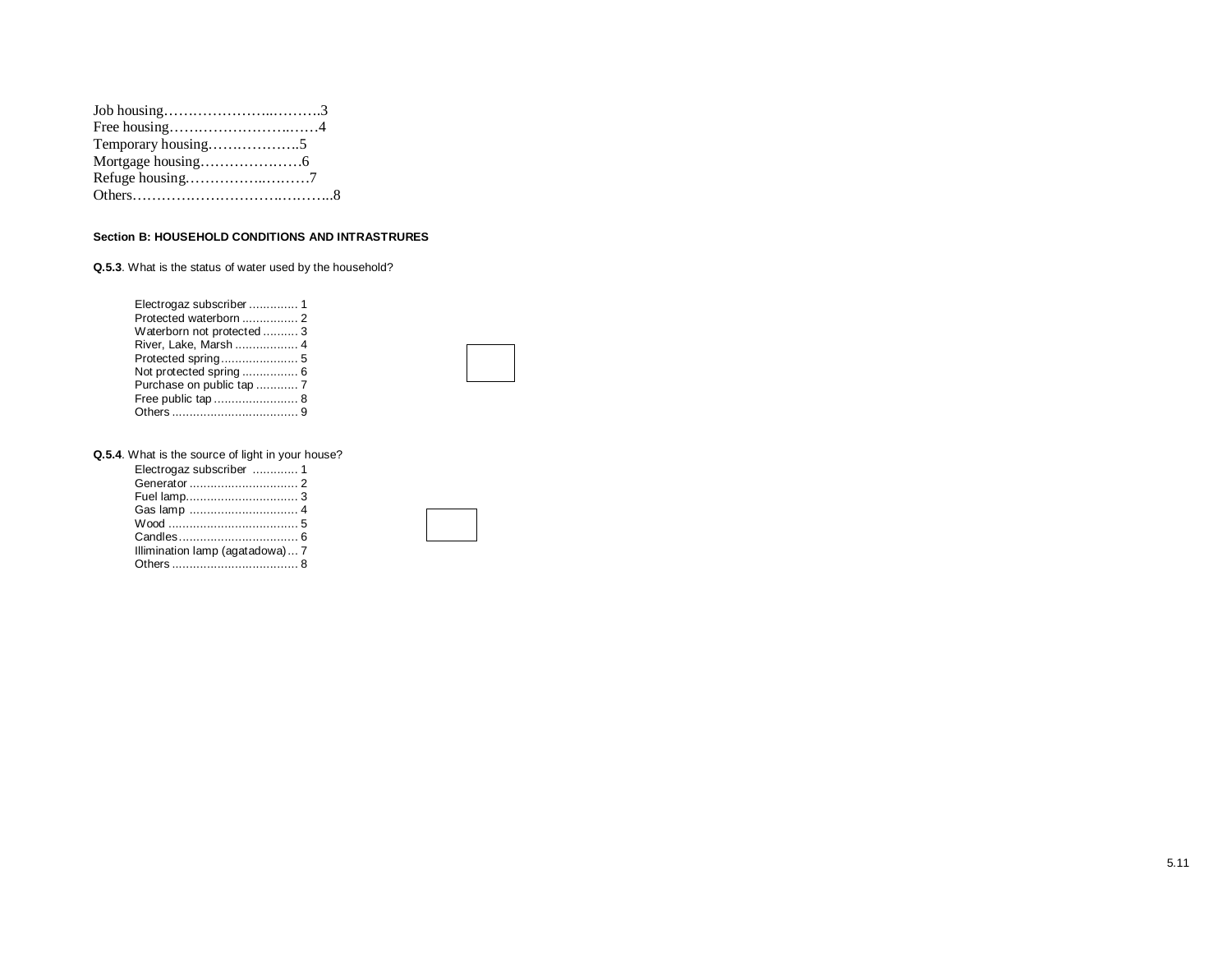#### **Q.5.5**. What is the source of cooking fire (energy) for your household?

**Q.5.6** Where do you put the household wastages?

| Household garbage2           |  |
|------------------------------|--|
| Cleaning companies 3         |  |
|                              |  |
| In the nature (in the bush)5 |  |
|                              |  |
|                              |  |

#### **Q.5.7**. How is your toilet?

| Q.5.8. Do you have the following items? Yes1 |  |
|----------------------------------------------|--|
| $No$ 2                                       |  |
| Electricity                                  |  |
|                                              |  |
|                                              |  |
| Mobile or Fixed Telephone                    |  |
| Refrigerator                                 |  |

# **IGICE C : HOUSING MATERIELS**

**Q.5.9.** What are the main materials which constitute the walls of your house?

| Trees with no ciment04 |  |
|------------------------|--|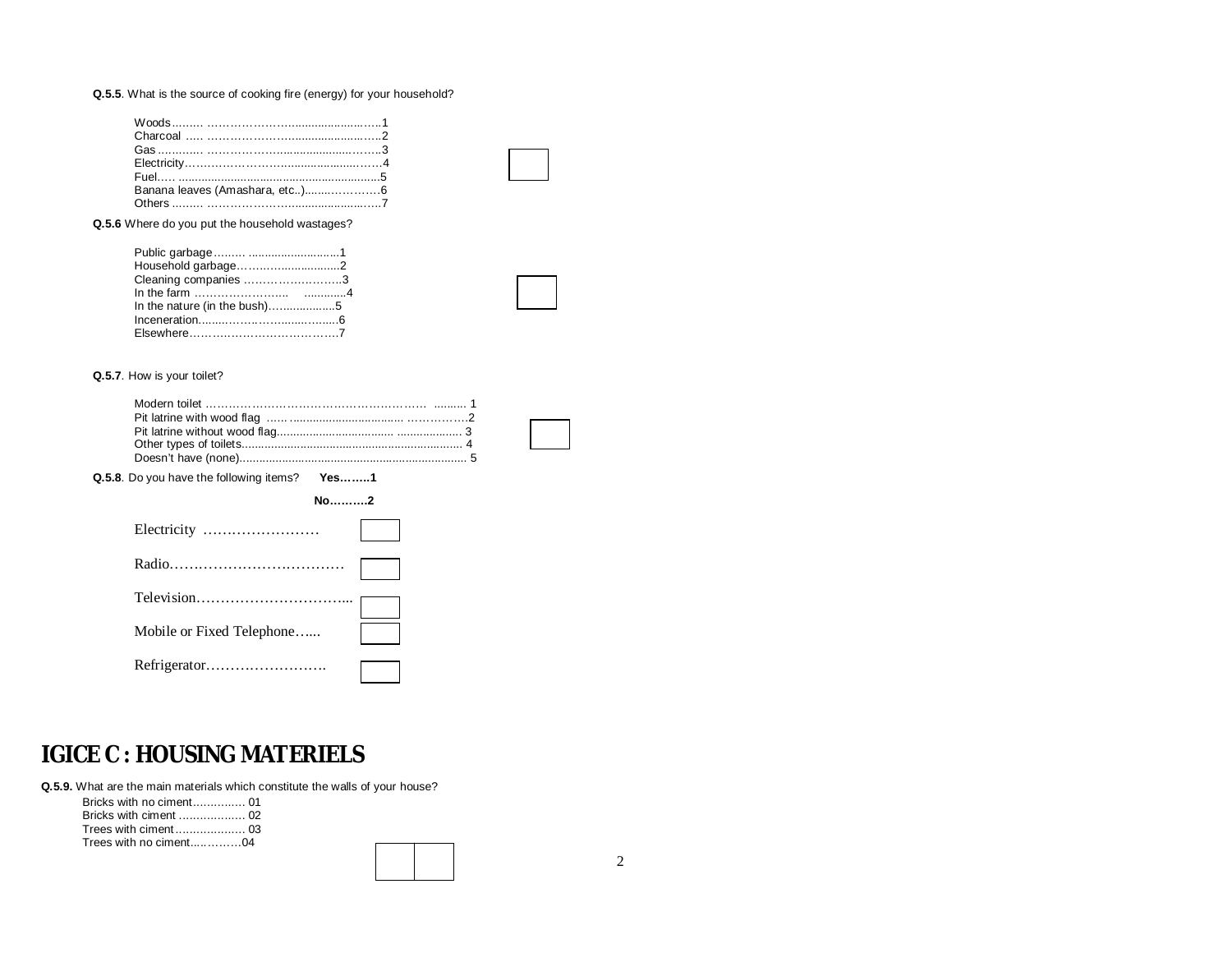| Wood only (Imbaho)  05 |  |
|------------------------|--|
|                        |  |
|                        |  |
|                        |  |
|                        |  |
|                        |  |

**Q.5.10.** What are the main materials which constitute the roof of your house?

| Cast-iron/ concrete (beton) 3 |  |
|-------------------------------|--|
|                               |  |
|                               |  |

**Q.5.11.** What are the main materials which constitute the floor of your

house?

| Ground only1 |  |
|--------------|--|
|              |  |
|              |  |
|              |  |
|              |  |
|              |  |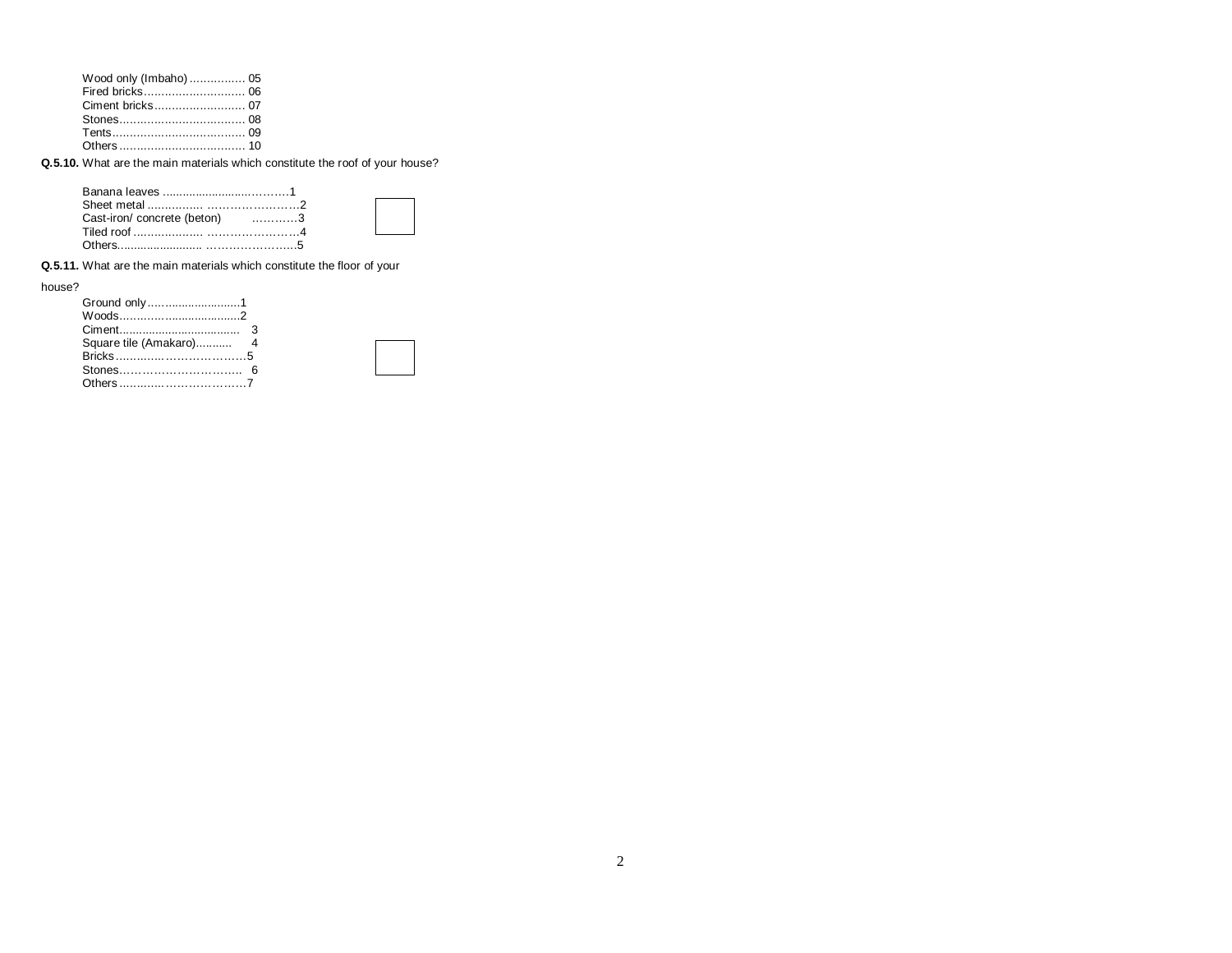### **To be asked to the head of household or another eligible person**

 **In the last 12 months………did he/she receive any income from the following source?**

| <b>Source</b><br>No ID | Q.6.1<br>Monthly salary<br>Yes  1<br>No2 | Q.6.2<br>Self employed<br>in agriculture<br>and livestock<br>Yes  1<br>No2 | Q.6.3<br>Self employed<br>in sectors<br>other than<br>agriculture and<br>livestock.<br>Yes  1<br>No2 | Q.6.4<br>Income from<br>deposit money<br>interest at the<br>bank<br>Yes  1<br>No2 | Q.6.5<br>Income from<br>rents (house,<br>$\ldots$ )<br>Yes  1<br>No2 | Q.6.6<br>Income from<br>transfers<br>Yes  1<br>No2 | Q.6.7<br>Income from imputed rent<br>(job house, own house, job<br>vehicule,) ?<br>Yes  1<br>No2 |
|------------------------|------------------------------------------|----------------------------------------------------------------------------|------------------------------------------------------------------------------------------------------|-----------------------------------------------------------------------------------|----------------------------------------------------------------------|----------------------------------------------------|--------------------------------------------------------------------------------------------------|
| $\blacktriangleleft$   |                                          |                                                                            |                                                                                                      |                                                                                   |                                                                      |                                                    |                                                                                                  |
| $\overline{2}$         |                                          |                                                                            |                                                                                                      |                                                                                   |                                                                      |                                                    |                                                                                                  |
| 3                      |                                          |                                                                            |                                                                                                      |                                                                                   |                                                                      |                                                    |                                                                                                  |
| $\overline{4}$         |                                          |                                                                            |                                                                                                      |                                                                                   |                                                                      |                                                    |                                                                                                  |
| 5                      |                                          |                                                                            |                                                                                                      |                                                                                   |                                                                      |                                                    |                                                                                                  |
| 6                      |                                          |                                                                            |                                                                                                      |                                                                                   |                                                                      |                                                    |                                                                                                  |
| $\overline{7}$         |                                          |                                                                            |                                                                                                      |                                                                                   |                                                                      |                                                    |                                                                                                  |
| 8                      |                                          |                                                                            |                                                                                                      |                                                                                   |                                                                      |                                                    |                                                                                                  |
| $\overline{9}$         |                                          |                                                                            |                                                                                                      |                                                                                   |                                                                      |                                                    |                                                                                                  |
| 10                     |                                          |                                                                            |                                                                                                      |                                                                                   |                                                                      |                                                    |                                                                                                  |
| 11                     |                                          |                                                                            |                                                                                                      |                                                                                   |                                                                      |                                                    |                                                                                                  |
| $\overline{12}$        |                                          |                                                                            |                                                                                                      |                                                                                   |                                                                      |                                                    |                                                                                                  |
| 13                     |                                          |                                                                            |                                                                                                      |                                                                                   |                                                                      |                                                    |                                                                                                  |
| $\overline{14}$        |                                          |                                                                            |                                                                                                      |                                                                                   |                                                                      |                                                    |                                                                                                  |
| 15                     |                                          |                                                                            |                                                                                                      |                                                                                   |                                                                      |                                                    |                                                                                                  |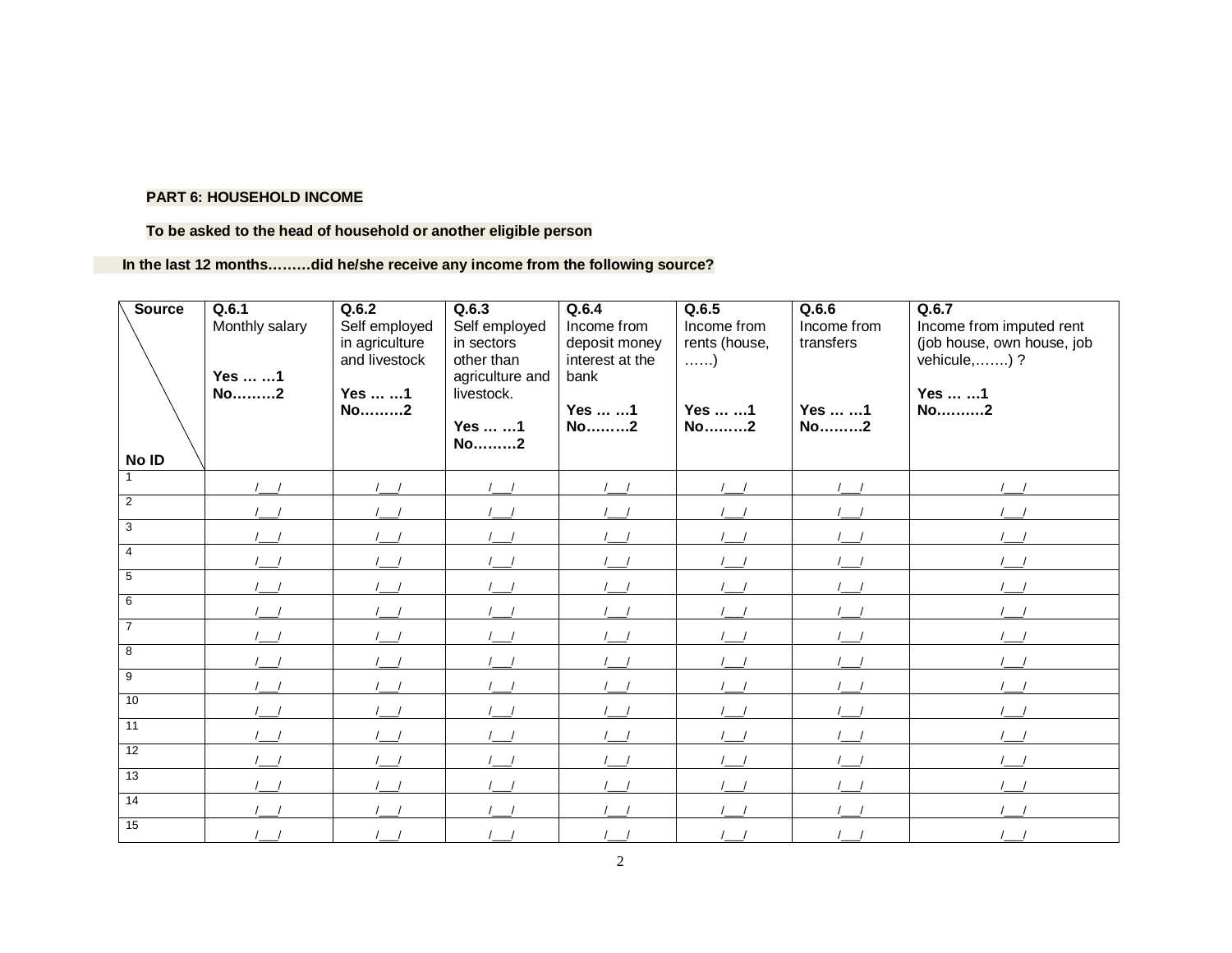#### **SECTION A: SALARY INCOME**

To be asked to the head of household or another eligible person

#### a. Household member

### **Monthly salary**

| No ID/<br>Household<br>member | Q.6.1.1.<br>Salary | Q.6.1.2<br>Income from paid extra-<br>time hours | Q.6.1.3.<br><b>Bonus</b> | Q.6.1.4.<br>Other job advantages | Q.6.1.5. Total |
|-------------------------------|--------------------|--------------------------------------------------|--------------------------|----------------------------------|----------------|
|                               |                    |                                                  |                          |                                  |                |
|                               |                    |                                                  |                          |                                  |                |
|                               |                    |                                                  |                          |                                  |                |
|                               |                    |                                                  |                          |                                  |                |
|                               |                    |                                                  |                          |                                  |                |
|                               |                    |                                                  |                          |                                  |                |
|                               |                    |                                                  |                          |                                  |                |
|                               |                    |                                                  |                          |                                  |                |

### b. Household member who lived in that household in the last 12 months but who no longer live there at the time of the survey.

**Monthly salary** 

| No /Member<br>of HH who<br>left | Q.6.1.6<br>Salary | Q.6.1.7<br>Income from paid extra-<br>time hours | Q.6.1.8<br><b>Bonus</b> | Q.6.1.9<br>Other job advantages | Q.6.1.10<br><b>Total</b> |
|---------------------------------|-------------------|--------------------------------------------------|-------------------------|---------------------------------|--------------------------|
| 1.                              |                   |                                                  |                         |                                 |                          |
| 2.                              |                   |                                                  |                         |                                 |                          |
| 3.                              |                   |                                                  |                         |                                 |                          |
| 4.                              |                   |                                                  |                         |                                 |                          |
| 5.                              |                   |                                                  |                         |                                 |                          |
| 6.                              |                   |                                                  |                         |                                 |                          |
|                                 |                   |                                                  |                         |                                 |                          |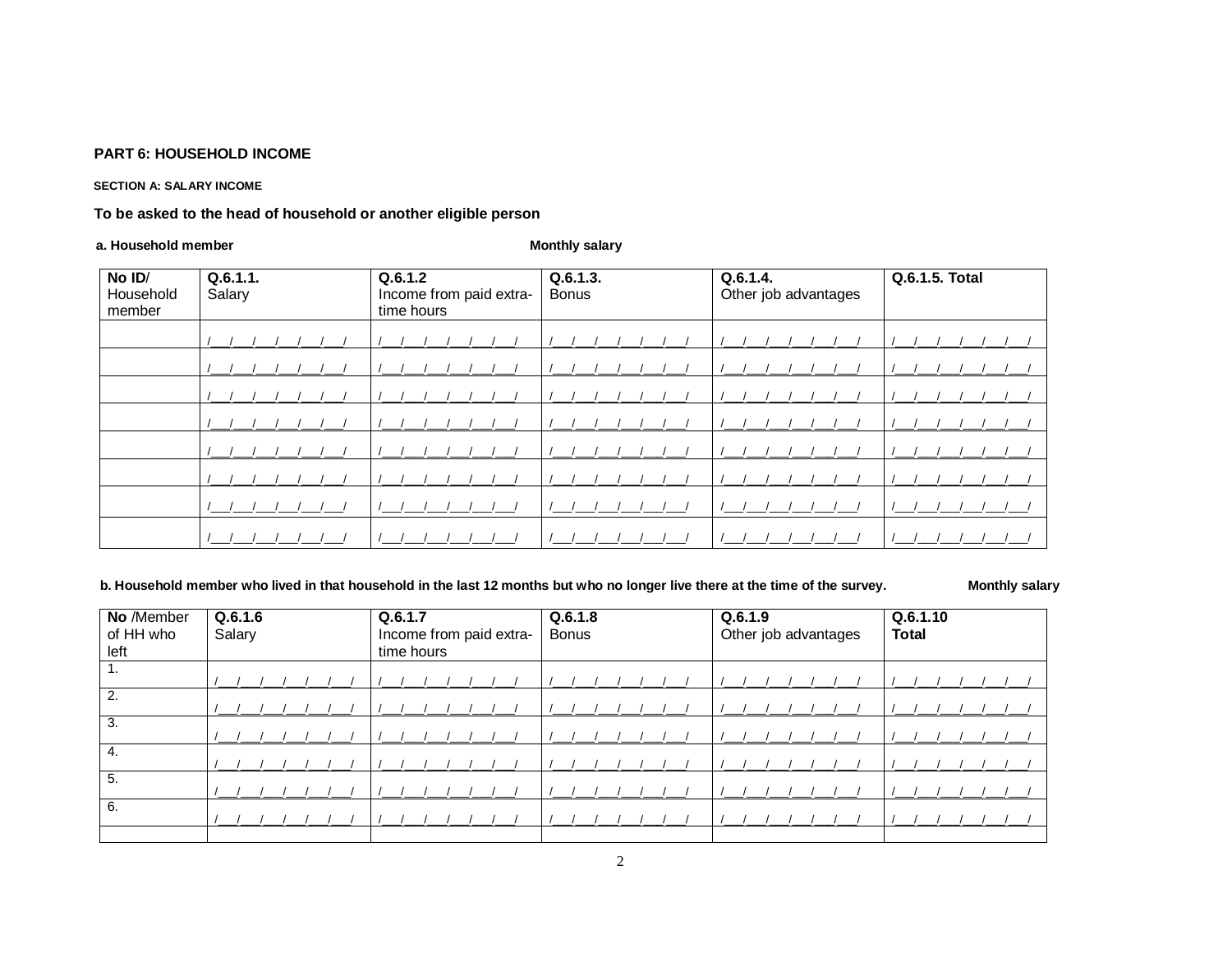|   | _______<br>$\cdots$ | ____   | ----  |         |  |
|---|---------------------|--------|-------|---------|--|
| റ |                     |        |       |         |  |
|   | ______<br>________  | ______ | _____ | _______ |  |

 **SECTION B: INCOME FROM AGRICULTURE AND LIVESTOCK ACTIVITIES**

#### **a. AGRICULTURE**

To be asked for those who responded ''YES'' on PART 6 Q.2

**Q.6.2.1 Have you harvest any crop in the last 12 months? (List all the crop items beginning by the cereals, vegetables, fruits and others, and lastly export crop list)**

Yes.......................1 No........................2 => **Q.6.2.4**

| Q.6.2.2                                                                                     | Q.6.2.3 |                                                                                         |
|---------------------------------------------------------------------------------------------|---------|-----------------------------------------------------------------------------------------|
| In the last 12 months, what was your crop harvest items (list them<br>according to Q.6.2.1) |         | In the last 12 months, if you have sold all this<br>crop, how much money would you get? |
| Different Crop Items                                                                        | Code    | Price                                                                                   |
|                                                                                             |         |                                                                                         |
|                                                                                             |         |                                                                                         |
|                                                                                             |         |                                                                                         |
|                                                                                             |         |                                                                                         |
|                                                                                             |         |                                                                                         |
|                                                                                             |         |                                                                                         |
|                                                                                             |         |                                                                                         |
|                                                                                             |         |                                                                                         |
|                                                                                             |         |                                                                                         |
|                                                                                             |         |                                                                                         |
|                                                                                             |         |                                                                                         |
|                                                                                             |         |                                                                                         |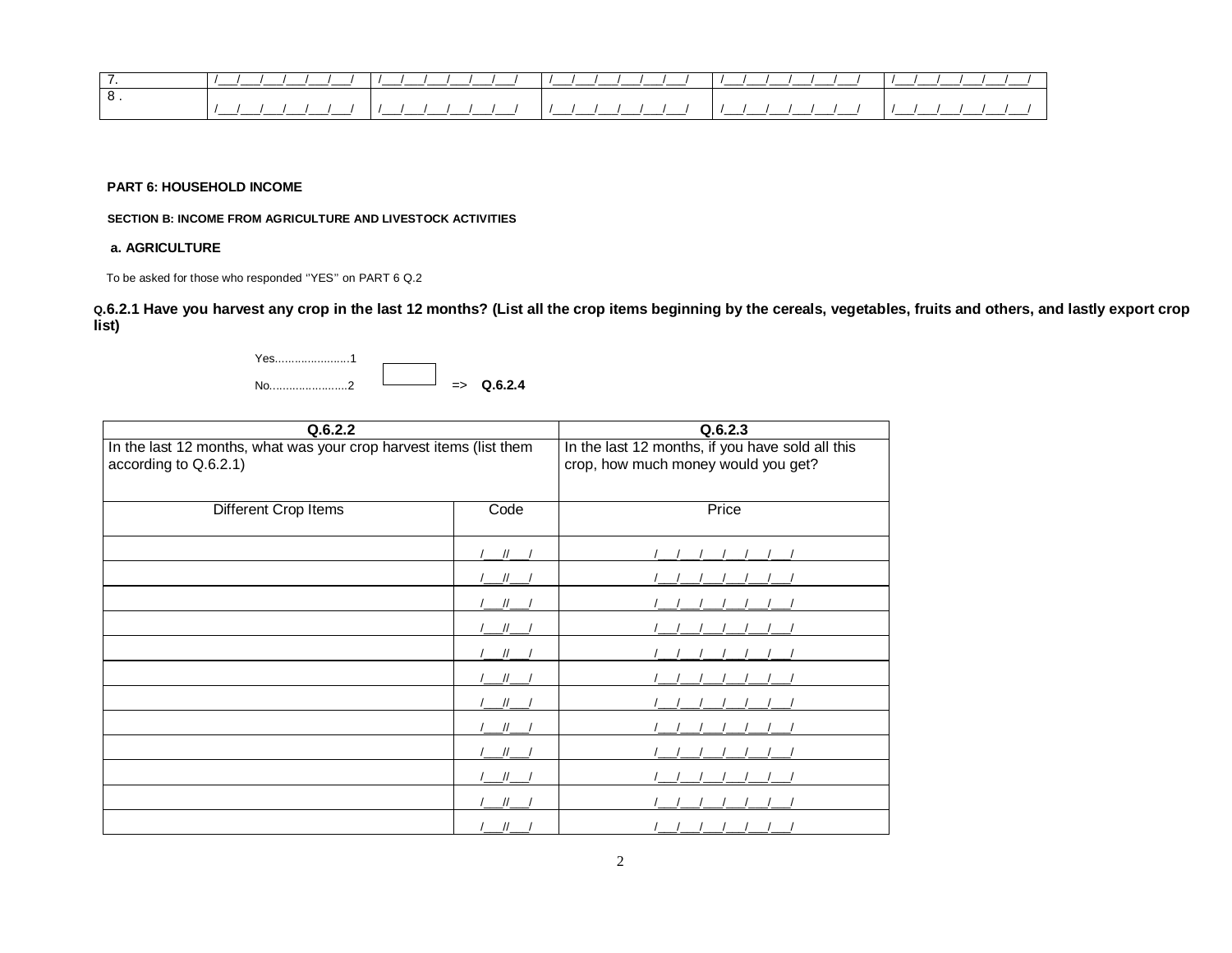|  | <u>               </u> |
|--|------------------------|
|  |                        |
|  | 1111111                |
|  | 1111111                |

SECTION B: INCOME FROM AGRICULTURE AND LIVESTOCK ACTIVITIES

### a. AGRICULTURE

| <b>Different Items</b> | Code                                                                                                                                                                                                                                                                                                                                                                                                  | Price                                                                                                                                                                                                                                                                                                                                                                                       |
|------------------------|-------------------------------------------------------------------------------------------------------------------------------------------------------------------------------------------------------------------------------------------------------------------------------------------------------------------------------------------------------------------------------------------------------|---------------------------------------------------------------------------------------------------------------------------------------------------------------------------------------------------------------------------------------------------------------------------------------------------------------------------------------------------------------------------------------------|
|                        | $/$ __//__/                                                                                                                                                                                                                                                                                                                                                                                           | $\begin{picture}(120,10) \put(0,0){\dashbox{0.5}(10,0){ }} \put(15,0){\circle{10}} \put(15,0){\circle{10}} \put(15,0){\circle{10}} \put(15,0){\circle{10}} \put(15,0){\circle{10}} \put(15,0){\circle{10}} \put(15,0){\circle{10}} \put(15,0){\circle{10}} \put(15,0){\circle{10}} \put(15,0){\circle{10}} \put(15,0){\circle{10}} \put(15,0){\circle{10}} \put(15,0){\circle{10}} \put(15$ |
|                        | $/$ __//__/                                                                                                                                                                                                                                                                                                                                                                                           |                                                                                                                                                                                                                                                                                                                                                                                             |
|                        | $/$ ___ // ___ /                                                                                                                                                                                                                                                                                                                                                                                      | $\frac{1}{2}$ $\frac{1}{2}$ $\frac{1}{2}$ $\frac{1}{2}$ $\frac{1}{2}$ $\frac{1}{2}$ $\frac{1}{2}$                                                                                                                                                                                                                                                                                           |
|                        | $/$ _//_ /                                                                                                                                                                                                                                                                                                                                                                                            | $\begin{picture}(120,10) \put(0,0){\dashbox{0.5}(10,0){ }} \put(15,0){\circle{10}} \put(15,0){\circle{10}} \put(15,0){\circle{10}} \put(15,0){\circle{10}} \put(15,0){\circle{10}} \put(15,0){\circle{10}} \put(15,0){\circle{10}} \put(15,0){\circle{10}} \put(15,0){\circle{10}} \put(15,0){\circle{10}} \put(15,0){\circle{10}} \put(15,0){\circle{10}} \put(15,0){\circle{10}} \put(15$ |
|                        | $\begin{picture}(20,20) \put(0,0){\dashbox{0.5}(5,0){ }} \put(15,0){\dashbox{0.5}(5,0){ }} \put(15,0){\dashbox{0.5}(5,0){ }} \put(15,0){\dashbox{0.5}(5,0){ }} \put(15,0){\dashbox{0.5}(5,0){ }} \put(15,0){\dashbox{0.5}(5,0){ }} \put(15,0){\dashbox{0.5}(5,0){ }} \put(15,0){\dashbox{0.5}(5,0){ }} \put(15,0){\dashbox{0.5}(5,0){ }} \put(15,0){\dashbox{0.5}(5,0){ }}$                           |                                                                                                                                                                                                                                                                                                                                                                                             |
|                        | $1 - 11 - 1$                                                                                                                                                                                                                                                                                                                                                                                          |                                                                                                                                                                                                                                                                                                                                                                                             |
|                        | $\begin{picture}(20,20) \put(0,0){\dashbox{0.5}(5,0){ }} \put(15,0){\dashbox{0.5}(5,0){ }} \put(15,0){\dashbox{0.5}(5,0){ }} \put(15,0){\dashbox{0.5}(5,0){ }} \put(15,0){\dashbox{0.5}(5,0){ }} \put(15,0){\dashbox{0.5}(5,0){ }} \put(15,0){\dashbox{0.5}(5,0){ }} \put(15,0){\dashbox{0.5}(5,0){ }} \put(15,0){\dashbox{0.5}(5,0){ }} \put(15,0){\dashbox{0.5}(5,0){ }}$                           |                                                                                                                                                                                                                                                                                                                                                                                             |
|                        | $\begin{picture}(20,20) \put(0,0){\dashbox{0.5}(5,0){ }} \put(15,0){\circle{1}} \put(15,0){\circle{1}} \put(15,0){\circle{1}} \put(15,0){\circle{1}} \put(15,0){\circle{1}} \put(15,0){\circle{1}} \put(15,0){\circle{1}} \put(15,0){\circle{1}} \put(15,0){\circle{1}} \put(15,0){\circle{1}} \put(15,0){\circle{1}} \put(15,0){\circle{1}} \put(15,0){\circle{1}} \put(15,0){\circle{1}} \put(15,0$ | $\begin{picture}(120,10) \put(0,0){\line(1,0){10}} \put(15,0){\line(1,0){10}} \put(15,0){\line(1,0){10}} \put(15,0){\line(1,0){10}} \put(15,0){\line(1,0){10}} \put(15,0){\line(1,0){10}} \put(15,0){\line(1,0){10}} \put(15,0){\line(1,0){10}} \put(15,0){\line(1,0){10}} \put(15,0){\line(1,0){10}} \put(15,0){\line(1,0){10}} \put(15,0){\line($                                         |
|                        | $I \_\_II \_\_I$                                                                                                                                                                                                                                                                                                                                                                                      | $\begin{picture}(120,10) \put(0,0){\line(1,0){10}} \put(15,0){\line(1,0){10}} \put(15,0){\line(1,0){10}} \put(15,0){\line(1,0){10}} \put(15,0){\line(1,0){10}} \put(15,0){\line(1,0){10}} \put(15,0){\line(1,0){10}} \put(15,0){\line(1,0){10}} \put(15,0){\line(1,0){10}} \put(15,0){\line(1,0){10}} \put(15,0){\line(1,0){10}} \put(15,0){\line($                                         |
|                        |                                                                                                                                                                                                                                                                                                                                                                                                       | $\begin{picture}(120,10) \put(0,0){\line(1,0){10}} \put(15,0){\line(1,0){10}} \put(15,0){\line(1,0){10}} \put(15,0){\line(1,0){10}} \put(15,0){\line(1,0){10}} \put(15,0){\line(1,0){10}} \put(15,0){\line(1,0){10}} \put(15,0){\line(1,0){10}} \put(15,0){\line(1,0){10}} \put(15,0){\line(1,0){10}} \put(15,0){\line(1,0){10}} \put(15,0){\line($                                         |
|                        | $\begin{picture}(20,20) \put(0,0){\dashbox{0.5}(5,0){ }} \put(15,0){\dashbox{0.5}(5,0){ }} \put(15,0){\dashbox{0.5}(5,0){ }} \put(15,0){\dashbox{0.5}(5,0){ }} \put(15,0){\dashbox{0.5}(5,0){ }} \put(15,0){\dashbox{0.5}(5,0){ }} \put(15,0){\dashbox{0.5}(5,0){ }} \put(15,0){\dashbox{0.5}(5,0){ }} \put(15,0){\dashbox{0.5}(5,0){ }} \put(15,0){\dashbox{0.5}(5,0){ }}$                           | $\frac{1}{2}$ $\frac{1}{2}$ $\frac{1}{2}$ $\frac{1}{2}$ $\frac{1}{2}$ $\frac{1}{2}$ $\frac{1}{2}$                                                                                                                                                                                                                                                                                           |
|                        |                                                                                                                                                                                                                                                                                                                                                                                                       | $\left(\begin{array}{c c} \begin{array}{c} \begin{array}{c} \end{array} & \end{array}\right) & \begin{array}{c} \end{array} & \begin{array}{c} \end{array} & \end{array} \end{array}\right)$                                                                                                                                                                                                |
|                        |                                                                                                                                                                                                                                                                                                                                                                                                       |                                                                                                                                                                                                                                                                                                                                                                                             |
|                        | $1 - 11 - 1$                                                                                                                                                                                                                                                                                                                                                                                          |                                                                                                                                                                                                                                                                                                                                                                                             |
|                        | $1 - 11 - 1$                                                                                                                                                                                                                                                                                                                                                                                          |                                                                                                                                                                                                                                                                                                                                                                                             |
|                        | $/$ ___ // ___ /                                                                                                                                                                                                                                                                                                                                                                                      | $\frac{1}{2}$ $\frac{1}{2}$ $\frac{1}{2}$ $\frac{1}{2}$ $\frac{1}{2}$ $\frac{1}{2}$                                                                                                                                                                                                                                                                                                         |
|                        | $1$ $1$                                                                                                                                                                                                                                                                                                                                                                                               | $1 - 1 - 1 - 1 - 1 - 1$                                                                                                                                                                                                                                                                                                                                                                     |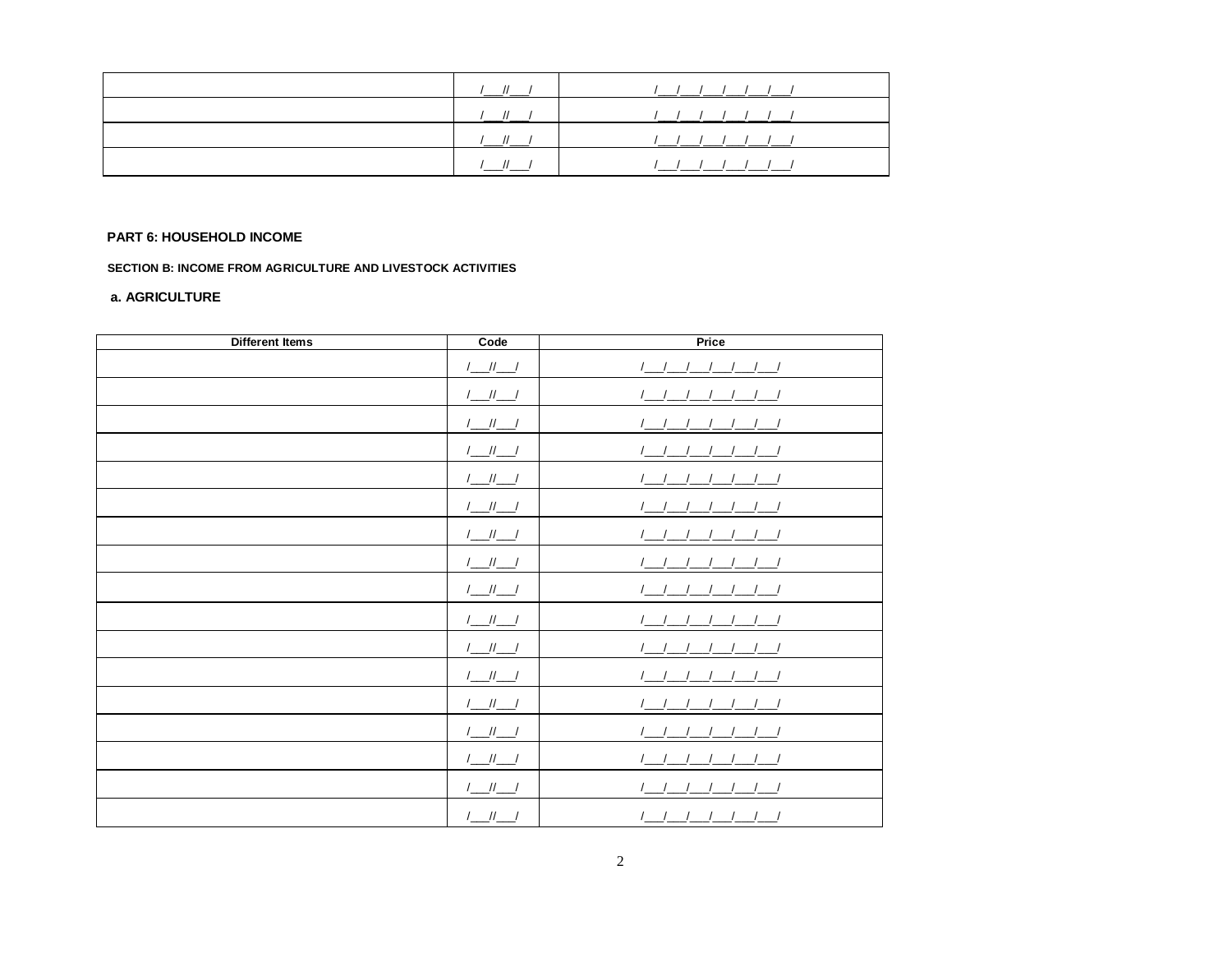| $1$ $1$ $1$  | <u>/ / / / / / /</u>   |
|--------------|------------------------|
| $1$ $1$ $1$  | <u>/ / / / / / / /</u> |
| $1$ $1$      |                        |
| $1$ $11$ $1$ | <u>/ / / / / / / /</u> |
| $1$ $1$      |                        |
|              | ////////               |

#### **SECTION B: INCOME FROM AGRICULTURE AND LIVESTOCK ACTIVITIES**

#### **a. AGRICULTURE**

|                             |      | Q.6.2.4                                                   | Q.6.2.5                                      |  |
|-----------------------------|------|-----------------------------------------------------------|----------------------------------------------|--|
| <b>AGRICULTURE ITEMS</b>    | Code | In the last 12 months, you sold '" from<br>your own crop? | By selling ""how much money did you get<br>? |  |
|                             |      | Yes1                                                      | Money obtained (quantity)                    |  |
|                             |      | No $\dots 2 \Rightarrow$ following item                   |                                              |  |
| Maize flour                 | 01   |                                                           |                                              |  |
| Sorghum flour               | 02   |                                                           |                                              |  |
| Wheat flour                 | 03   | $\sqrt{ }$                                                |                                              |  |
| Other flours                | 04   |                                                           |                                              |  |
| Cassava flour               | 05   | $\sqrt{ }$                                                |                                              |  |
| Groundnuts flour            | 06   | $\perp$                                                   |                                              |  |
| Soya flour                  | 07   | $\sqrt{ }$                                                |                                              |  |
| Banana juice                | 08   |                                                           |                                              |  |
| Marakuja juice              | 09   |                                                           |                                              |  |
| Other juice                 | 10   |                                                           |                                              |  |
| Urwagwa beer                | 11   |                                                           |                                              |  |
| Local beer (Ikigage/Amarwa/ | 12   |                                                           |                                              |  |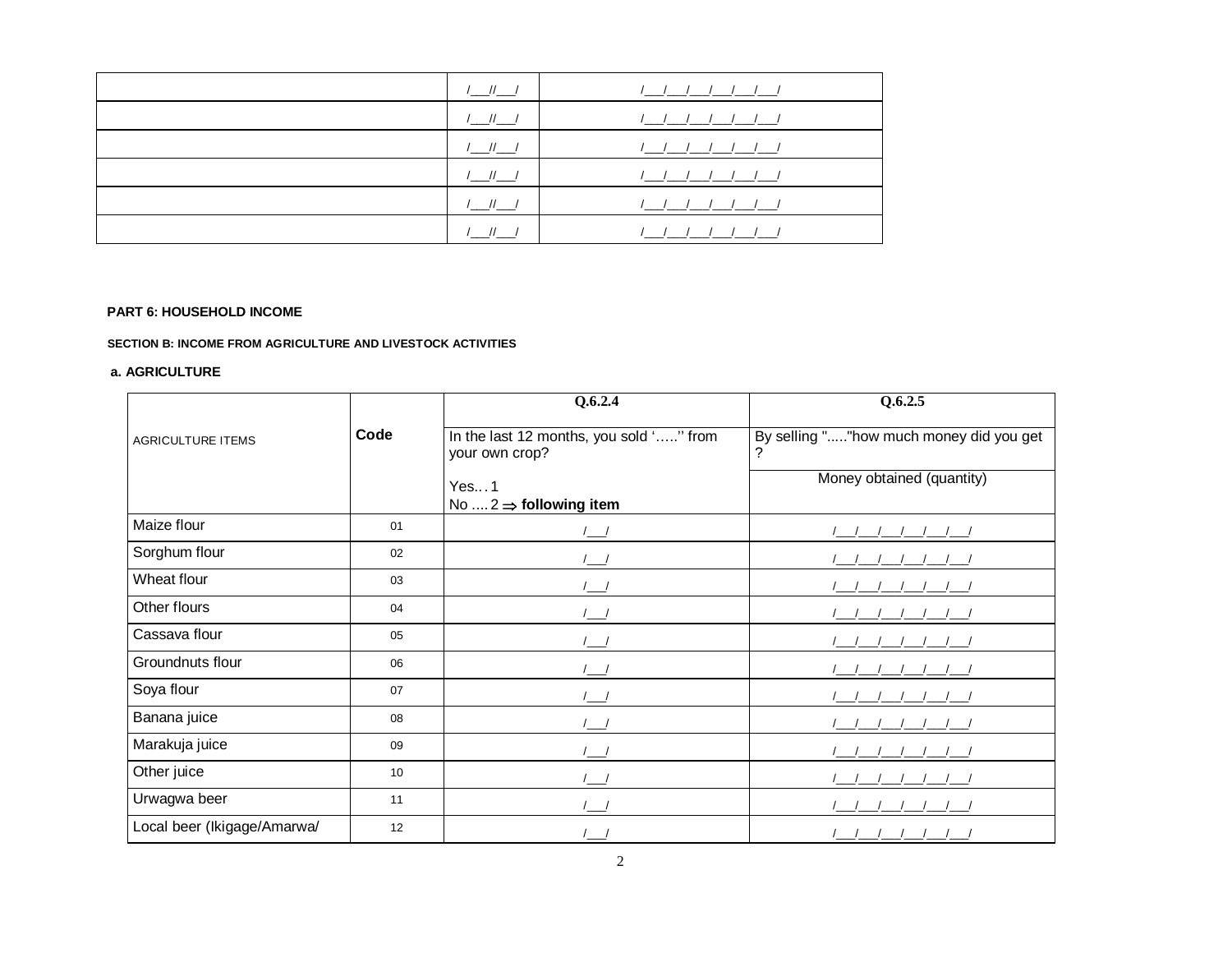**Section B: INCOME FROM AGRICULTURE AND LIVESTOCK ACTIVITIES**

#### **b. BREEDING or LIVESTOCK**

**Q.6.2.6** Does anyone from this household breed any cattle in the last 12 months? Yes......1

No……..2 **SECTION C**

| <b>DIFFERENT CATTLE</b><br>(ANIMALS) | Code           | Q.6.2.7<br>In the last 12 months you breed ""?<br>Yes 1<br>No2 $\Rightarrow$ following cattle | Q.6.2.8<br>In the last 12 months you sold ""?<br>Yes1<br>No $2 \implies$ Following cattle | Q.6.2.9<br>How much money did you<br>get? |
|--------------------------------------|----------------|-----------------------------------------------------------------------------------------------|-------------------------------------------------------------------------------------------|-------------------------------------------|
|                                      |                |                                                                                               |                                                                                           | Price                                     |
| Cow                                  |                |                                                                                               |                                                                                           |                                           |
| Lamb                                 | 2              | $\sqrt{2}$                                                                                    |                                                                                           |                                           |
| Goat                                 | 3              |                                                                                               |                                                                                           |                                           |
| Pork                                 | $\overline{4}$ |                                                                                               |                                                                                           |                                           |
| Rabbit                               | 5              |                                                                                               |                                                                                           |                                           |
| Chiken                               | 6              |                                                                                               |                                                                                           |                                           |
| Other bids kind                      | $\overline{7}$ |                                                                                               |                                                                                           |                                           |
| Other cattles                        | 8              |                                                                                               |                                                                                           |                                           |

|                           | Code | 0.6.2.10                              | 0.6.2.11                                   |
|---------------------------|------|---------------------------------------|--------------------------------------------|
| <b>CATTLE DERIVATIVES</b> |      | I In the last 12 months you sold<br>. | By selling "" how much money did you get ? |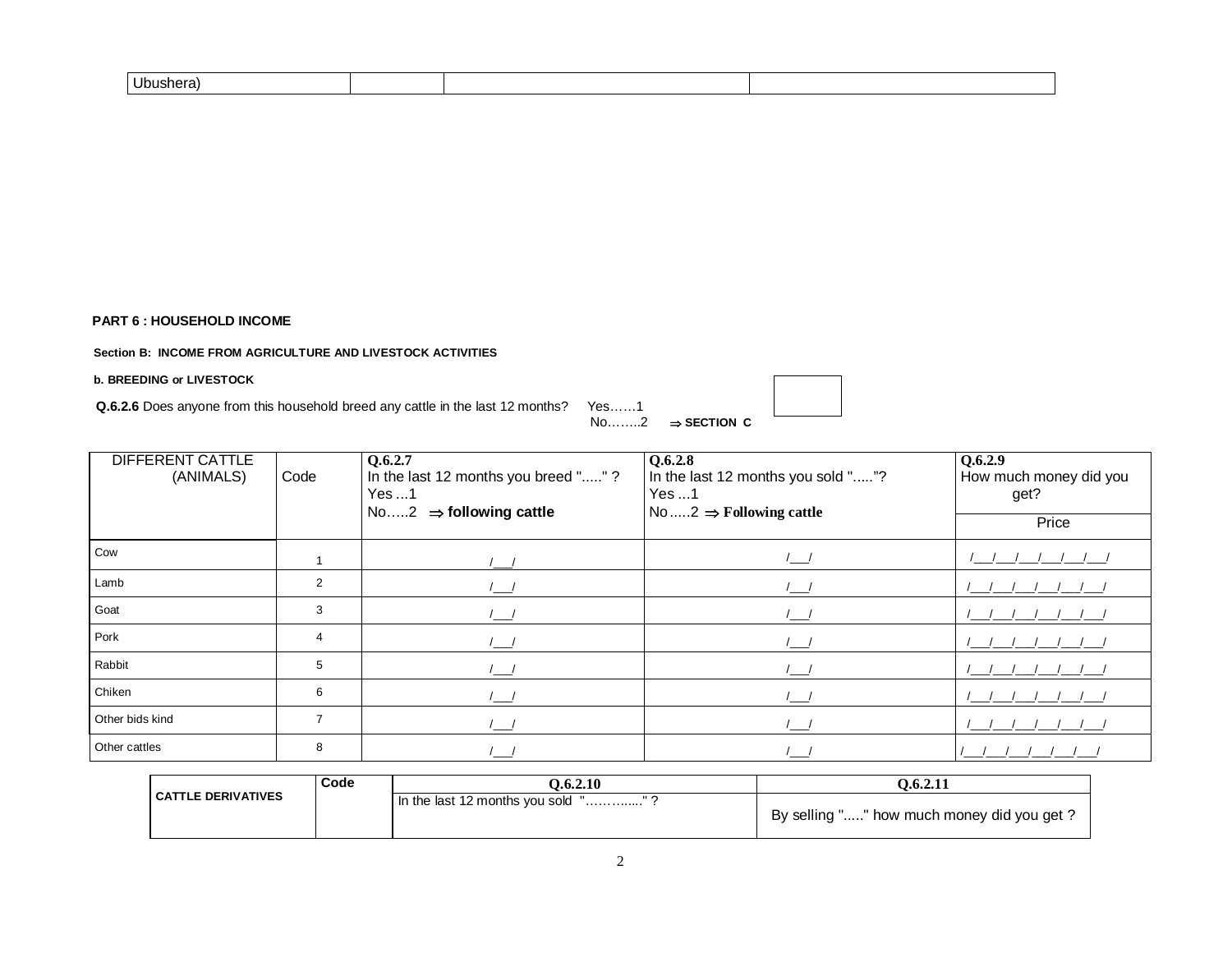|                            |   | Yes 1<br>No2 $\Rightarrow$ Next product | Price |
|----------------------------|---|-----------------------------------------|-------|
|                            |   |                                         |       |
| Milk                       |   |                                         |       |
| Cow Butter                 | 2 |                                         |       |
| Pork butter                | 3 |                                         |       |
| Cheese                     | 4 |                                         |       |
| Leather                    | 5 |                                         |       |
| Fertilizers                | 6 |                                         |       |
| Eggs                       | 7 |                                         |       |
| Honey                      | 8 |                                         |       |
| Other products (list them) | 9 |                                         |       |

PART 6: HOUSEHOLD INCOME<br>Section C: Income from non-agriculture and livestock activities

In the last 12 months " ..............." got a revenue of how much money from the following activities:

| No ID/<br>Househo<br>ld<br>member | Q.6.3.1<br>Commerce | Q.6.3.2<br>Industry | Q.6.3.3<br>Construction | Q.6.3.4.<br>Transport and<br>telecommunication | Q.6.3.5<br>Private health<br>center and schools | Q.6.3.6<br>Others | Q.6.3.7<br><b>Total</b> |
|-----------------------------------|---------------------|---------------------|-------------------------|------------------------------------------------|-------------------------------------------------|-------------------|-------------------------|
|                                   |                     |                     |                         |                                                |                                                 |                   |                         |
|                                   |                     |                     |                         |                                                |                                                 |                   |                         |
|                                   |                     |                     |                         |                                                |                                                 |                   |                         |
|                                   |                     |                     |                         |                                                |                                                 |                   |                         |
|                                   |                     |                     |                         |                                                |                                                 |                   |                         |
|                                   |                     |                     |                         |                                                |                                                 |                   |                         |
|                                   |                     |                     |                         |                                                |                                                 |                   |                         |
|                                   |                     |                     |                         |                                                |                                                 |                   |                         |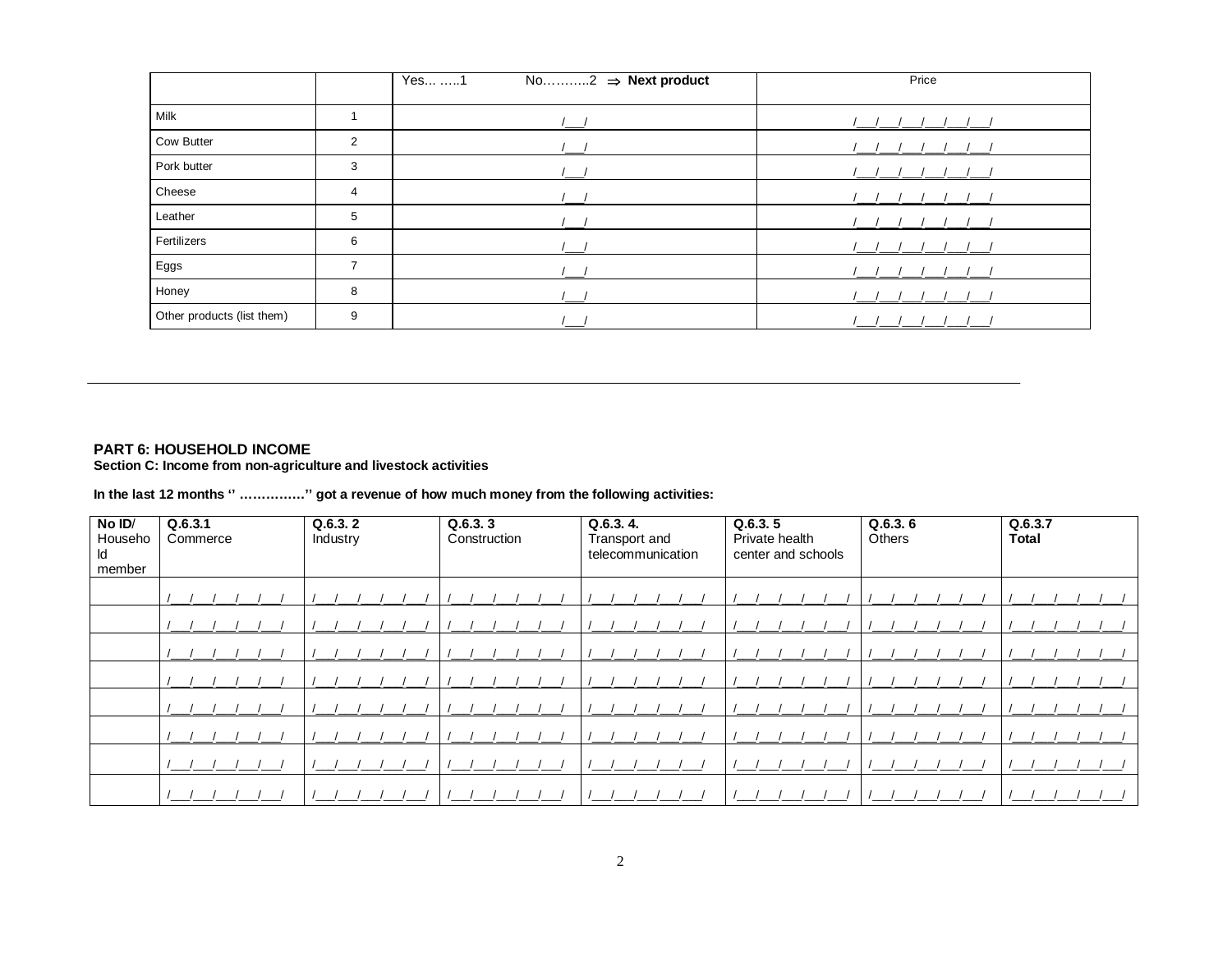SECTION D: INCOME FROM DEPOSIT BANK ACCOUNT<br>In the last 12 months "..............." got a revenue of how much money from the following activities:

| No ID<br>Househol<br>d<br>member | Q.6.4.1<br>Deposit bank account | Q.6.4.2<br>Market shares | Q.6.4.3<br>Lending money with<br>interest | Q.6.4.4<br>Project investment with<br>others | Q.6.4.5<br>Others | Q.6.4.6<br><b>Total</b> |
|----------------------------------|---------------------------------|--------------------------|-------------------------------------------|----------------------------------------------|-------------------|-------------------------|
|                                  |                                 |                          |                                           |                                              |                   |                         |
|                                  |                                 |                          |                                           |                                              |                   |                         |
|                                  |                                 |                          |                                           |                                              |                   |                         |
|                                  |                                 |                          |                                           |                                              |                   |                         |
|                                  |                                 |                          |                                           |                                              |                   |                         |
|                                  |                                 |                          |                                           |                                              |                   |                         |
|                                  |                                 |                          |                                           |                                              |                   |                         |
|                                  |                                 |                          |                                           |                                              |                   |                         |

#### PART 6: HOUSEHOLD INCOME SECTION E: INCOME FROM RENTS AND MAN-MADE ARTS

In the last 12 months " ..............." got a revenue of how much money from the following rents :

| No ID<br>/House<br>hold<br>membe | Q.6.5.1<br>Income from rented<br>land | Q.6.5.2<br>Income from rented<br>house | Q.6.5.3<br>Income from rented<br>things other than<br>houses and lands | Q.6.5.4<br>Income from man-<br>made arts | <b>Q.6.5.5. Others</b> | Q.6.5.6<br><b>Total</b> |
|----------------------------------|---------------------------------------|----------------------------------------|------------------------------------------------------------------------|------------------------------------------|------------------------|-------------------------|
|                                  |                                       |                                        |                                                                        |                                          |                        |                         |
|                                  |                                       |                                        |                                                                        |                                          |                        |                         |
|                                  |                                       |                                        |                                                                        |                                          |                        |                         |
|                                  |                                       |                                        |                                                                        |                                          |                        |                         |
|                                  |                                       |                                        |                                                                        |                                          |                        |                         |
|                                  |                                       |                                        |                                                                        |                                          |                        |                         |
|                                  |                                       |                                        |                                                                        |                                          |                        |                         |
|                                  |                                       |                                        |                                                                        |                                          |                        |                         |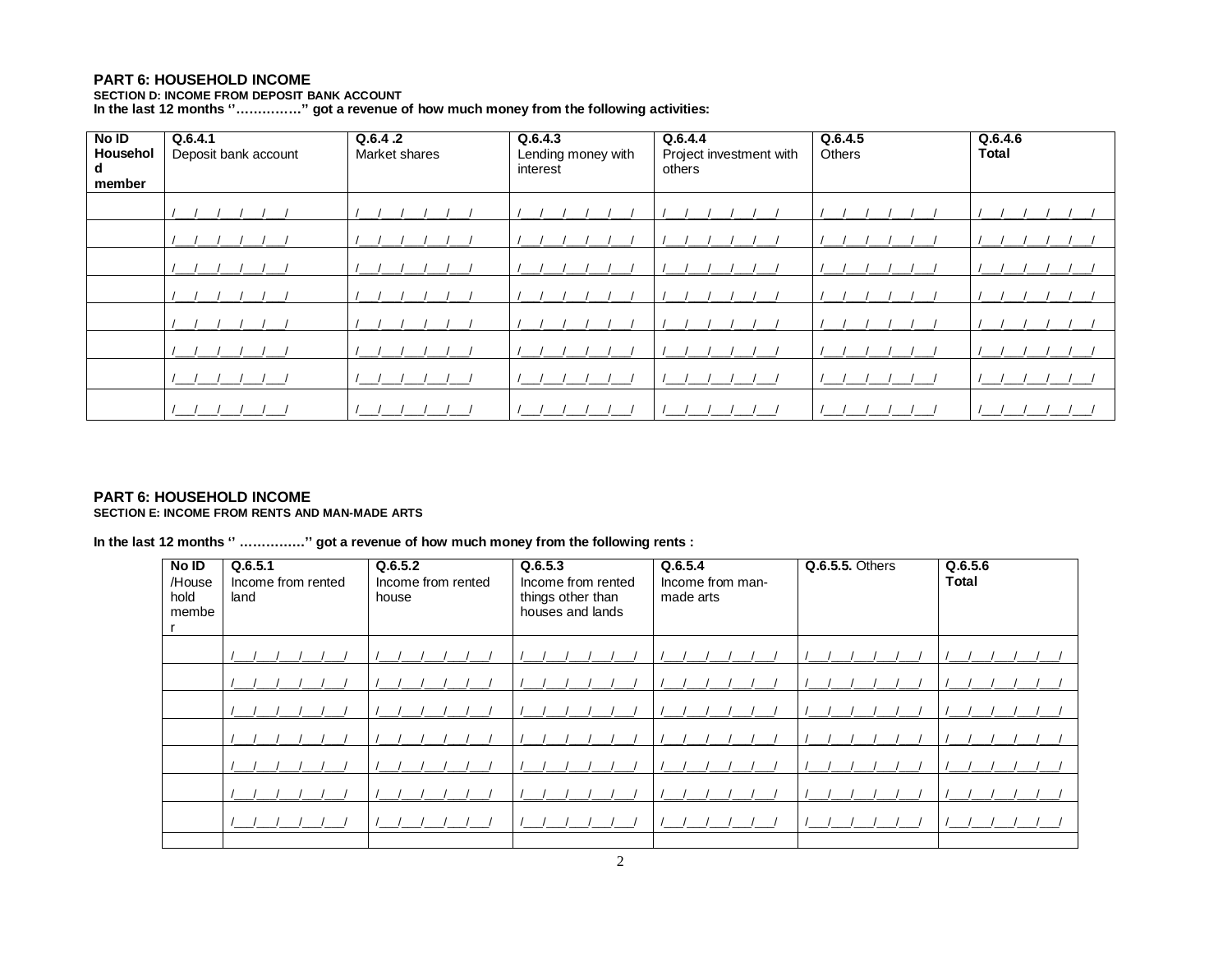|  | ___ |  | ____________ | _________ |  |
|--|-----|--|--------------|-----------|--|
|  |     |  |              |           |  |

SECTION F: INCOME FROM TRANSFERS<br>In the last 12 months "..............." received how much money/ other in-kinds items estimated in cash from the following:

| No ID<br>/Hous<br>ehold<br>mem<br>ber | Q.6.6.1<br>Social security fund | Q.6.6.2<br>Job termination<br>payment | Q.6.6.3<br>Insurance payment | Q.6.6.4<br>Transfers from out<br>or inside the country | Q.6.6.5<br>Custody fees | Q.6.6.6<br>Charity transfers | Q.6.6.7<br>Total |
|---------------------------------------|---------------------------------|---------------------------------------|------------------------------|--------------------------------------------------------|-------------------------|------------------------------|------------------|
|                                       |                                 |                                       |                              |                                                        |                         |                              |                  |
|                                       |                                 |                                       |                              |                                                        |                         |                              |                  |
|                                       |                                 |                                       |                              |                                                        |                         |                              |                  |
|                                       |                                 |                                       |                              |                                                        |                         |                              |                  |
|                                       |                                 |                                       |                              |                                                        |                         |                              |                  |
|                                       |                                 |                                       |                              |                                                        |                         |                              |                  |
|                                       |                                 |                                       |                              |                                                        |                         |                              |                  |
|                                       |                                 |                                       |                              |                                                        |                         |                              |                  |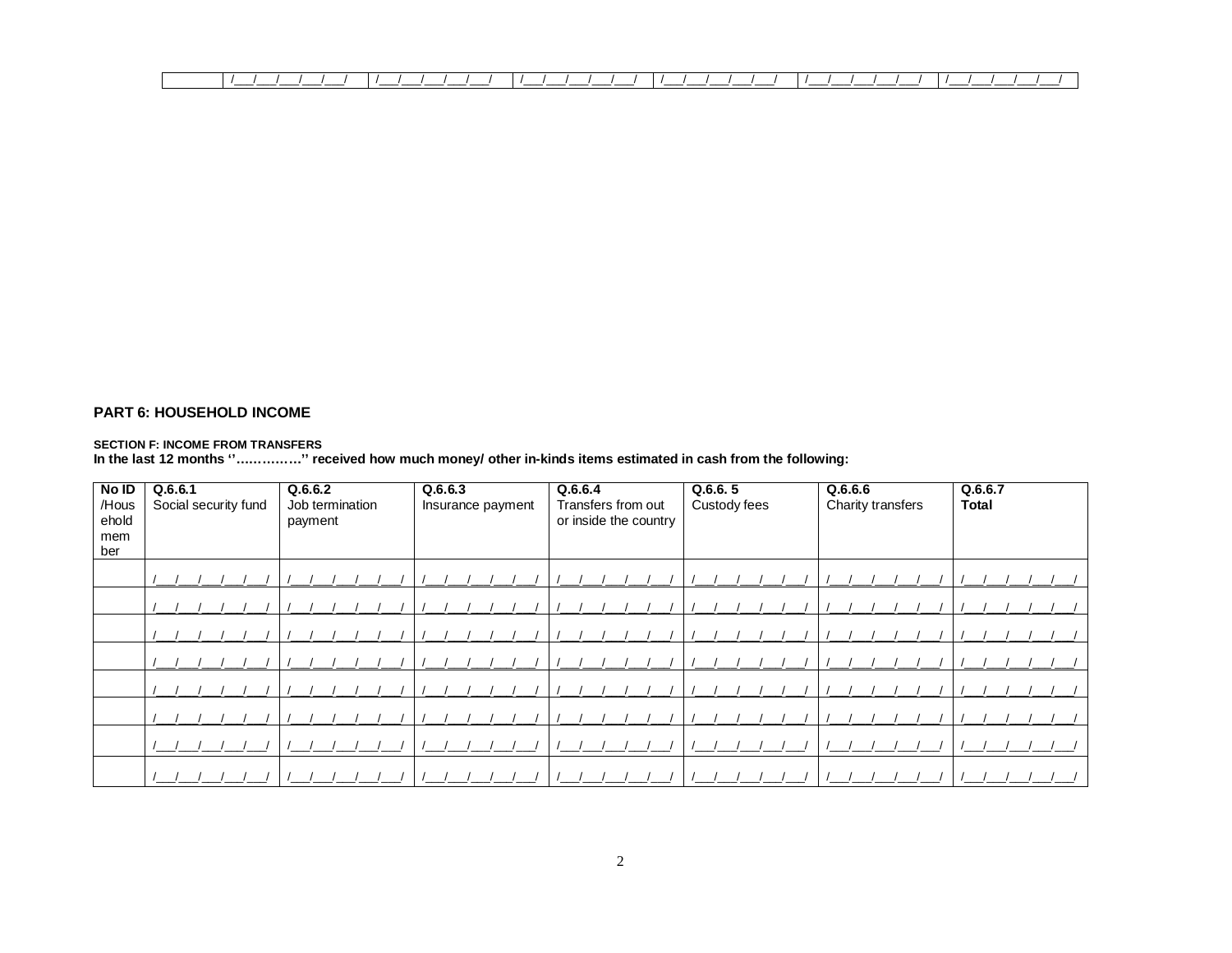### SECTION E: INCOME FROM OWN INVESTMENT ITEMS

### In the last 12 months "................." how much money would you have paid if you didn't have it?

| No/<br>House<br>hold<br>membe | Q.6.7.1<br>House | Q.6.7.2<br>Vehicule | Q.6.7.3<br>Motorcycle | Q.6.7.4.<br><b>Bicycle</b> | Q.6.7.5<br>Ship | Q.6.7.6<br>Others | Q.6.7.7<br><b>Total</b> |
|-------------------------------|------------------|---------------------|-----------------------|----------------------------|-----------------|-------------------|-------------------------|
|                               |                  |                     |                       |                            |                 |                   |                         |
|                               |                  |                     |                       |                            |                 |                   |                         |
|                               |                  |                     |                       |                            |                 |                   |                         |
|                               |                  |                     |                       |                            |                 |                   |                         |
|                               |                  |                     |                       |                            |                 |                   |                         |
|                               |                  |                     |                       |                            |                 |                   |                         |
|                               |                  |                     |                       |                            |                 |                   |                         |
|                               |                  |                     |                       |                            |                 |                   |                         |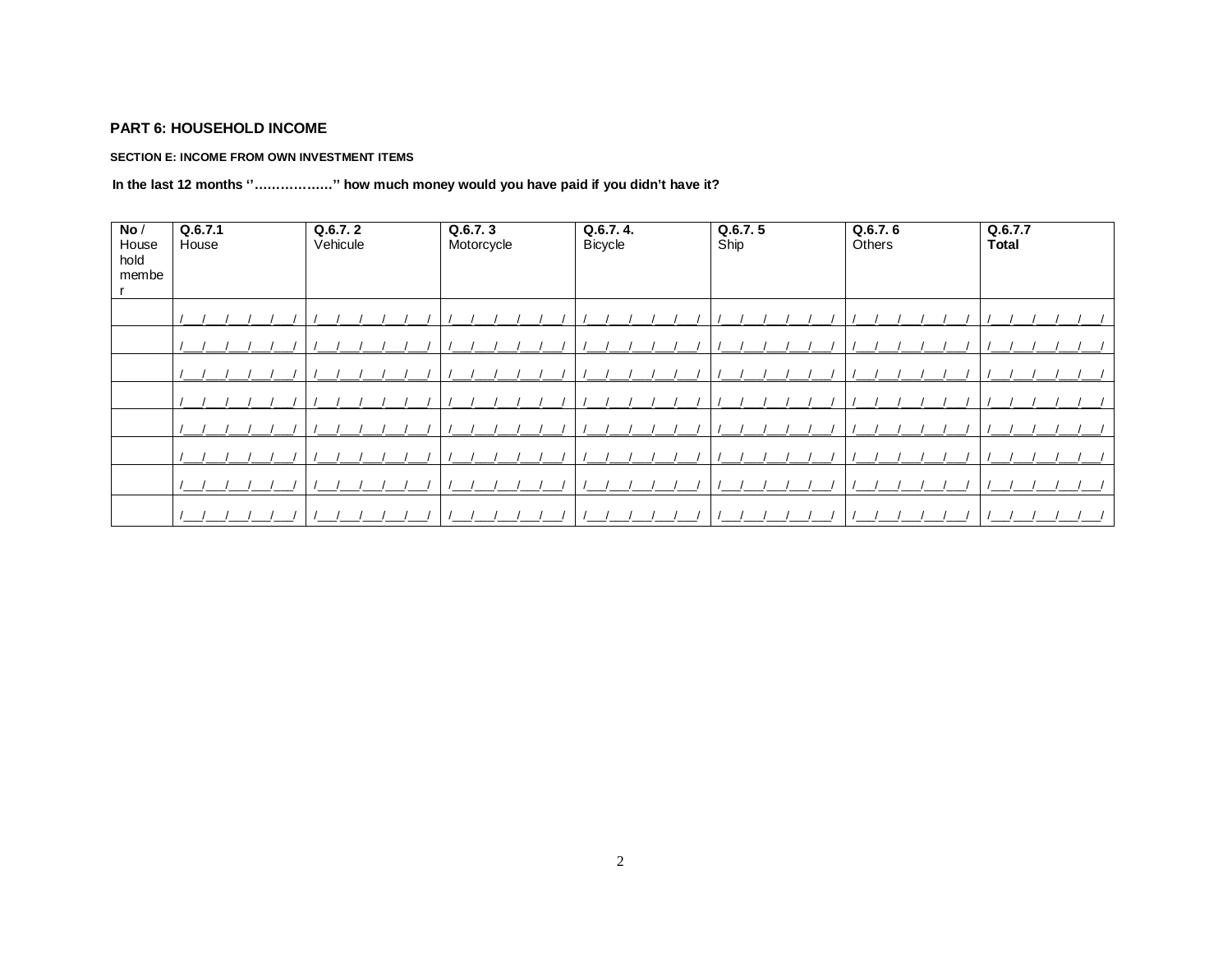#### **01. EXPENDITURE ON FOOD AND NON-ALCOHOLIC BEVERAGES**

#### **To be asked to the person in-charge of buying food staffs**

| <b>DIFFERENTS ITEMS</b>                        | <b>CODES</b> | Q.7.1<br>Your household<br>bougth "" on<br>how much? | Q.7.2<br>Your household used its<br>own produced ""<br>equivalent to how much | Q.7.3<br>Your household<br>received""<br>equivalent to how | Q.7.4.<br>Total |
|------------------------------------------------|--------------|------------------------------------------------------|-------------------------------------------------------------------------------|------------------------------------------------------------|-----------------|
|                                                |              |                                                      | money?                                                                        | much?                                                      |                 |
| 01. FOOD AND NON ALCOHOLIC<br><b>BEVERAGES</b> | T.01         |                                                      |                                                                               |                                                            |                 |
| 01.1 FOOD                                      | T.01.1       |                                                      |                                                                               |                                                            |                 |
| 01.1.1 Bread and Cereals                       | T.01.1.1     |                                                      |                                                                               |                                                            |                 |
| Rice Produced in Rwanda                        | 01.1.1.1     |                                                      |                                                                               |                                                            |                 |
| Imported rice                                  | 01.1.1.2     |                                                      |                                                                               |                                                            |                 |
| Fresh maize                                    | 01.1.1.3     |                                                      |                                                                               |                                                            |                 |
| Dry maize                                      | 01.1.1.4     |                                                      |                                                                               |                                                            |                 |
| Sorghum                                        | 01.1.1.5     |                                                      |                                                                               |                                                            |                 |
| Amamera                                        | 01.1.1.6     |                                                      |                                                                               |                                                            |                 |
| Wheat                                          | 01.1.1.7     |                                                      |                                                                               |                                                            |                 |
| Other cereals                                  | 01.1.1.8     |                                                      |                                                                               |                                                            |                 |
| <b>Bread</b>                                   | 01.1.1.9     |                                                      |                                                                               |                                                            |                 |
| Cakes and other in-kind                        | 01.1.1.10    |                                                      |                                                                               |                                                            |                 |
| <b>Biscuits</b>                                | 01.1.1.11    |                                                      |                                                                               |                                                            |                 |
| Maize flour                                    | 01.1.1.12    |                                                      |                                                                               |                                                            |                 |
| Sorghum flour                                  | 01.1.1.13    |                                                      |                                                                               |                                                            |                 |
| Wheat flour                                    | 01.1.1.14    |                                                      |                                                                               |                                                            |                 |
| Ifu y'uburo                                    | 01.1.1.15    |                                                      |                                                                               |                                                            |                 |
| Other in-kind cereals flour                    | 01.1.1.16    |                                                      |                                                                               |                                                            |                 |
| Macarona                                       | 01.1.1.17    |                                                      |                                                                               |                                                            |                 |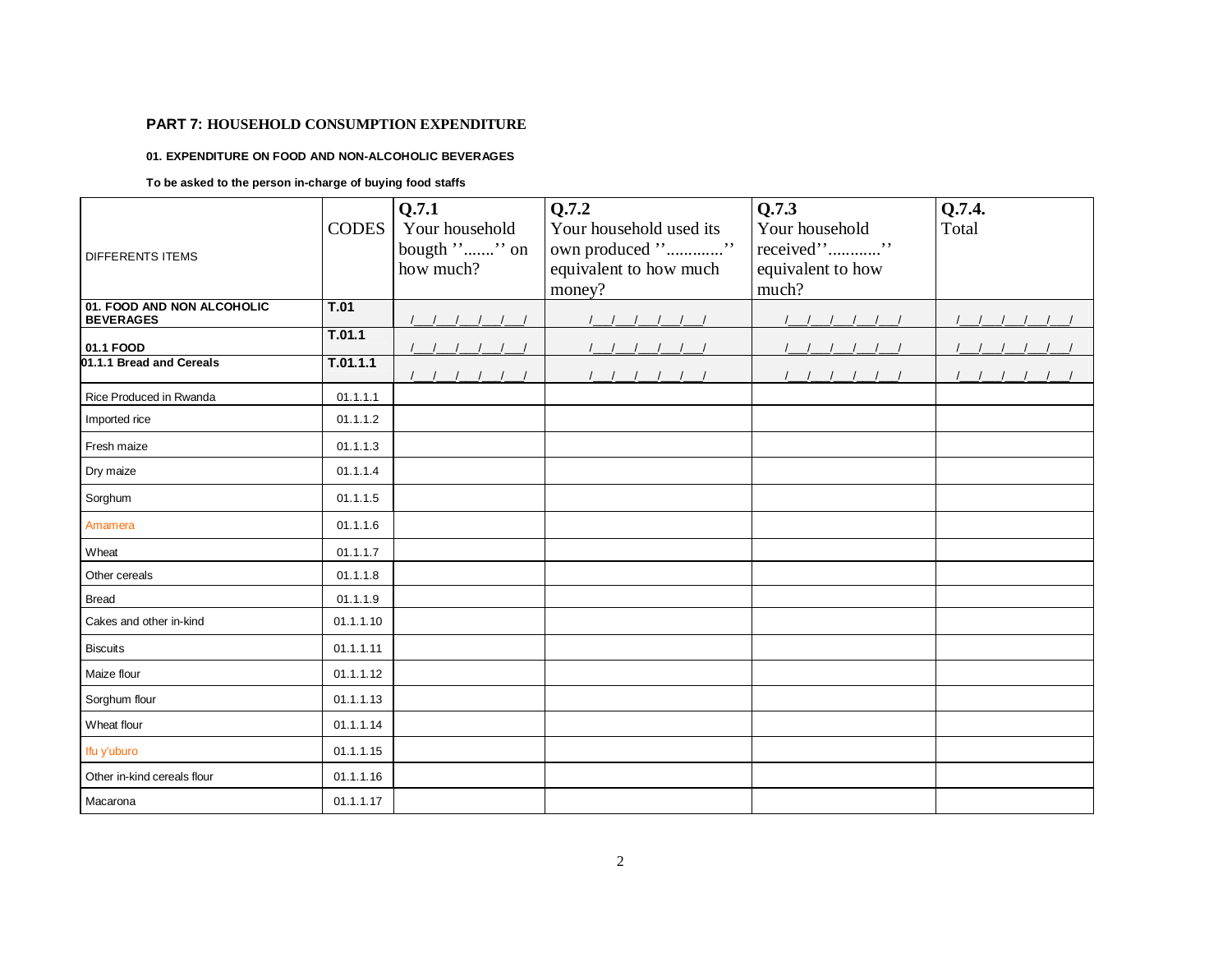#### **01. EXPENDITURE ON FOOD AND NON-ALCOHOLIC BEVERAGES**

**To be asked to the person in-charge of buying food staffs** 

| 01.1.2 Meat                       | T.01.1.2  |  |  |                                          |
|-----------------------------------|-----------|--|--|------------------------------------------|
| Cow meat                          | 01.1.2.1  |  |  |                                          |
| Lamb meat                         | 01.1.2.2  |  |  |                                          |
| Goat meat                         | 01.1.2.3  |  |  |                                          |
| Pork meat                         | 01.1.2.4  |  |  | PART 7:                                  |
| Rabbit meat                       | 01.1.2.5  |  |  | <b>HOUSEHOLD</b>                         |
| Meat from forest                  | 01.1.2.6  |  |  | <b>CONSUMPTION</b><br><b>EXPENDITURE</b> |
| Other in-kind meat                | 01.1.2.7  |  |  |                                          |
| Preserved meat                    | 01.1.2.8  |  |  | 01.<br><b>EXPENDITURE ON</b>             |
| Chicken                           | 01.1.2.9  |  |  | <b>FOODS AND NON-</b>                    |
| Other in-kind birds meat          | 01.1.2.10 |  |  | <b>ALCOHOLIC</b><br><b>BEVERAGES</b>     |
| Chilled meat (brochette, Michopo) | 01.1.2.11 |  |  | To be asked                              |
| Smoked chicken and fish           | 01.1.2.12 |  |  | to the person in-charge                  |
| 01.1.3 Fish                       | T01.1.3   |  |  | of buying food staffs                    |
| Fresh fish                        | 01.1.3.1  |  |  |                                          |
| Smoked or dried fish              | 01.1.3.2  |  |  |                                          |
| Small fry                         | 01.1.3.3  |  |  |                                          |
| Preserved or processed fish       | 01.1.3.4  |  |  |                                          |
| 01.1.4 Milk, Eggs and Cheese      | T01.1.4   |  |  |                                          |
| Fresh milk (Amata y'inshyushyu)   | 01.1.4.1  |  |  |                                          |
| Fermented milk (Ikivuguto)        | 01.1.4.2  |  |  |                                          |
| Powder milk                       | 01.1.4.3  |  |  |                                          |
| Condensed milk                    | 01.1.4.4  |  |  |                                          |
| Cheese                            | 01.1.4.5  |  |  |                                          |
| Yogurt                            | 01.1.4.6  |  |  |                                          |
| Eggs                              | 01.1.4.7  |  |  |                                          |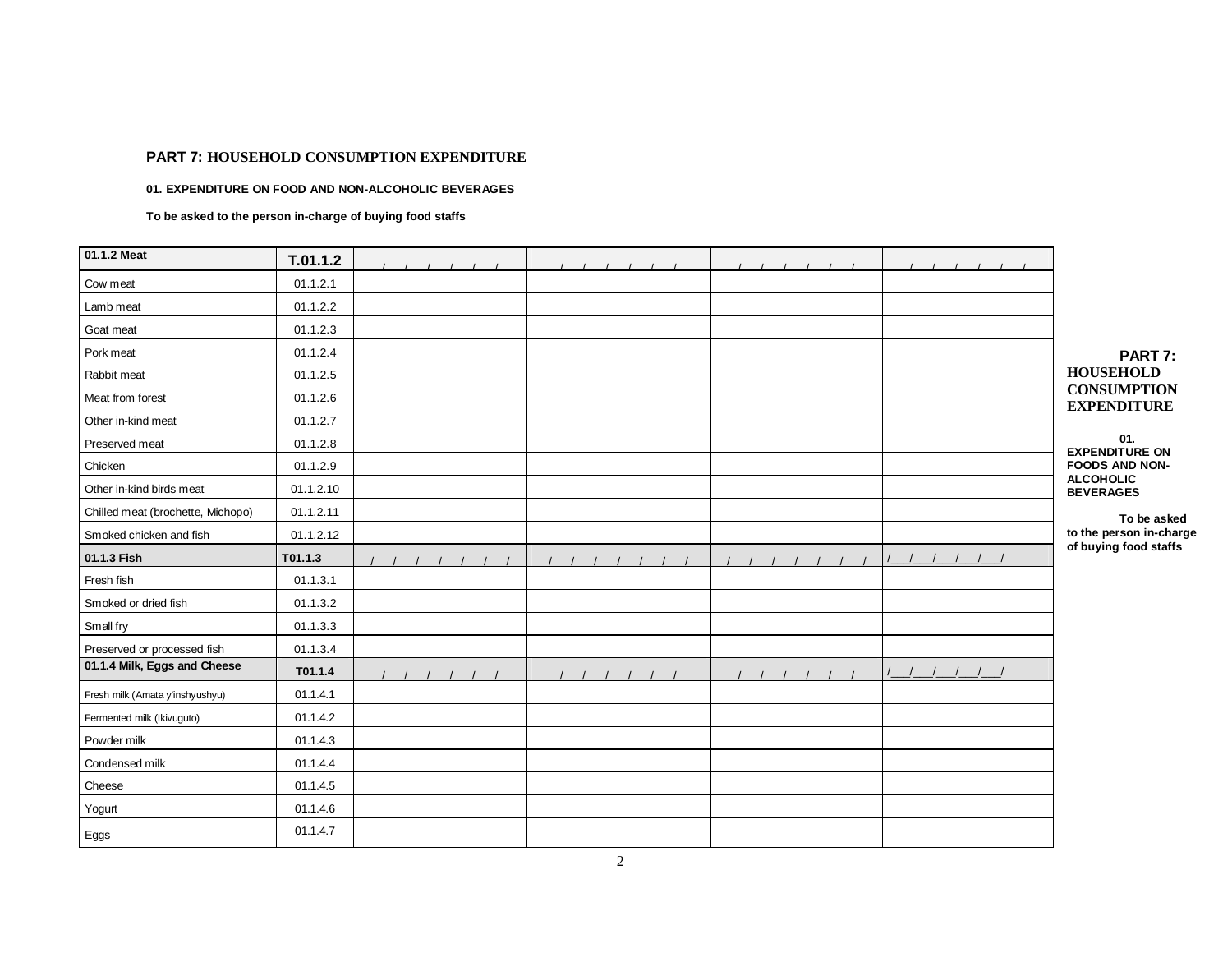| 01.1.5 Oils and Fats                     | T.01.1.5  |  |  |  |  |  |  |  |  |
|------------------------------------------|-----------|--|--|--|--|--|--|--|--|
| Cow butter oil from Rwanda               | 01.1.5.1  |  |  |  |  |  |  |  |  |
| Cow butter oil imported                  | 01.1.5.2  |  |  |  |  |  |  |  |  |
| Margarine                                | 01.1.5.3  |  |  |  |  |  |  |  |  |
| Vegetable oil                            | 01.1.5.4  |  |  |  |  |  |  |  |  |
| Palm oil                                 | 01.1.5.5  |  |  |  |  |  |  |  |  |
| Edible oils (eg : Olive oil, corn oil, ) | 01.1.5.6  |  |  |  |  |  |  |  |  |
| Edible animal fats from Pork             | 01.1.5.7  |  |  |  |  |  |  |  |  |
| 01.1.6 Fruits                            | T01.1.6   |  |  |  |  |  |  |  |  |
| Banana fruit                             | 01.1.6.1  |  |  |  |  |  |  |  |  |
| Banana for beer (Ikakama/inkashi)        | 01.1.6.2  |  |  |  |  |  |  |  |  |
| Banana for cooking (Inyamunyo)           | 01.1.6.3  |  |  |  |  |  |  |  |  |
| Mangos                                   | 01.1.6.4  |  |  |  |  |  |  |  |  |
| Papaya                                   | 01.1.6.5  |  |  |  |  |  |  |  |  |
| Avocado                                  | 01.1.6.6  |  |  |  |  |  |  |  |  |
| Pineapple                                | 01.1.6.7  |  |  |  |  |  |  |  |  |
| Guyava                                   | 01.1.6.8  |  |  |  |  |  |  |  |  |
| Orange from Rwanda                       | 01.1.6.9  |  |  |  |  |  |  |  |  |
| Orange imported                          | 01.1.6.10 |  |  |  |  |  |  |  |  |
| Mandarin                                 | 01.1.6.11 |  |  |  |  |  |  |  |  |
| Citron-Lemon                             | 01.1.6.12 |  |  |  |  |  |  |  |  |
| Maracouja                                | 01.1.6.13 |  |  |  |  |  |  |  |  |
| Plums                                    | 01.1.6.14 |  |  |  |  |  |  |  |  |
| Strrawberries                            | 01.1.6.15 |  |  |  |  |  |  |  |  |
| Apples                                   | 01.1.6.16 |  |  |  |  |  |  |  |  |
| Other fruits                             | 01.1.6.17 |  |  |  |  |  |  |  |  |

**01. EXPENDITURE ON FOODS AND NON-ALCOHOLIC BEVERAGES**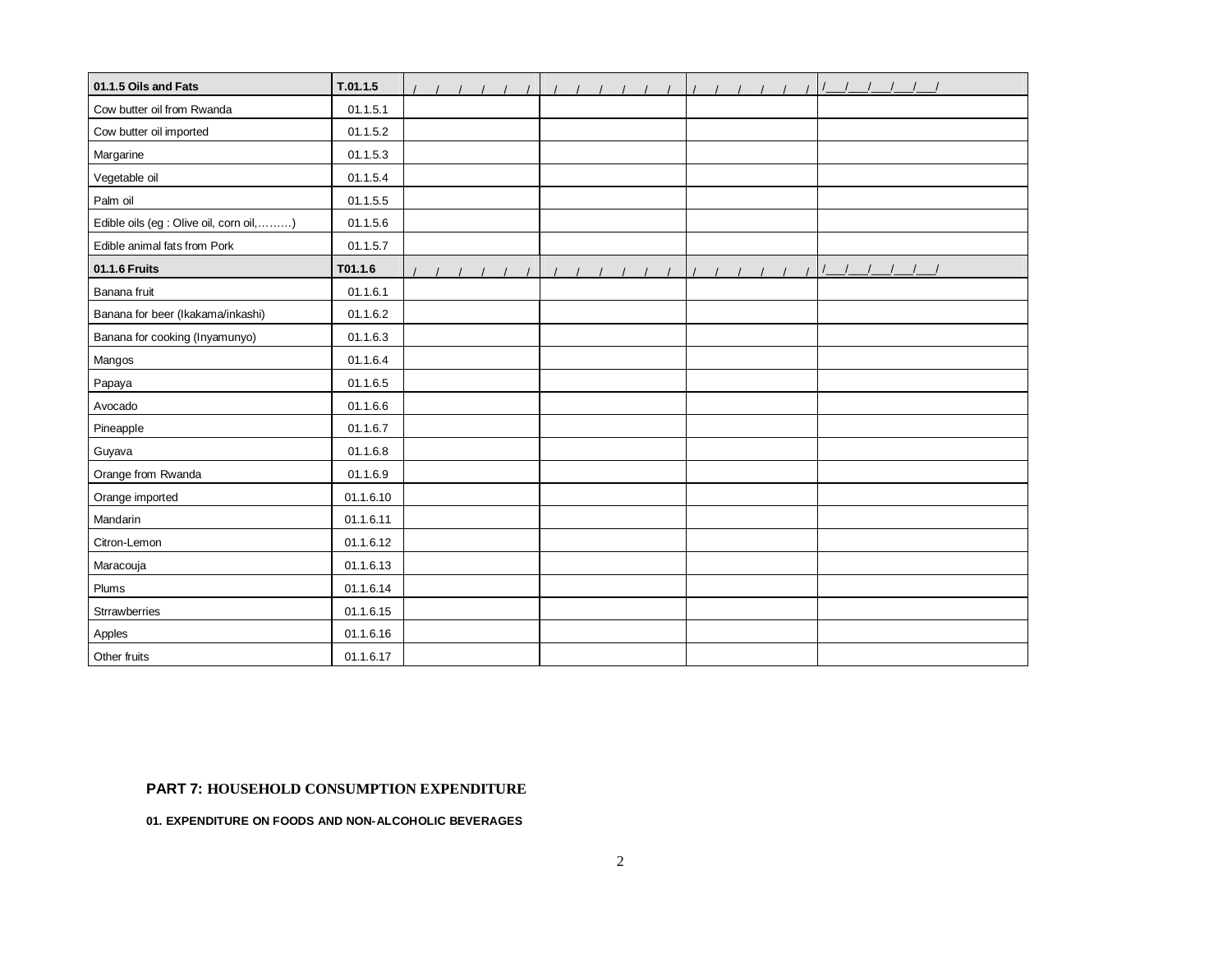### **To be asked to the person in-charge of buying food staffs**

| 01.1.7 Vegetables             | T01.1.7   | $\begin{picture}(120,10) \put(0,0){\dashbox{0.5}(10,0){ }} \put(15,0){\circle{10}} \put(15,0){\circle{10}} \put(15,0){\circle{10}} \put(15,0){\circle{10}} \put(15,0){\circle{10}} \put(15,0){\circle{10}} \put(15,0){\circle{10}} \put(15,0){\circle{10}} \put(15,0){\circle{10}} \put(15,0){\circle{10}} \put(15,0){\circle{10}} \put(15,0){\circle{10}} \put(15,0){\circle{10}} \put(15$ |  |  |
|-------------------------------|-----------|---------------------------------------------------------------------------------------------------------------------------------------------------------------------------------------------------------------------------------------------------------------------------------------------------------------------------------------------------------------------------------------------|--|--|
|                               |           |                                                                                                                                                                                                                                                                                                                                                                                             |  |  |
| Tomatos                       | 01.1.7.1  |                                                                                                                                                                                                                                                                                                                                                                                             |  |  |
| Onions                        | 01.1.7.2  |                                                                                                                                                                                                                                                                                                                                                                                             |  |  |
| Zool                          | 01.1.7.3  |                                                                                                                                                                                                                                                                                                                                                                                             |  |  |
| Leeks                         | 01.1.7.4  |                                                                                                                                                                                                                                                                                                                                                                                             |  |  |
| Gourd / Squash                | 01.1.7.5  |                                                                                                                                                                                                                                                                                                                                                                                             |  |  |
| Cucumber                      | 01.1.7.6  |                                                                                                                                                                                                                                                                                                                                                                                             |  |  |
| Eggplant                      | 01.1.7.7  |                                                                                                                                                                                                                                                                                                                                                                                             |  |  |
| Carrot                        | 01.1.7.8  |                                                                                                                                                                                                                                                                                                                                                                                             |  |  |
| Leeks                         | 01.1.7.9  |                                                                                                                                                                                                                                                                                                                                                                                             |  |  |
| Lettuce                       | 01.1.7.10 |                                                                                                                                                                                                                                                                                                                                                                                             |  |  |
| Parsley                       | 01.1.7.11 |                                                                                                                                                                                                                                                                                                                                                                                             |  |  |
| Mushroom                      | 01.1.7.12 |                                                                                                                                                                                                                                                                                                                                                                                             |  |  |
| Cassava leaves                | 01.1.7.13 |                                                                                                                                                                                                                                                                                                                                                                                             |  |  |
| Amarante (small leafed green) | 01.1.7.14 |                                                                                                                                                                                                                                                                                                                                                                                             |  |  |
| Cabbages                      | 01.1.7.15 |                                                                                                                                                                                                                                                                                                                                                                                             |  |  |
| Kale                          | 01.1.7.16 |                                                                                                                                                                                                                                                                                                                                                                                             |  |  |
| Spinach                       | 01.1.7.17 |                                                                                                                                                                                                                                                                                                                                                                                             |  |  |
| Amarante (large leafed green) | 01.1.7.18 |                                                                                                                                                                                                                                                                                                                                                                                             |  |  |
| Other fresh leaves            | 01.1.7.19 |                                                                                                                                                                                                                                                                                                                                                                                             |  |  |
| Other vegetables              | 01.1.7.20 |                                                                                                                                                                                                                                                                                                                                                                                             |  |  |
| Imiteja                       | 01.1.7.21 |                                                                                                                                                                                                                                                                                                                                                                                             |  |  |
| Fresh beans                   | 01.1.7.22 |                                                                                                                                                                                                                                                                                                                                                                                             |  |  |

### **PART 7: HOUSEHOLD CONSUMPTION EXPENDITURE**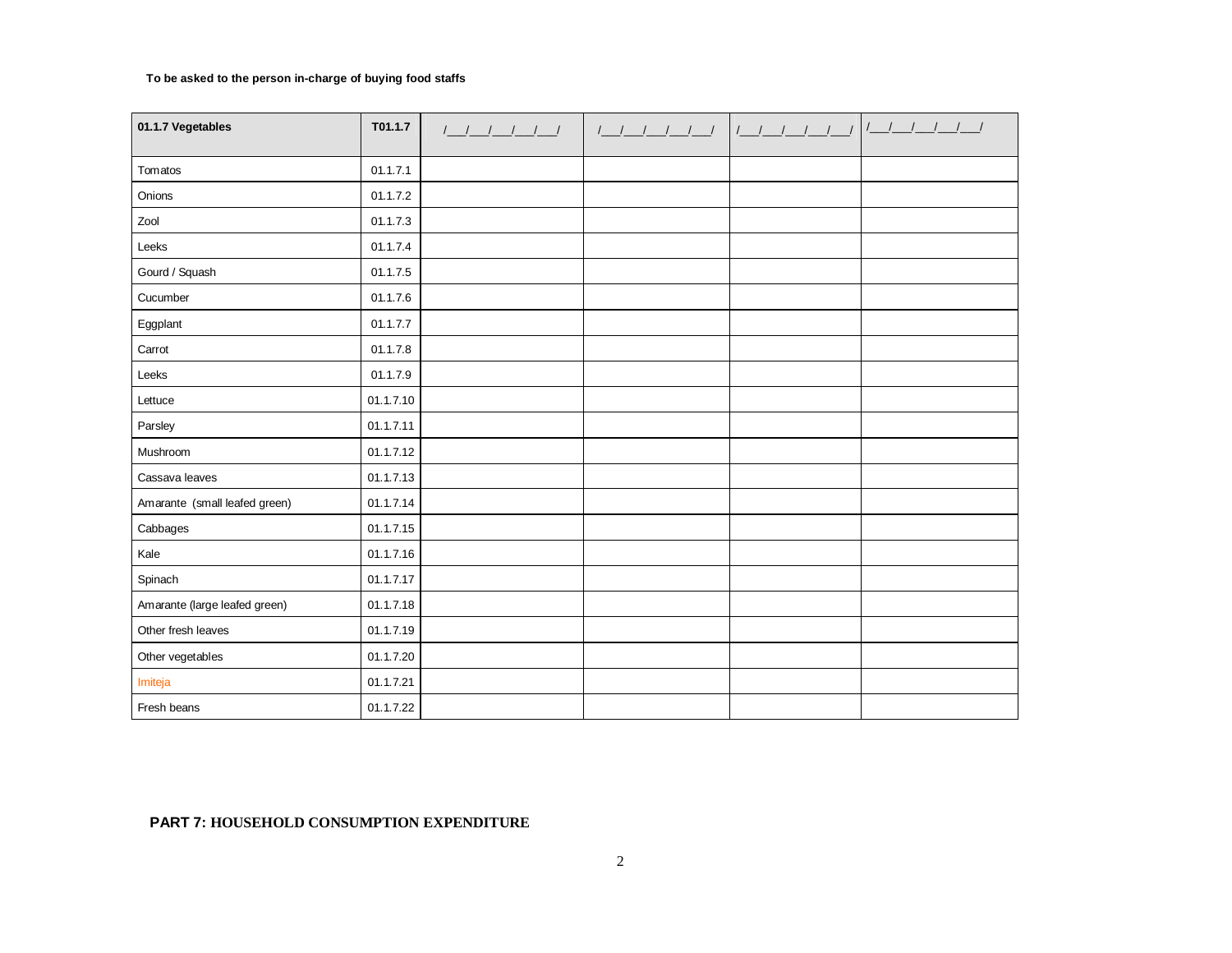#### **01. EXPENDITURE ON FOODS AND NON-ALCOHOLIC BEVERAGES**

**To be asked to the person in-charge of buying food staffs** 

| 01.1.7 Vegetables                       |           |  |                         |
|-----------------------------------------|-----------|--|-------------------------|
| Dried beans                             | 01.1.7.23 |  |                         |
| Fresh soya                              | 01.1.7.24 |  |                         |
| Dried soya                              | 01.1.7.25 |  |                         |
| Soya flour                              | 01.1.7.26 |  |                         |
| Ground nuts                             | 01.1.7.27 |  |                         |
| Grilled ground nuts                     | 01.1.7.28 |  |                         |
| Ground nuts flour                       | 01.1.7.29 |  |                         |
| Green (Fresh) peas                      | 01.1.7.30 |  |                         |
| Dry green peas                          | 01.1.7.31 |  |                         |
| Irish potatos                           | 01.1.7.32 |  |                         |
| Sweet potatos                           | 01.1.7.33 |  |                         |
| Fresh cassava                           | 01.1.7.34 |  |                         |
| Dry cassava                             | 01.1.7.35 |  |                         |
| Cassava fermented                       | 01.1.7.36 |  |                         |
| Cassava flour                           | 01.1.7.37 |  |                         |
| Tarot                                   | 01.1.7.38 |  |                         |
| Yams                                    | 01.1.7.39 |  |                         |
| Other tubers                            | 01.1.7.40 |  |                         |
| 01.1.8 Sugar, jam, honey, chocolate and | T.01.1.8  |  | $1$ $1$ $1$ $1$ $1$ $1$ |
| confectionery                           |           |  |                         |
| Sugar from Rwanda                       | 01.1.8.1  |  |                         |
| Sugar imported                          | 01.1.8.2  |  |                         |
| Sugar canes                             | 01.1.8.3  |  |                         |
| Honey                                   | 01.1.8.4  |  |                         |
| Jam                                     | 01.1.8.5  |  |                         |
| Chocolate                               | 01.1.8.6  |  |                         |
| Candy / Gum                             | 01.1.8.7  |  |                         |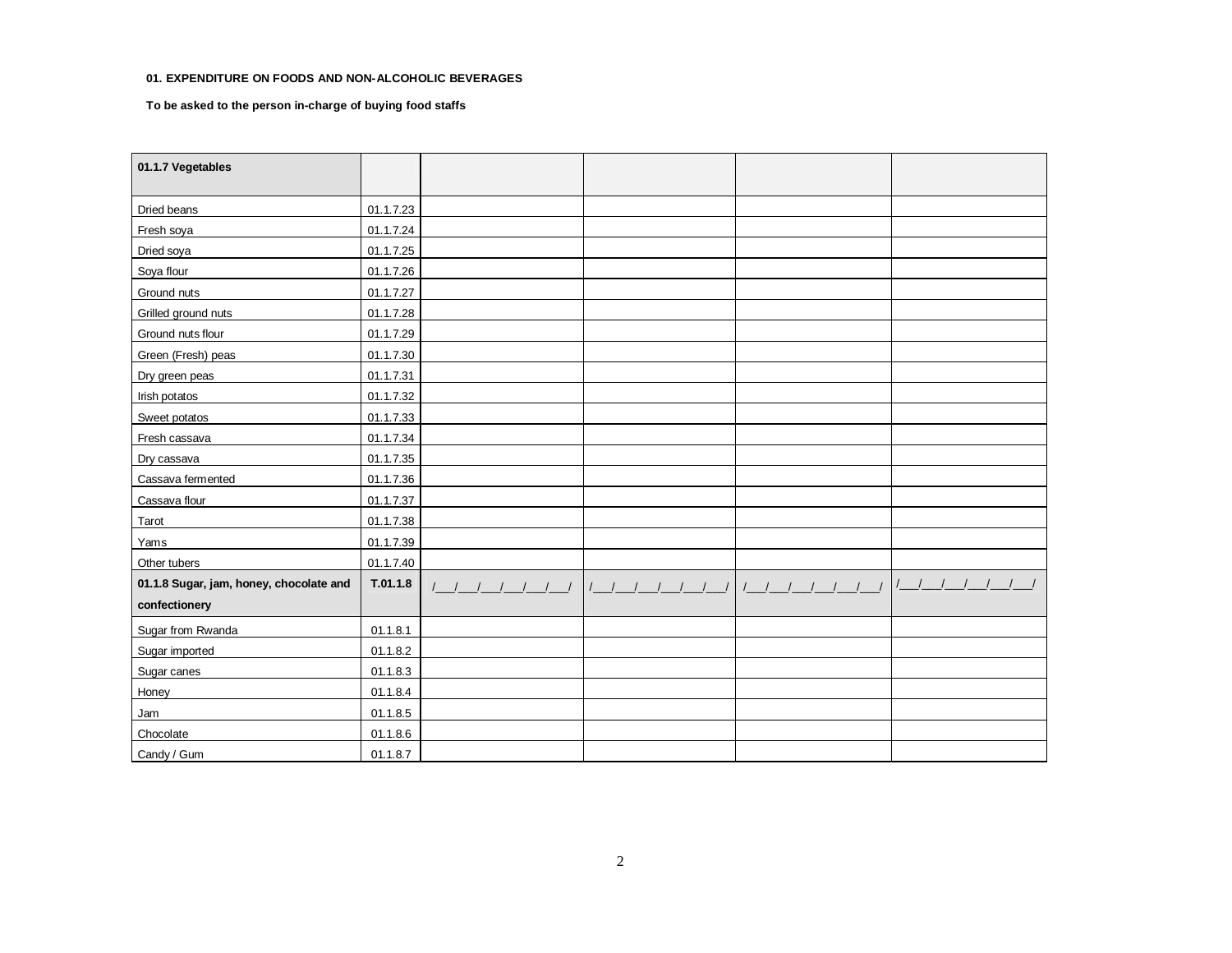#### **01. EXPENDITURE ON FOODS AND NON-ALCOHOLIC BEVERAGES**

**To be asked to the person in-charge of buying food staffs** 

| 01.1.9 Food Products                                              | T.01.1.9 |                     |         |
|-------------------------------------------------------------------|----------|---------------------|---------|
| Salt                                                              | 01.1.9.1 |                     |         |
| Pepper                                                            | 01.1.9.2 |                     |         |
| Vinegar                                                           | 01.1.9.3 |                     |         |
| <b>Bullion cubes (Maggi)</b>                                      | 01.1.9.4 |                     |         |
| Mayonnaise                                                        | 01.1.9.5 |                     |         |
| Tomato concentrated                                               | 01.1.9.6 |                     |         |
| Dried pepper                                                      | 01.1.9.7 |                     |         |
| Baby food                                                         | 01.1.9.8 |                     |         |
| Other food expenditure                                            | 01.1.9.9 |                     |         |
| 01.2 NON ALCOHOLIC BEVERAGES                                      | T.01.2   |                     |         |
| 01.2.1 Coffee and tea                                             | T.01.2.1 |                     |         |
| Rwanda coffee                                                     | 01.2.1.1 |                     |         |
| Imported coffee                                                   | 01.2.1.2 |                     |         |
| Tea from Rwanda                                                   | 01.2.1.3 |                     |         |
| Tea imported                                                      | 01.2.1.4 |                     |         |
| 01.2.2 Mineral waters, soft drinks, fruit<br>and vegetable juices | T.01.2.2 | $1 \quad 1 \quad 1$ | $1 - 1$ |
| Mineral water                                                     | 01.2.2.1 |                     |         |
| Banana juice                                                      | 01.2.2.2 |                     |         |
| Local sorghum juice                                               | 01.2.2.3 |                     |         |
| Passion fruit juice                                               | 01.2.2.4 |                     |         |
| Other juices of fruits (local)                                    | 01.2.2.5 |                     |         |
| Other juices of fruits (imported)                                 | 01.2.2.6 |                     |         |
| Carbonate soft drinks                                             | 01.2.2.7 |                     |         |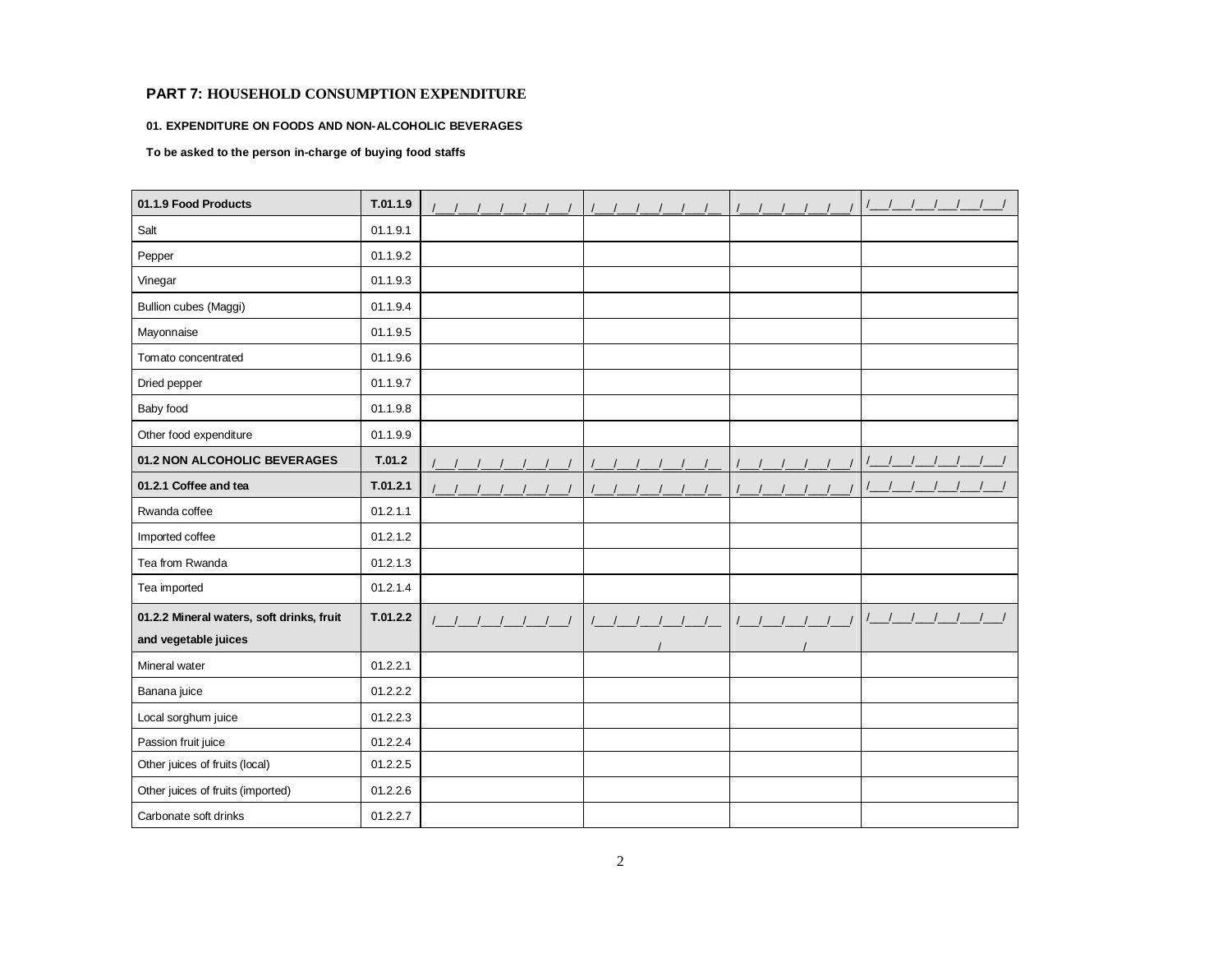#### **02. EXPENDITURE ON ALCOHOLIC BEVERAGES AND TOBACCO**

**To be asked to the person in-charge of buying food staffs Reference Period of 30 days**

| Different items                                                                      | code   | Q.7.5<br>In the last 30 days,<br>your household bougth<br>$\cdots$ on how much<br>money? | Q.7.6<br>In the last 30 days,<br>your household used its<br>own produced ""<br>equivalent to how<br>much money? | Q.7.7<br>In the last 30<br>days, your<br>household<br>received<br>"" equiva<br>lent to how<br>much money? | Q.7.8.<br>Total |
|--------------------------------------------------------------------------------------|--------|------------------------------------------------------------------------------------------|-----------------------------------------------------------------------------------------------------------------|-----------------------------------------------------------------------------------------------------------|-----------------|
| 02. ALCOHOLIC BEVERAGES AND<br><b>TOBACCO</b>                                        | T.02   | ////////                                                                                 | 1 1 1 1 1 1                                                                                                     |                                                                                                           |                 |
| 02.1 Alcoholic beverages                                                             | T.02.1 |                                                                                          |                                                                                                                 |                                                                                                           |                 |
| Local banana beer                                                                    | 02.1.1 |                                                                                          |                                                                                                                 |                                                                                                           |                 |
| Local sorghum beer not fermented                                                     | 02.1.2 |                                                                                          |                                                                                                                 |                                                                                                           |                 |
| Other local beer                                                                     | 02.1.3 |                                                                                          |                                                                                                                 |                                                                                                           |                 |
| Local wine                                                                           | 02.1.4 |                                                                                          |                                                                                                                 |                                                                                                           |                 |
| Imported wine                                                                        | 02.1.5 |                                                                                          |                                                                                                                 |                                                                                                           |                 |
| Liqueurs (local)                                                                     | 02.1.6 |                                                                                          |                                                                                                                 |                                                                                                           |                 |
| Liqueurs (imported)                                                                  | 02.1.7 |                                                                                          |                                                                                                                 |                                                                                                           |                 |
| Commercial beer (local)                                                              | 02.1.8 |                                                                                          |                                                                                                                 |                                                                                                           |                 |
| Commercial beer (importated)                                                         | 02.1.9 |                                                                                          |                                                                                                                 |                                                                                                           |                 |
| 02.2 Tobacco                                                                         | T.02.2 |                                                                                          |                                                                                                                 |                                                                                                           |                 |
| Cigarette papers                                                                     | 02.2.1 |                                                                                          |                                                                                                                 |                                                                                                           |                 |
| Cigarette tobacco                                                                    | 02.2.2 |                                                                                          |                                                                                                                 |                                                                                                           |                 |
| Other types of tobacco (eg : cigars, pipe<br>tobacco, chewing tobacco or snuff, etc) | 02.2.3 |                                                                                          |                                                                                                                 |                                                                                                           |                 |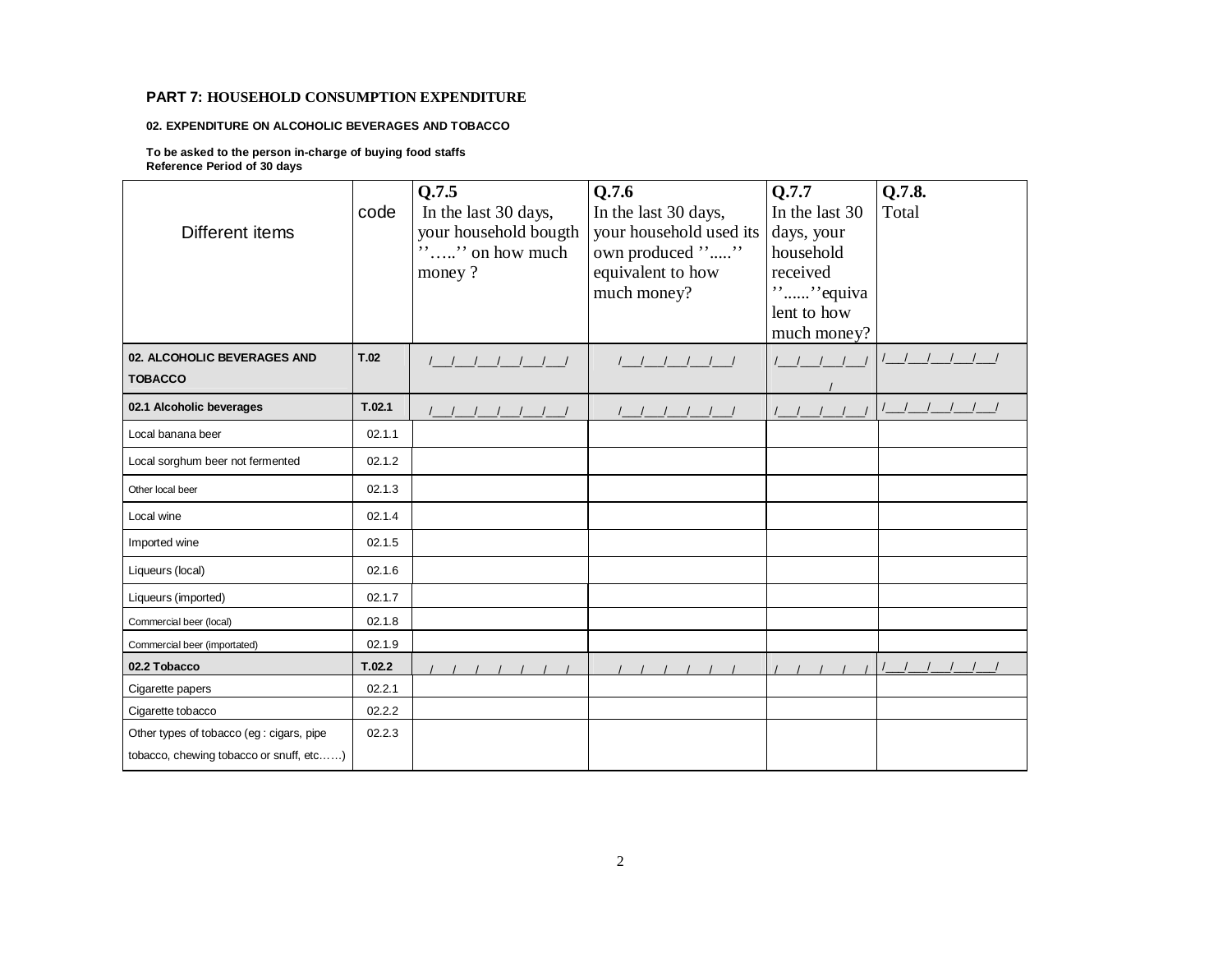### **03. EXPENDITURE ON CLOTHING AND FOOTWEAR**

### **To be asked to the person in-charge of buying household staffs**

**Reference Period of 12 months**

|                                                |             | Q.7.9    |                                                    | Q.7.10<br>In the last 12 months, your |                         | Q.7.11   |       |
|------------------------------------------------|-------------|----------|----------------------------------------------------|---------------------------------------|-------------------------|----------|-------|
|                                                | CODE        |          | In the last 12 months, your<br>Household bougth "" |                                       | Household received""?   | Total    |       |
| Different items                                |             |          |                                                    |                                       |                         |          |       |
|                                                |             |          | How many? On how much money?                       | How many?                             | <b>Estimated money?</b> |          |       |
|                                                |             | Quantity | Price                                              | Quantity                              | Price                   | Quantity | Price |
| 03. CLOTHING AND FOOTWEAR                      | <b>T.03</b> |          |                                                    |                                       |                         |          |       |
| Clothing materials of natural fibres for men   | 03.1        |          |                                                    |                                       |                         |          |       |
| Clothing materials of natural fibres for women | 03.2        |          |                                                    |                                       |                         |          |       |
| Loincloth                                      | 03.3        |          |                                                    |                                       |                         |          |       |
| Men's wear                                     | 03.4        |          |                                                    |                                       |                         |          |       |
| Women's wear                                   | 03.5        |          |                                                    |                                       |                         |          |       |
| Babies clothes                                 | 03.6        |          |                                                    |                                       |                         |          |       |
| Men's underpants                               | 03.7        |          |                                                    |                                       |                         |          |       |
| Women's underpants                             | 03.8        |          |                                                    |                                       |                         |          |       |
| Children underpants                            | 03.9        |          |                                                    |                                       |                         |          |       |
| Man made fibres for men                        | 03.10       |          |                                                    |                                       |                         |          |       |

 **N.B : If he bougth nothing on Q.7.9 ; Q.7.10, write 00 in the specified area of quantity**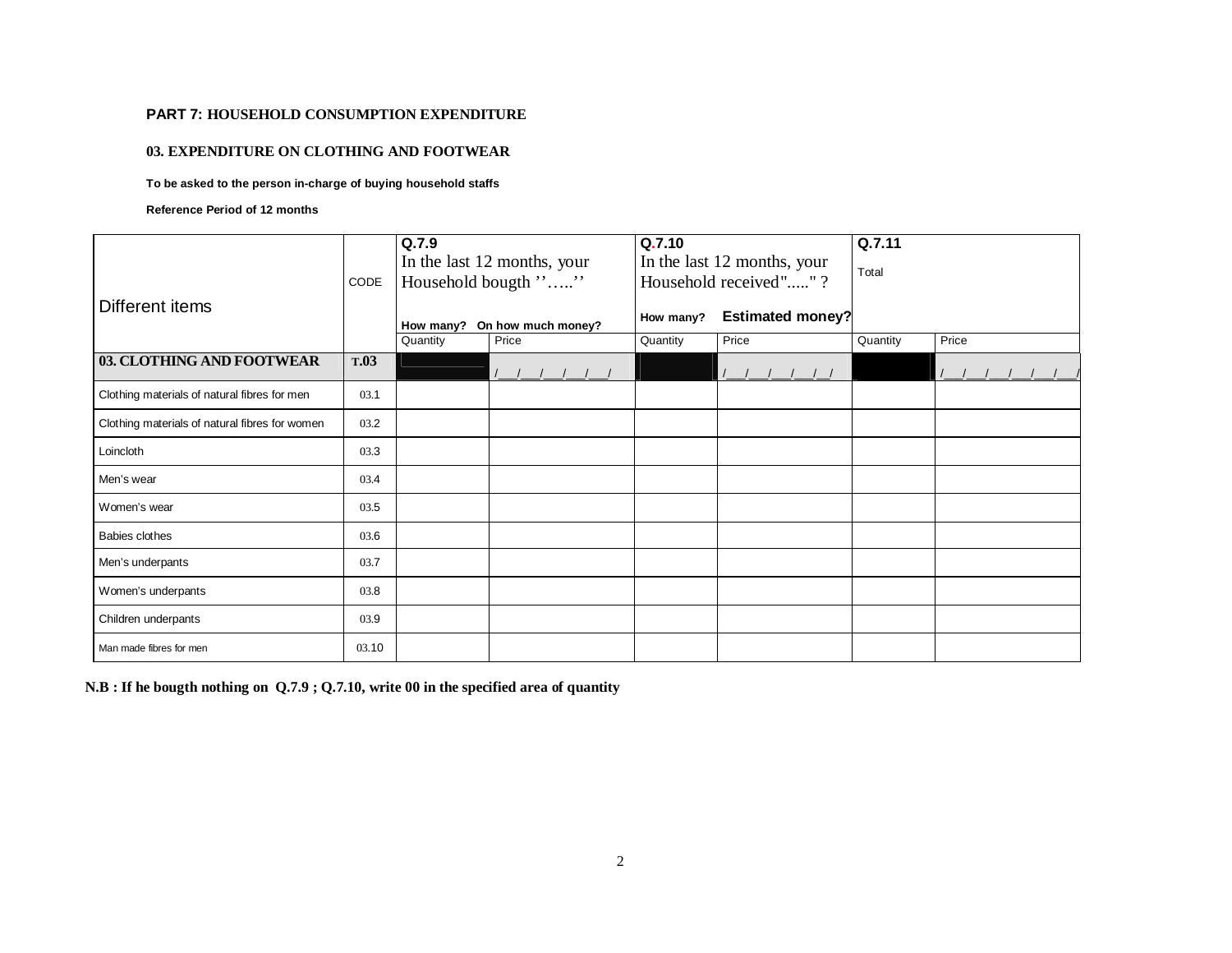### **03. EXPENDITURE ON CLOTHING AND FOOTWEAR**

**To be asked to the person in-charge of buying household staffs**

**Reference Period of 12 months**

|                                            |       | Q.7.12   | Q.7.13                                |           |                             | Q.7.14      |       |  |
|--------------------------------------------|-------|----------|---------------------------------------|-----------|-----------------------------|-------------|-------|--|
|                                            |       |          | In the last 12 months, your           |           | In the last 12 months, your | Total (Frw) |       |  |
| Different items                            | Code  |          | Household bougth ""                   |           | Household received""?       |             |       |  |
|                                            |       |          |                                       | How many? | <b>Estimated money?</b>     |             |       |  |
|                                            |       | Quantity | How many? On how much money?<br>Price | Quantity  | Price                       | Quantity    | Price |  |
|                                            |       |          |                                       |           |                             |             |       |  |
| 03. CLOTHING AND FOOTWEAR                  | T.03  |          |                                       |           |                             |             |       |  |
| Man made fibres for women                  | 03.11 |          |                                       |           |                             |             |       |  |
| Man made fibres for children               | 03.12 |          |                                       |           |                             |             |       |  |
| Renting men's clothes                      | 03.13 |          |                                       |           |                             |             |       |  |
| Renting women's clothes                    | 03.14 |          |                                       |           |                             |             |       |  |
| Renting children's clothes                 | 03.15 |          |                                       |           |                             |             |       |  |
| Washing and ioring                         | 03.16 |          |                                       |           |                             |             |       |  |
| Men's shoes                                | 03.17 |          |                                       |           |                             |             |       |  |
| Women's shoes                              | 03.18 |          |                                       |           |                             |             |       |  |
| Children's shoes                           | 03.19 |          |                                       |           |                             |             |       |  |
| Repearing shoes and cleaning               | 03.20 |          |                                       |           |                             |             |       |  |
| Other men's articles (ties, hats, belts, ) | 03.21 |          |                                       |           |                             |             |       |  |
| Other women's articles (handkerchiefs,     | 03.22 |          |                                       |           |                             |             |       |  |
| belts, etc)                                |       |          |                                       |           |                             |             |       |  |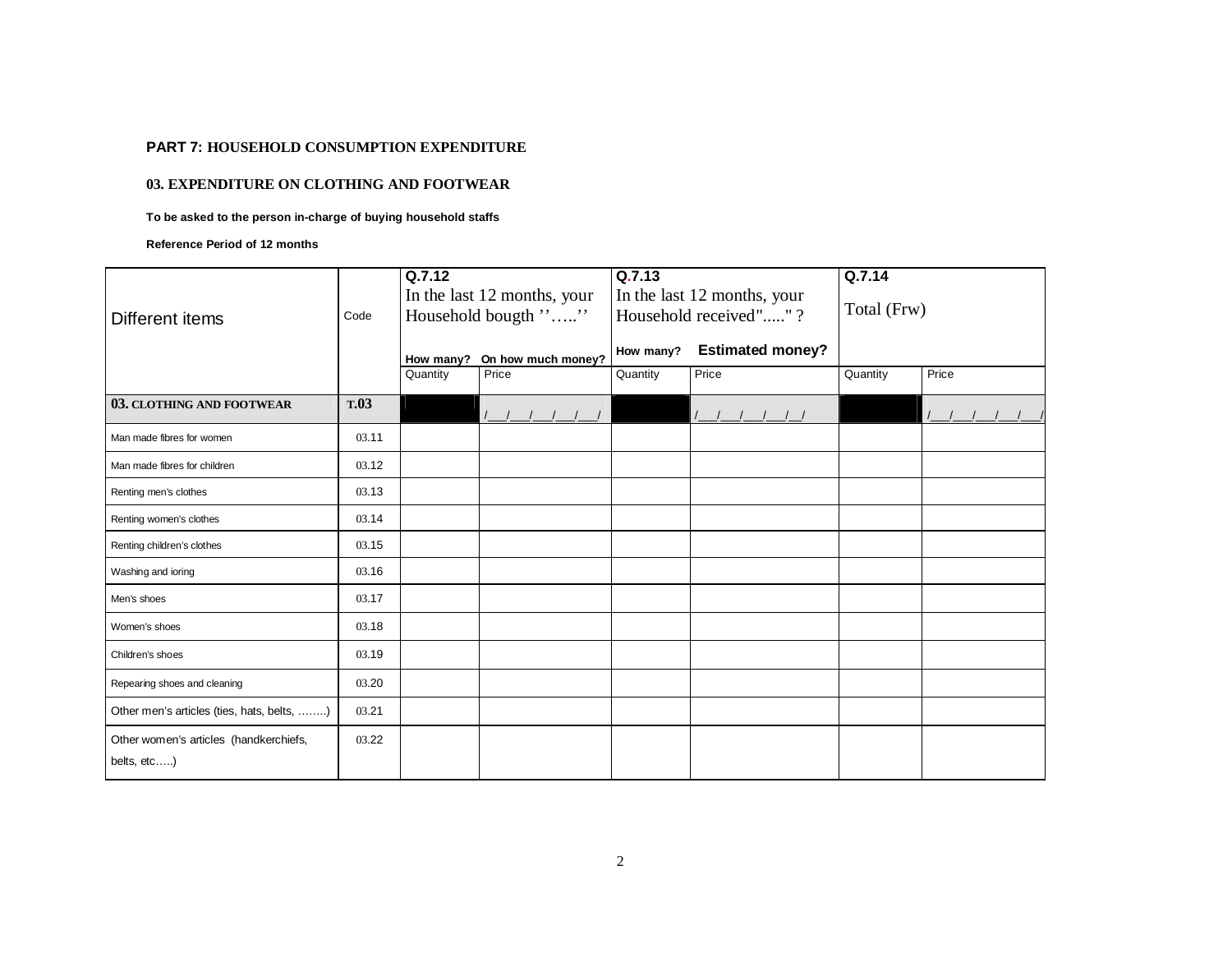### **04. HOUSING, WATER, ELECTRICITY, GAS AND OTHER FUELS**

| Different items                                                | <b>CODE</b> | Q.7.15<br>In the last 30 days, your<br>household spent how much on<br>$\mathbf{0}$ $\ldots$ $\mathbf{0}$ | Q.7.16<br>In the last 12 months, your<br>household spent how much on<br>$\ldots$ " |
|----------------------------------------------------------------|-------------|----------------------------------------------------------------------------------------------------------|------------------------------------------------------------------------------------|
| 04. HOUSING, WATER, ELECTRICITY,<br><b>GAS AND OTHER FUELS</b> | <b>T.04</b> | <u>             </u>                                                                                     | $1$ $1$ $1$ $1$ $1$ $1$                                                            |
| Actual renting                                                 | 04.1        |                                                                                                          |                                                                                    |
| Imputed rental of owner-occupier                               | 04.2        |                                                                                                          |                                                                                    |
| Materials for the maintanence and repair of the dwelling       | 04.3        |                                                                                                          |                                                                                    |
| Services for the maintenance and repair of the dwelling        | 04.4        |                                                                                                          |                                                                                    |
| Construction of new house                                      | 04.5        |                                                                                                          |                                                                                    |
| Water supply bill                                              | 04.6        |                                                                                                          |                                                                                    |
| Sewage collection                                              | 04.7        |                                                                                                          |                                                                                    |
| Caretaking salary                                              | 04.8        |                                                                                                          |                                                                                    |
| Gardening service salary                                       | 04.9        |                                                                                                          |                                                                                    |
| Electricity bill                                               | 04.10       |                                                                                                          |                                                                                    |
| Liquid fuel for lamp and domestic heating                      | 04.11       |                                                                                                          |                                                                                    |
| Town gas and natural gas bill                                  | 04.12       |                                                                                                          |                                                                                    |
| Charcoal                                                       | 04.13       |                                                                                                          |                                                                                    |
| Firewood                                                       | 04.14       |                                                                                                          |                                                                                    |
| Candles                                                        | 04.15       |                                                                                                          |                                                                                    |
| Other related items                                            | 04.16       |                                                                                                          |                                                                                    |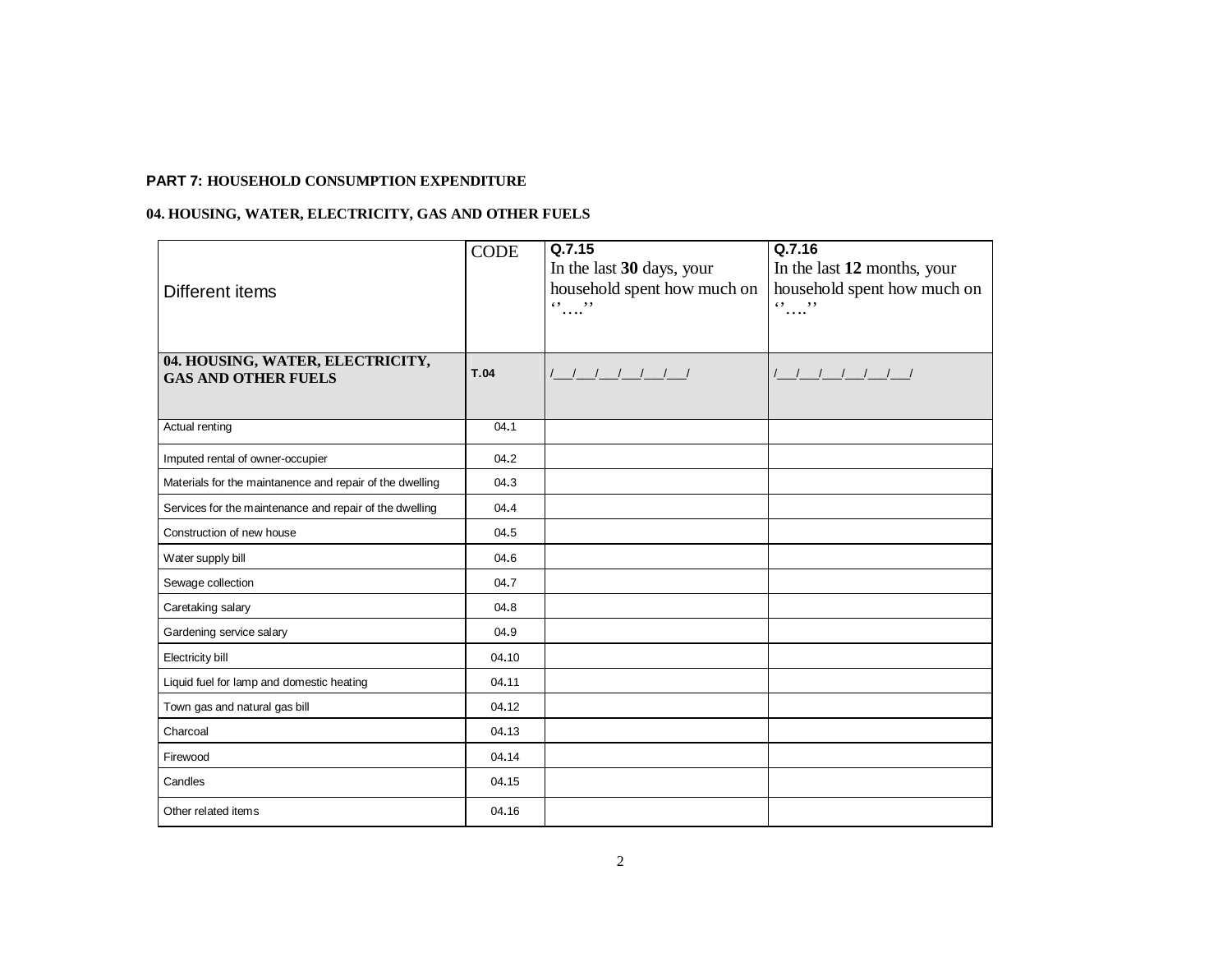### **05. FURNISHINGS, HOUSEHOLD EQUIPMENT AND ROUTINE MAINTENANCE OF THE HOUSE**

**Reference Period of 12 months** 

|                                                      | Code  | Q.7.17   |                              | Q.7.18    |                             | Q.7.19   |               |
|------------------------------------------------------|-------|----------|------------------------------|-----------|-----------------------------|----------|---------------|
| Different items                                      |       |          | In the last 12 months, your  |           | In the last 12 months, your | Total    |               |
|                                                      |       |          | Household bougth ""          |           | Household received""?       |          |               |
|                                                      |       |          |                              |           |                             |          |               |
|                                                      |       |          | How many? On how much money? |           |                             |          |               |
|                                                      |       |          |                              | How many? | <b>Estimated money?</b>     |          |               |
|                                                      |       | Quantity | Price                        | Quantity  | Price                       | Quantity | Price         |
| 05. FURNISHINGS, HOUSEHOLD EQUIPMENT                 | T.05  |          |                              |           |                             |          |               |
| AND ROUTINE MAINTENANCE OF THE                       |       |          | $1 - 1 - 1 - 1 - 1 - 1$      |           | $1$ $1$ $1$ $1$ $1$ $1$     |          | $\frac{1}{2}$ |
| <b>HOUSE</b>                                         |       |          |                              |           |                             |          |               |
|                                                      |       |          |                              |           |                             |          |               |
| Cupboards                                            | 05.1  |          |                              |           |                             |          |               |
| Chairs, beds, matelas                                | 05.2  |          |                              |           |                             |          |               |
| Other appliances (spoons, forks, plates,)            | 05.3  |          |                              |           |                             |          |               |
| Carpets                                              | 05.4  |          |                              |           |                             |          |               |
| <b>Braid</b>                                         | 05.5  |          |                              |           |                             |          |               |
| Other such floor covering                            | 05.6  |          |                              |           |                             |          |               |
| Repair of furniture, furnishings and floor coverings | 05.7  |          |                              |           |                             |          |               |
| <b>Blankets</b>                                      | 05.8  |          |                              |           |                             |          |               |
| <b>Bedsheets</b>                                     | 05.9  |          |                              |           |                             |          |               |
| Mosquito nets                                        | 05.10 |          |                              |           |                             |          |               |
| Ibitambaro by'imitako                                | 05.11 |          |                              |           |                             |          |               |
| Ibitambaro byo gukoropa                              | 05.12 |          |                              |           |                             |          |               |
| Other laying of floor covering                       | 05.13 |          |                              |           |                             |          |               |
| Ibindi bikoresho byo mu rugo bikoze mu budodo        | 05.14 |          |                              |           |                             |          |               |
| Generator                                            | 05.15 |          |                              |           |                             |          |               |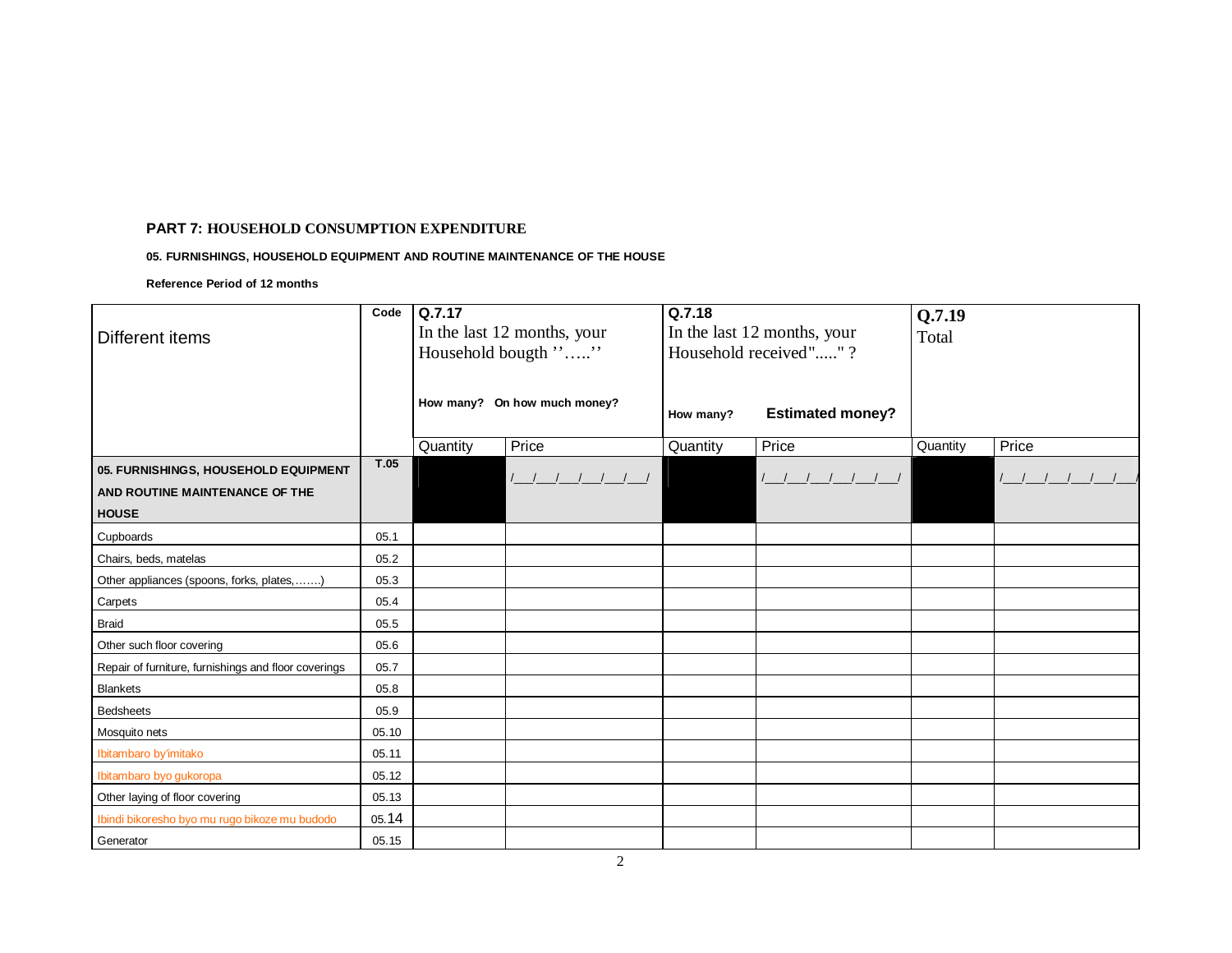| Electric cookers | 05.16                           |  |  |  |
|------------------|---------------------------------|--|--|--|
| Stabiliser       | <b>OF</b><br>$\rightarrow$<br>U |  |  |  |

### **05. FURNISHINGS, HOUSEHOLD EQUIPMENT AND ROUTINE MAINTENANCE OF THE HOUSE**

#### **Reference Period of 12 months**

| Different items                                                                                          | Code  | Q.7.20<br>In the last 12 months, your<br>Household bougth "" |       | Q.7.21<br>In the last 12 months, your<br>Household received""? |                            | Q.7.22<br>Total |       |
|----------------------------------------------------------------------------------------------------------|-------|--------------------------------------------------------------|-------|----------------------------------------------------------------|----------------------------|-----------------|-------|
|                                                                                                          |       | How many? On how much money?                                 |       |                                                                | How many? Estimated money? |                 |       |
|                                                                                                          |       | Quantity                                                     | Price | Quantity                                                       | Price                      | Quantity        | Price |
| 05. FURNISHINGS, HOUSEHOLD EQUIPMENT<br>AND ROUTINE MAINTENANCE OF THE<br><b>HOUSE</b>                   |       |                                                              |       |                                                                |                            |                 |       |
| Major household appliences whether electric or not                                                       | 05.18 |                                                              |       |                                                                |                            |                 |       |
| Electric iron                                                                                            | 05.19 |                                                              |       |                                                                |                            |                 |       |
| Non electric (charcoal) iron                                                                             | 05.20 |                                                              |       |                                                                |                            |                 |       |
| Water heater                                                                                             | 05.21 |                                                              |       |                                                                |                            |                 |       |
| Other kitchen small electric appliences (eg : coffee<br>mills, coffee makers, juice extractors, knives,) | 05.22 |                                                              |       |                                                                |                            |                 |       |
| Repair of household appliences                                                                           | 05.23 |                                                              |       |                                                                |                            |                 |       |
| Glassware, tableware and household utensils                                                              | 05.24 |                                                              |       |                                                                |                            |                 |       |
| Lamps and batteries)                                                                                     | 05.25 |                                                              |       |                                                                |                            |                 |       |
| Tools and equipment for house and garden                                                                 | 05.26 |                                                              |       |                                                                |                            |                 |       |
| Imbabura/Amashyiga azigama inkwi                                                                         | 05.27 |                                                              |       |                                                                |                            |                 |       |
| Different detergents (eg : Omo, eau de javel,<br>soap, )                                                 | 05.28 |                                                              |       |                                                                |                            |                 |       |
| Local cleaning tools                                                                                     | 05.29 |                                                              |       |                                                                |                            |                 |       |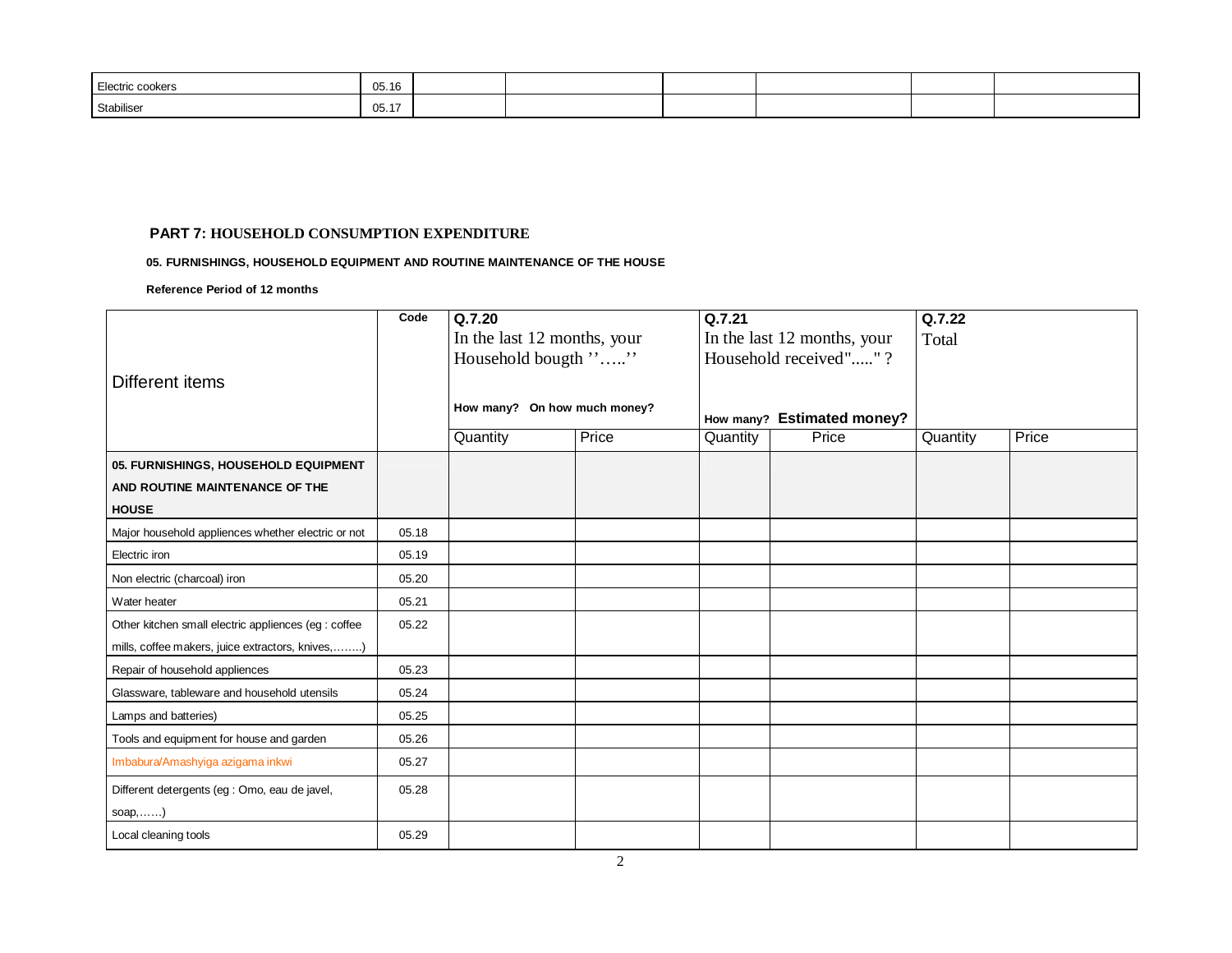| Desinfecting products                | 05.30 |  |  |  |
|--------------------------------------|-------|--|--|--|
| Shoes brush and its cleaning product | 05.31 |  |  |  |
| Other durable household tools        | 05.32 |  |  |  |
| Domestic services by maids           | 05.33 |  |  |  |

#### **06. HEALTH**

| Different items                        | <b>CODE</b> | Q.7.23<br>In the last 30 days, your household spent<br>how much on $\cdots$ "? | Q.7.24<br>In the last 12 months, your<br>household spent how much |
|----------------------------------------|-------------|--------------------------------------------------------------------------------|-------------------------------------------------------------------|
| 06. HEALTH                             | T.06        | 1 1 11 1 1                                                                     | $\left  \begin{array}{cc} \end{array} \right $                    |
| Medical consultations by physicians    | 06.1        |                                                                                |                                                                   |
| Laboratory examinations                | 06.2        |                                                                                |                                                                   |
| Hospitilazition                        | 06.3        |                                                                                |                                                                   |
| X-rays and other advanced examinations | 06.4        |                                                                                |                                                                   |
| Patients medecines                     | 06.5        |                                                                                |                                                                   |
| Eye glasses                            | 06.6        |                                                                                |                                                                   |
| Other medical services                 | 06.7        |                                                                                |                                                                   |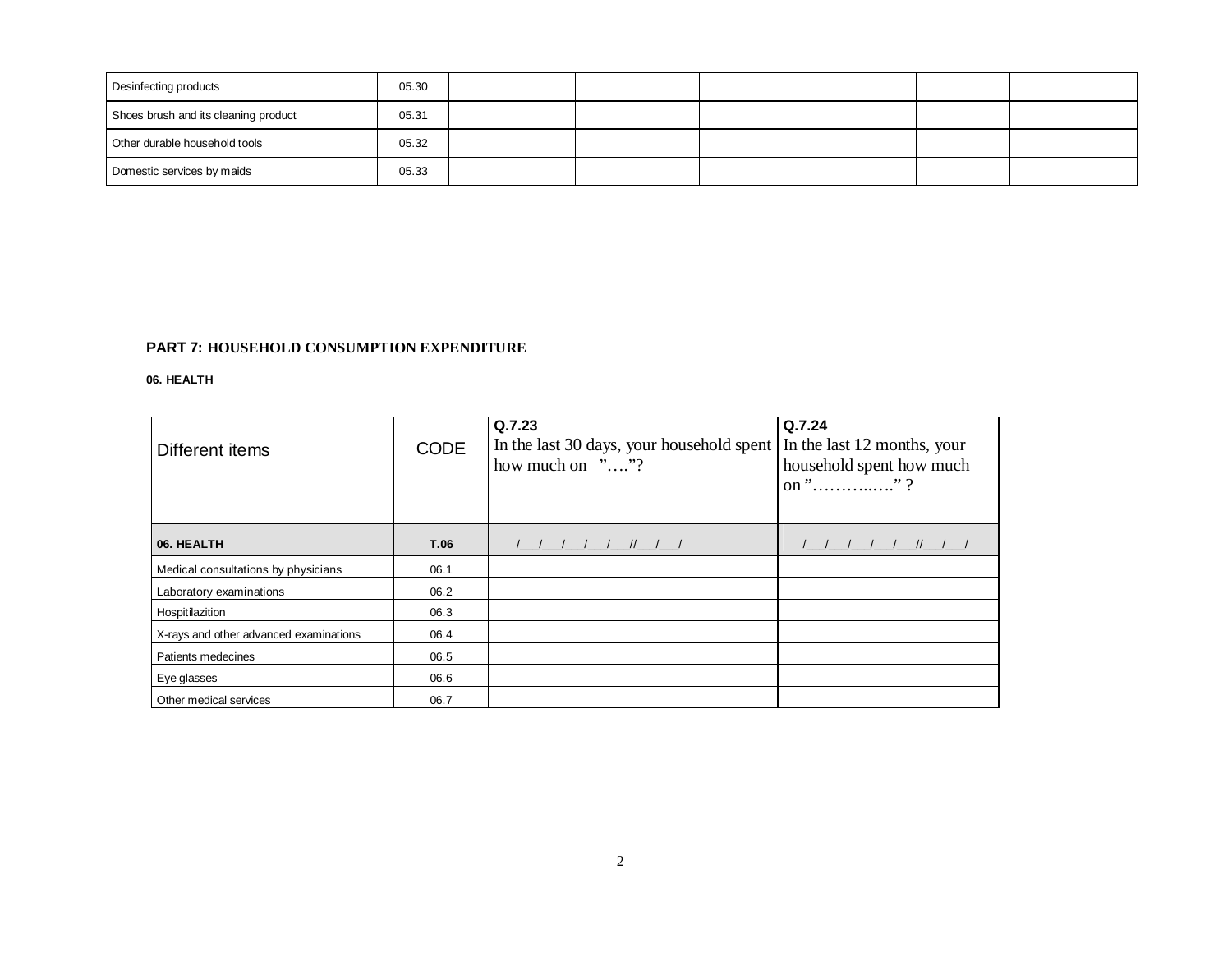### **07. TRANSPORT**

|                                                 | <b>CODE</b> | Q.7.25                                    | Q.7.26                              |
|-------------------------------------------------|-------------|-------------------------------------------|-------------------------------------|
| Different items                                 |             | In the last 30 days, your household spent | In the last 30 days, your household |
|                                                 |             | how much on " $\dots$ "?                  | spent how much on ""?               |
|                                                 |             |                                           |                                     |
|                                                 |             |                                           |                                     |
| 07. TRANSPORT                                   | <b>T.07</b> | <u>                       </u>            | <u>                       </u>      |
| New car                                         | 07.1        |                                           |                                     |
| Old car                                         | 07.2        |                                           |                                     |
| New motorcycle                                  | 07.3        |                                           |                                     |
| Old motorcycle                                  | 07.4        |                                           |                                     |
| New bicycle                                     | 07.5        |                                           |                                     |
| Old bicycle                                     | 07.6        |                                           |                                     |
| Spare parts and accessories                     | 07.7        |                                           |                                     |
| Services repair of personal transport equipment | 07.8        |                                           |                                     |
| <b>Batteries</b>                                | 07.9        |                                           |                                     |
| Fuels for personal transport equipment          | 07.10       |                                           |                                     |
| Lubricants for personal transport equipment     | 07.11       |                                           |                                     |
| Bus transportation fees                         | 07.12       |                                           |                                     |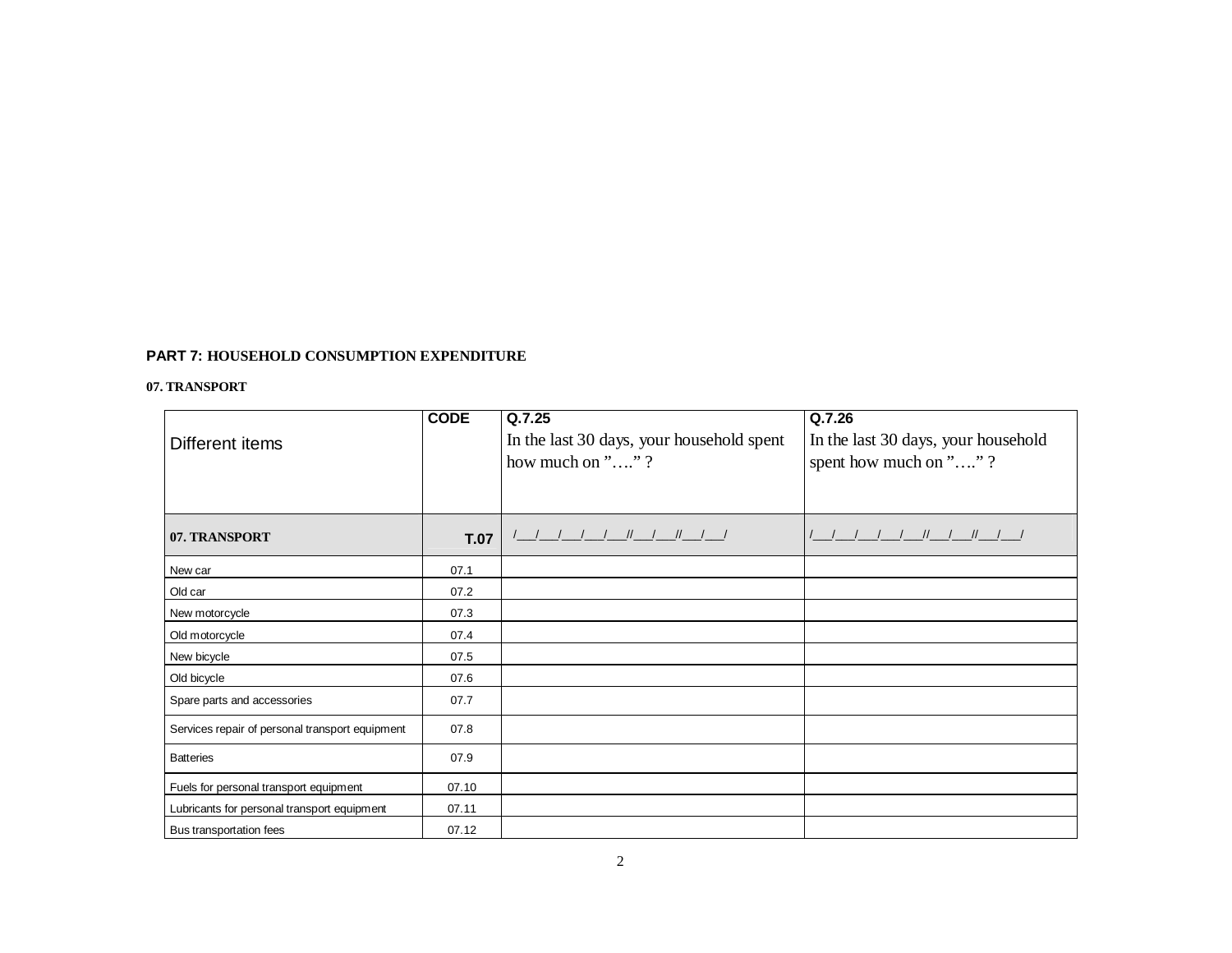| Airticket fees                     | 07.13 |  |
|------------------------------------|-------|--|
| Ship transportation fees           | 07.14 |  |
| School transportation for children | 07.15 |  |
| Other transportation fees          | 07.16 |  |

#### **08. COMMUNICATION**

|                                                           | <b>CODE</b> |                                    |                                        |                 | , ,<br>In the last 12 months "     |                                           |                 |
|-----------------------------------------------------------|-------------|------------------------------------|----------------------------------------|-----------------|------------------------------------|-------------------------------------------|-----------------|
| Different items                                           |             | Q.7.27<br>Paid by the<br>household | Q.7.28<br>Received by<br>the household | Q.7.29<br>Total | Q.7.30<br>Paid by the<br>household | Q.7.31<br>Received<br>by the<br>household | Q.7.32<br>Total |
| 08. COMMUNICATION                                         | <b>T.08</b> |                                    |                                        |                 |                                    |                                           |                 |
| Postal services                                           | 08.1        |                                    |                                        |                 |                                    |                                           |                 |
| Telephone subscription costs                              | 08.2        |                                    |                                        |                 |                                    |                                           |                 |
| Telephone services cost                                   | 08.3        |                                    |                                        |                 |                                    |                                           |                 |
| Purchases of telephones                                   | 08.4        |                                    |                                        |                 |                                    |                                           |                 |
| Public telephone service                                  | 08.5        |                                    |                                        |                 |                                    |                                           |                 |
| Airtime card for telephone                                | 08.6        |                                    |                                        |                 |                                    |                                           |                 |
| Telefax services                                          | 08.7        |                                    |                                        |                 |                                    |                                           |                 |
| Internet café services                                    | 08.8        |                                    |                                        |                 |                                    |                                           |                 |
| Repair of such equipments (telephones,<br>$faxes, \ldots$ | 08.9        |                                    |                                        |                 |                                    |                                           |                 |
| Others                                                    | 08.10       |                                    |                                        |                 |                                    |                                           |                 |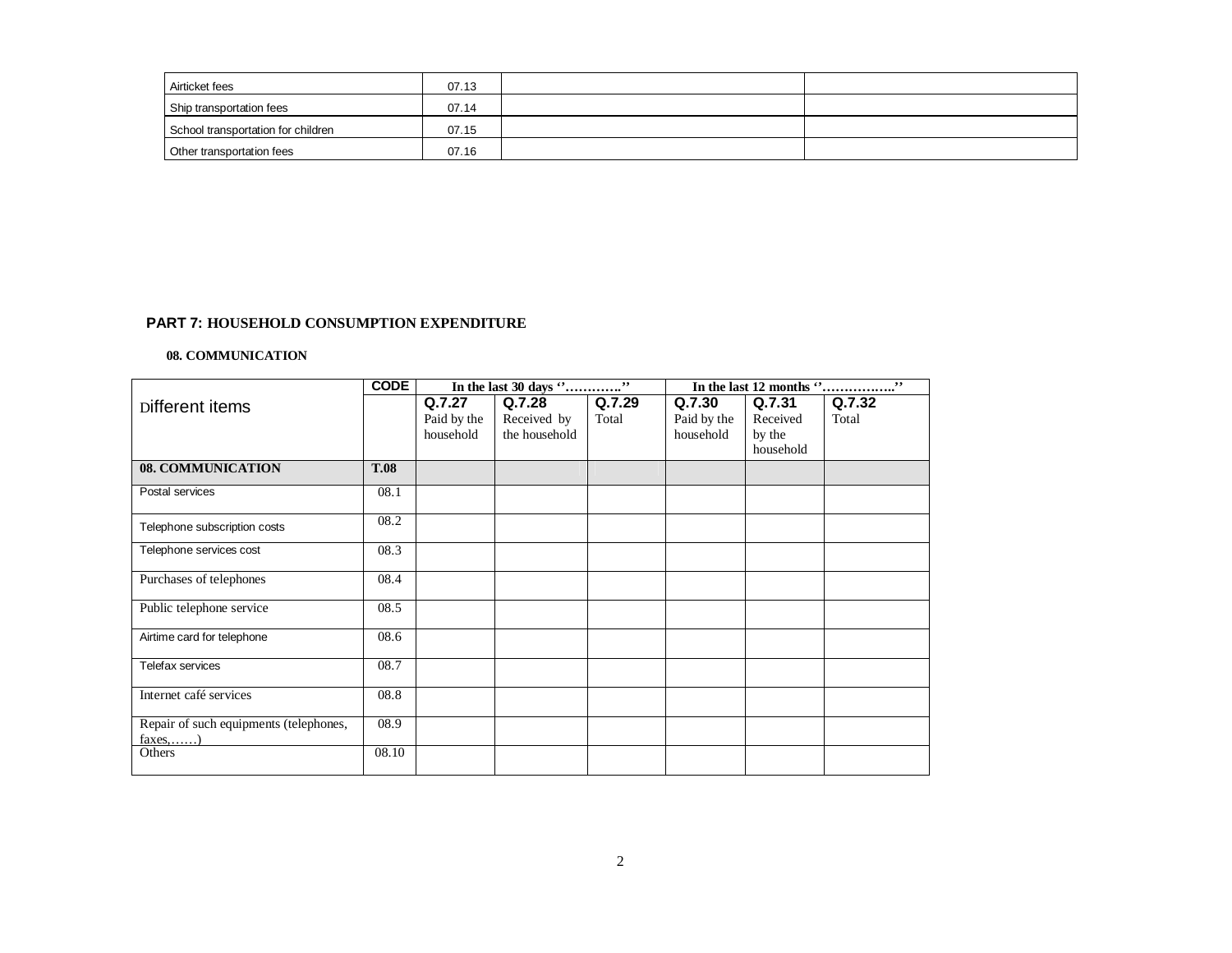## **09. RECREATION AND CULTURE Reference period of 12 months**

|                                                   | <b>CODE</b> | Q.7.33                                                                                  | Q.7.34                     | Q.7.35 |
|---------------------------------------------------|-------------|-----------------------------------------------------------------------------------------|----------------------------|--------|
|                                                   |             | In the last 12 months, you spent how                                                    | In the last 12 months, you | Total  |
| Different items                                   |             | much money on $\cdot \cdot \cdot \cdot \cdot \cdot \cdot \cdot \cdot \cdot \cdot \cdot$ | received how much money on |        |
|                                                   |             |                                                                                         | $\cdots$ "?                |        |
|                                                   |             |                                                                                         |                            |        |
| 09. RECREATION AND CULTURE                        | <b>T.09</b> | ///////                                                                                 | 11111                      |        |
| Photographic camera                               | 09.1        |                                                                                         |                            |        |
| Vidio camera                                      | 09.2        |                                                                                         |                            |        |
| Digital camera                                    | 09.3        |                                                                                         |                            |        |
| Sports equipment                                  | 09.4        |                                                                                         |                            |        |
| Musical instruments                               | 09.5        |                                                                                         |                            |        |
| Pre-recorded tapes, cassetes, vidio cassettes,    | 09.6        |                                                                                         |                            |        |
| Records discs, CD, DVD                            | 09.7        |                                                                                         |                            |        |
| Toys of all kinds                                 | 09.8        |                                                                                         |                            |        |
| Services of photographers such as film developing | 09.9        |                                                                                         |                            |        |
| Photo passeport services                          | 09.10       |                                                                                         |                            |        |
| Newspapers and books                              | 09.11       |                                                                                         |                            |        |
| Envelopes and other related items                 | 09.12       |                                                                                         |                            |        |
| Radio                                             | 09.13       |                                                                                         |                            |        |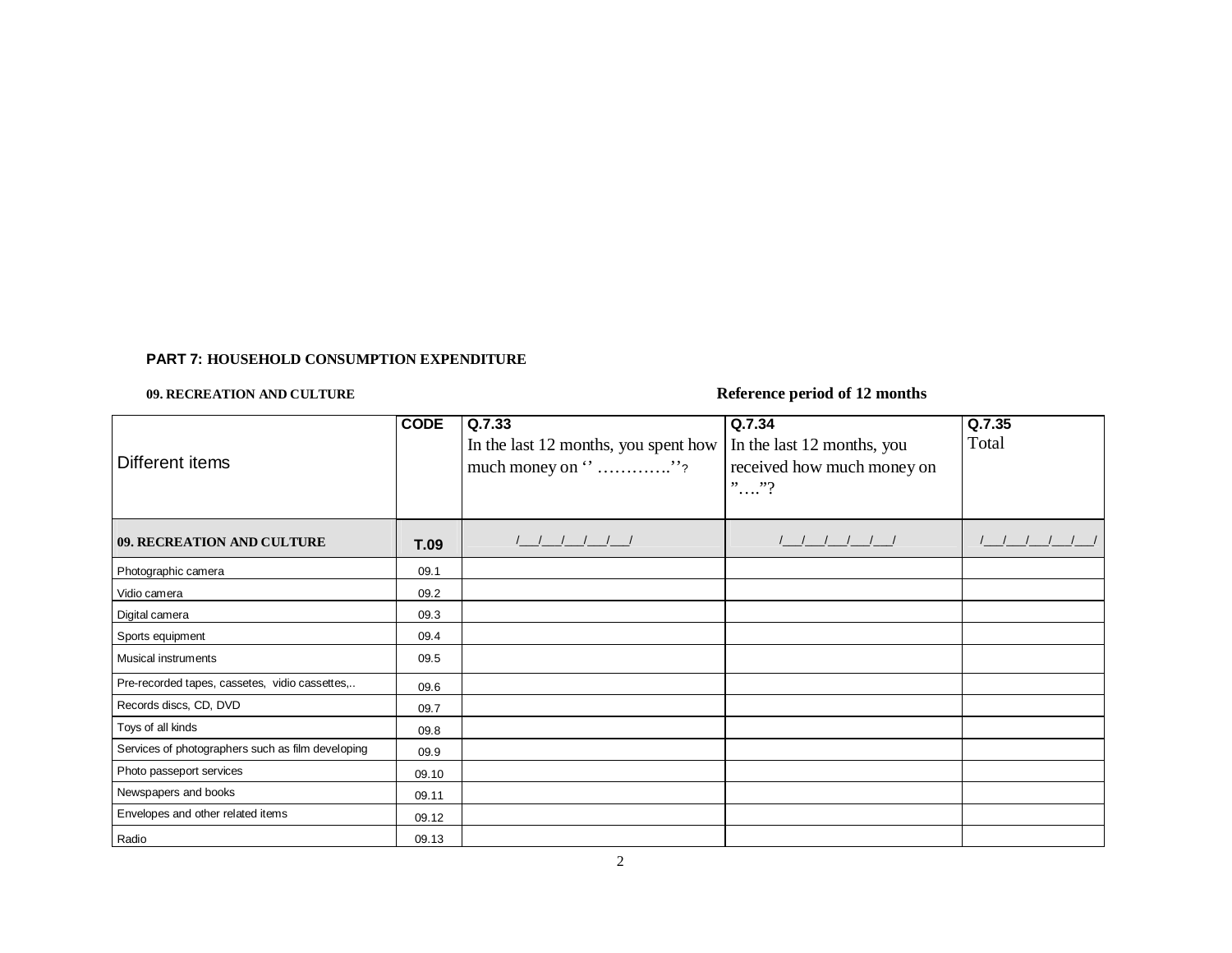| Computer games                                | 09.14 |  |  |
|-----------------------------------------------|-------|--|--|
| Colorless Television                          | 09.15 |  |  |
| Colorfull Television                          | 09.16 |  |  |
| Services provided by museums, national parks, | 09.17 |  |  |
| Games like cards, local game like igisoro,    | 09.18 |  |  |
| Vidiothec subscription                        | 09.19 |  |  |
| Package holidays in and outside the country   | 09.20 |  |  |
| Children toys                                 | 09.21 |  |  |
| Other recreation and cultural services        | 09.22 |  |  |

### **10. EDUCATION**

### **Reference period of 12 months**

|                                           | code | Paid by the household |         | Received by the household |         |         | <b>B</b> vose hamwe |             |          |            |
|-------------------------------------------|------|-----------------------|---------|---------------------------|---------|---------|---------------------|-------------|----------|------------|
|                                           |      | Q.7.36                | Q.7.37  | Q.7.38                    | Q.7.39  | Q.7.40  | Q.7.41              | Q.7.42      | Q.7.43   | Q.7.44     |
| Different items                           |      | Public                | Private | Total                     | Public  | Private | Total               | Amashuri ya | Amashuri | Igiteranyo |
|                                           |      | schools               | schools |                           | schools | Schools |                     | leta        | yigenga  |            |
|                                           | T.10 |                       |         |                           |         |         |                     |             |          |            |
| <b>10. EDUCATION</b>                      |      |                       |         |                           |         |         |                     |             |          |            |
| Inscription and school fees in nursery    | 10.1 |                       |         |                           |         |         |                     |             |          |            |
| schools                                   |      |                       |         |                           |         |         |                     |             |          |            |
| Inscription and school fees in primary    | 10.2 |                       |         |                           |         |         |                     |             |          |            |
| schools                                   |      |                       |         |                           |         |         |                     |             |          |            |
| Inscription and school fees in            | 10.3 |                       |         |                           |         |         |                     |             |          |            |
| secondary schools                         |      |                       |         |                           |         |         |                     |             |          |            |
| Inscription and school fees in            | 10.4 |                       |         |                           |         |         |                     |             |          |            |
| professional and vocational schools       |      |                       |         |                           |         |         |                     |             |          |            |
| Inscription and school fees in university | 10.5 |                       |         |                           |         |         |                     |             |          |            |
| schools                                   |      |                       |         |                           |         |         |                     |             |          |            |
| Parents contributions (extra-money) in    | 10.6 |                       |         |                           |         |         |                     |             |          |            |
| nursery schools                           |      |                       |         |                           |         |         |                     |             |          |            |
| Parents contributions (extra-money) in    | 10.7 |                       |         |                           |         |         |                     |             |          |            |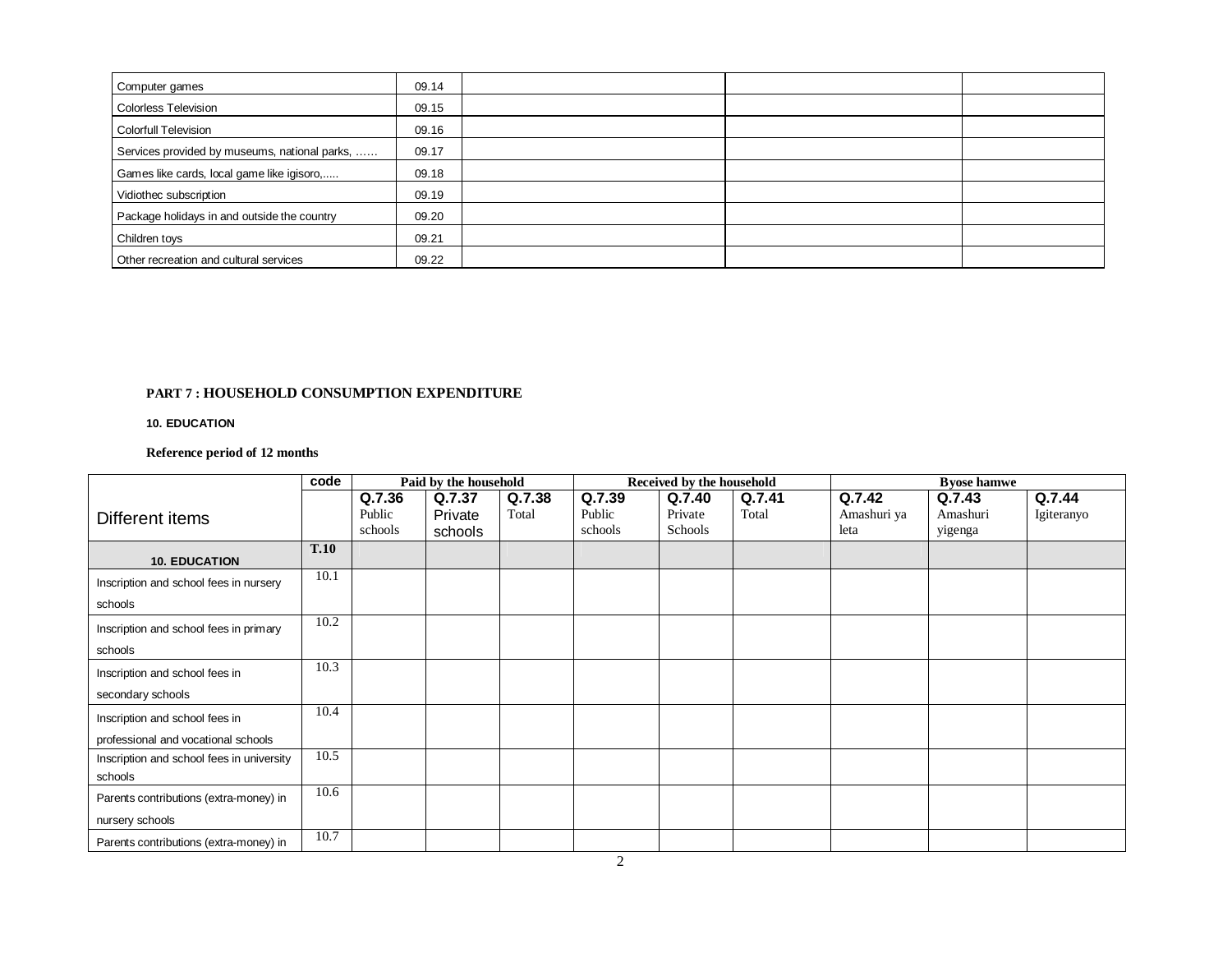| primary schools                        |       |  |  |  |  |  |
|----------------------------------------|-------|--|--|--|--|--|
| Parents contributions (extra-money) in | 10.8  |  |  |  |  |  |
| secondary schools                      |       |  |  |  |  |  |
| Parents contributions (extra-money) in | 10.9  |  |  |  |  |  |
| university schools                     |       |  |  |  |  |  |
| Home evenings classes for nursery      | 10.10 |  |  |  |  |  |
| pupils                                 |       |  |  |  |  |  |
| Home evenings classes for primary      | 10.11 |  |  |  |  |  |
| pupils                                 |       |  |  |  |  |  |
| Home evenings classes for secondary    | 10.12 |  |  |  |  |  |
| pupils                                 |       |  |  |  |  |  |
| Languages and computer classes         | 10.13 |  |  |  |  |  |
| Others                                 | 10.14 |  |  |  |  |  |

**11. RESTAURANTS AND HOTELS**

| Different items                     | <b>CODE</b> | Household spent money<br>on "" | Estimation of (in cash)<br>received "" by<br>the household | <b>Total</b>          |
|-------------------------------------|-------------|--------------------------------|------------------------------------------------------------|-----------------------|
|                                     |             |                                |                                                            |                       |
|                                     |             | Q.7.45                         | Q.7.46                                                     | Q.7.47                |
|                                     |             | In the last 12 months          | In the last 12 months                                      | In the last 12 months |
| <b>11. RESTAURANTS AND HOTELS</b>   | <b>T.11</b> |                                |                                                            |                       |
| Food products and beverages for     | 11.1        |                                |                                                            |                       |
| immediate consumption (eg : small   |             |                                |                                                            |                       |
| $cakes$ )                           |             |                                |                                                            |                       |
| Catering services (meals, drinks)   | 11.2        |                                |                                                            |                       |
| provided by the restaurants         |             |                                |                                                            |                       |
| Accommodation services of the hotel | 11.3        |                                |                                                            |                       |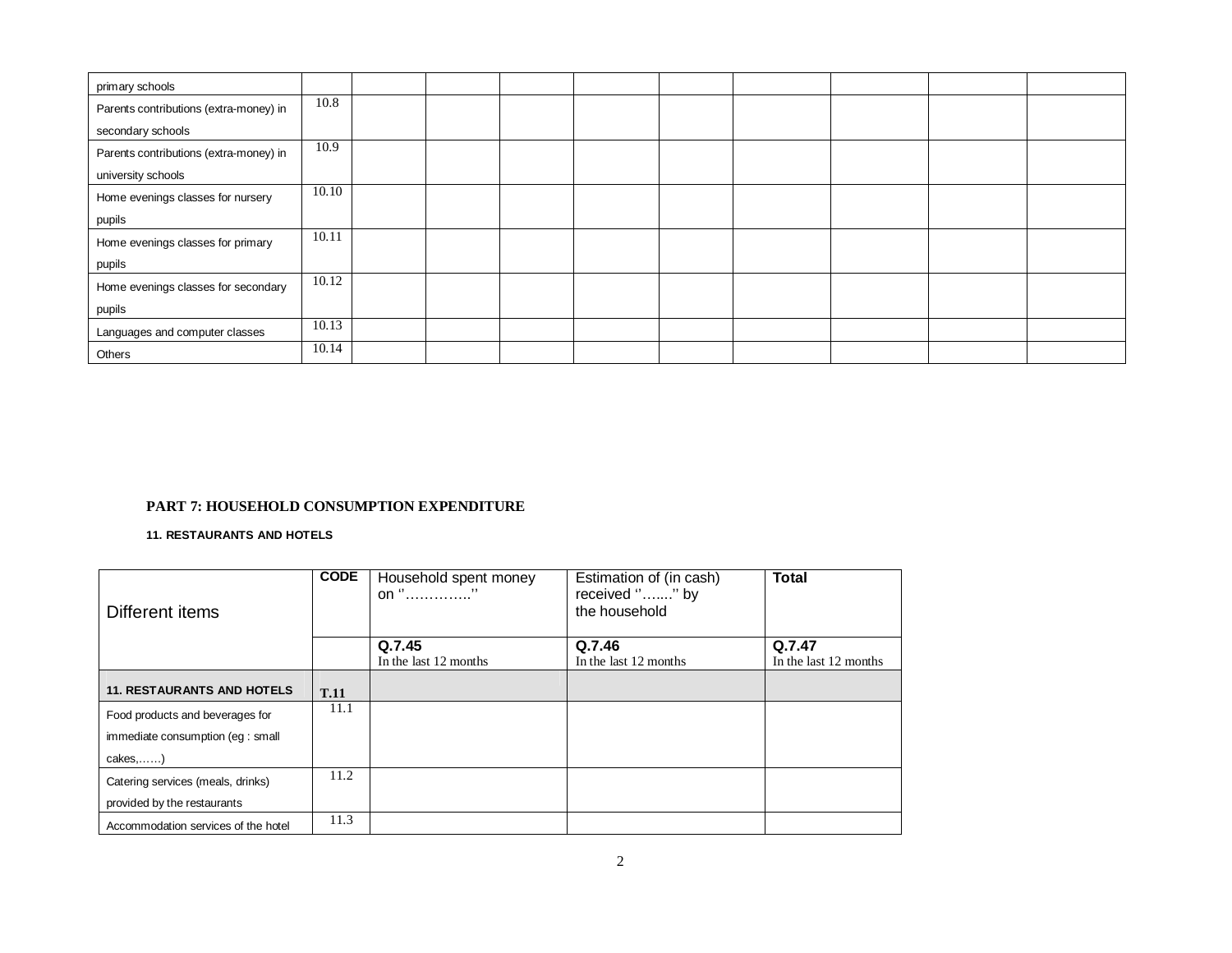| inside the country                      |      |  |  |
|-----------------------------------------|------|--|--|
| Accommodation services of the hotel     | 11.4 |  |  |
| outside the country                     |      |  |  |
| Alcoholic beverages taken at the hotels | 11.5 |  |  |
| Non-alcoholic beverages taken at the    | 11.6 |  |  |
| hotels                                  |      |  |  |
| Others items and services paid          | 11.7 |  |  |

#### **12. MISCELLANEOUS GOODS AND SERVICES**

| Different items                                       | <b>CODE</b> | Household spent money<br>on "" | Estimation of (in cash)<br>received "" by<br>the household | Total                 |
|-------------------------------------------------------|-------------|--------------------------------|------------------------------------------------------------|-----------------------|
|                                                       |             | Q.7.48                         | Q.7.49                                                     | Q.7.50                |
|                                                       |             | In the last 12 months          | In the last 12 months                                      | In the last 12 months |
| <b>12. MISCELLANEOUS GOODS AND</b><br><b>SERVICES</b> | <b>T.12</b> |                                |                                                            |                       |
| Personal watches                                      | 12.1        |                                |                                                            |                       |
| Clocks and alarm clocks                               | 12.2        |                                |                                                            |                       |
| Precious jewellery metals (eg : gold,                 | 12.4        |                                |                                                            |                       |
| diamond)                                              |             |                                |                                                            |                       |
| Neckless, traditional necklesses, earings,            | 12.5        |                                |                                                            |                       |
| ring not made in precisious metals                    |             |                                |                                                            |                       |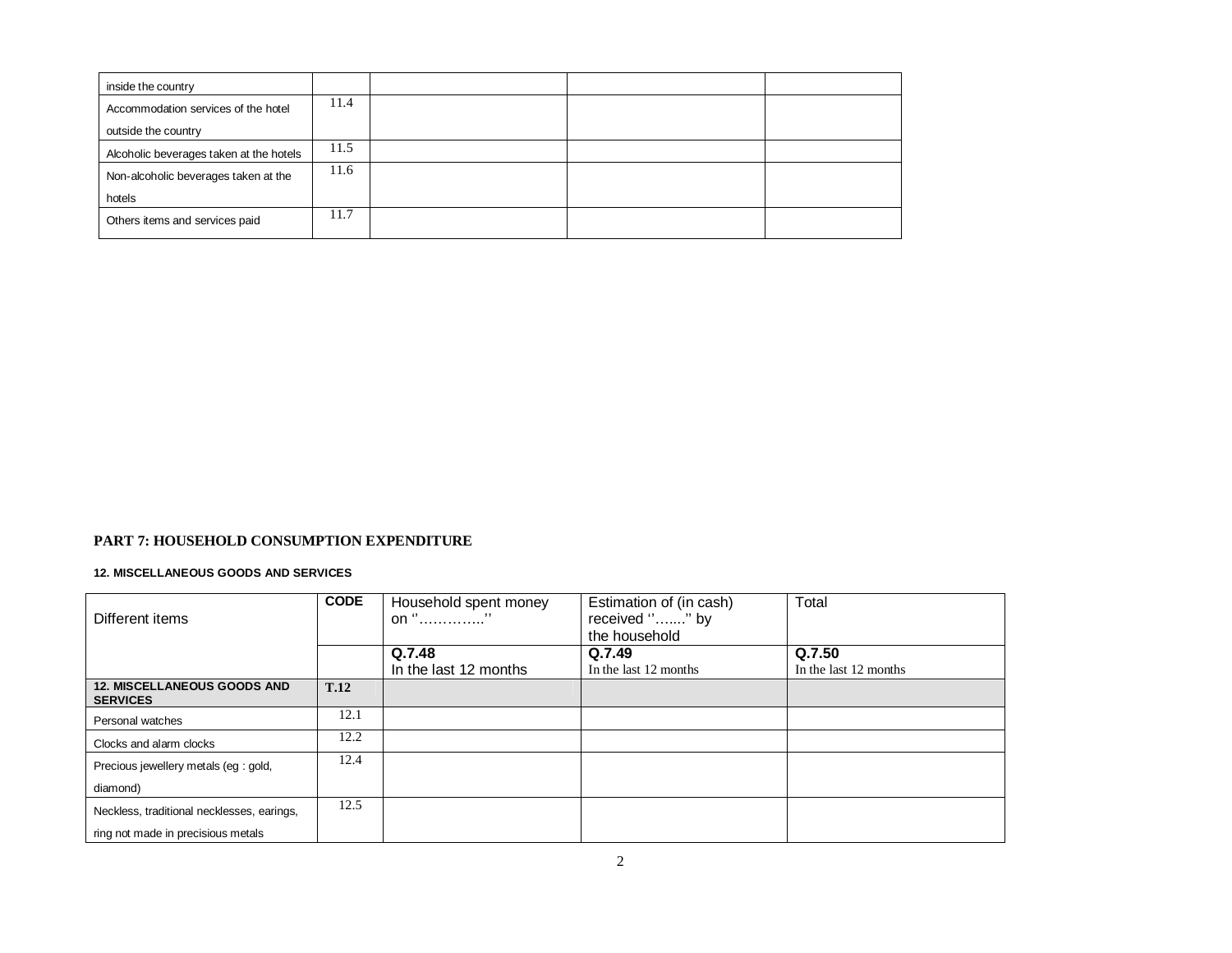| Umbrella                                   | 12.6  |  |  |
|--------------------------------------------|-------|--|--|
| Home big bags                              | 12.7  |  |  |
| Travel bags                                | 12.8  |  |  |
| Services of hairdressing for men           | 12.9  |  |  |
| Services of hairdressing for women         | 12.10 |  |  |
| Electric razors and hair trimmers machines | 12.11 |  |  |
| Shampo/ lotion of hair for women           | 12.12 |  |  |
| Service of the barbers for men             | 12.13 |  |  |
| Skin lotion                                | 12.14 |  |  |
| Sauna and massage services                 | 12.15 |  |  |
| Comb, mirror, etc                          | 12.16 |  |  |
| Toothbrush and toothpaste                  | 12.17 |  |  |
| Cosmetics perfume                          | 12.18 |  |  |
| Toilet papers/ hygienic papers             | 12.19 |  |  |
| Cotex for women, articles for babies       | 12.20 |  |  |
| Other hygienic items                       | 12.21 |  |  |
| Other tools (items)                        | 12.22 |  |  |
| Official documents                         | 12.23 |  |  |
| Sun-glasses                                | 12.24 |  |  |
| Marriage contributions and others          | 12.25 |  |  |
| Radio and TV communiqué fees               | 12.26 |  |  |
| Funerary services (coffins, )              | 12.27 |  |  |

# **13 : HOUSEHOLD NON-CONSUMPTION EXPENDITURE**

**Q.7.51**. How much money your household spent on the ''………….''?

| Different items  | <b>CODE</b> | <b>PRICE</b> |
|------------------|-------------|--------------|
| <b>T.13</b>      | <b>T.13</b> |              |
| Taxes on revenue | 13.1        |              |
| Dowry            | 13.2        |              |
| Custody fees     | 13.3        |              |